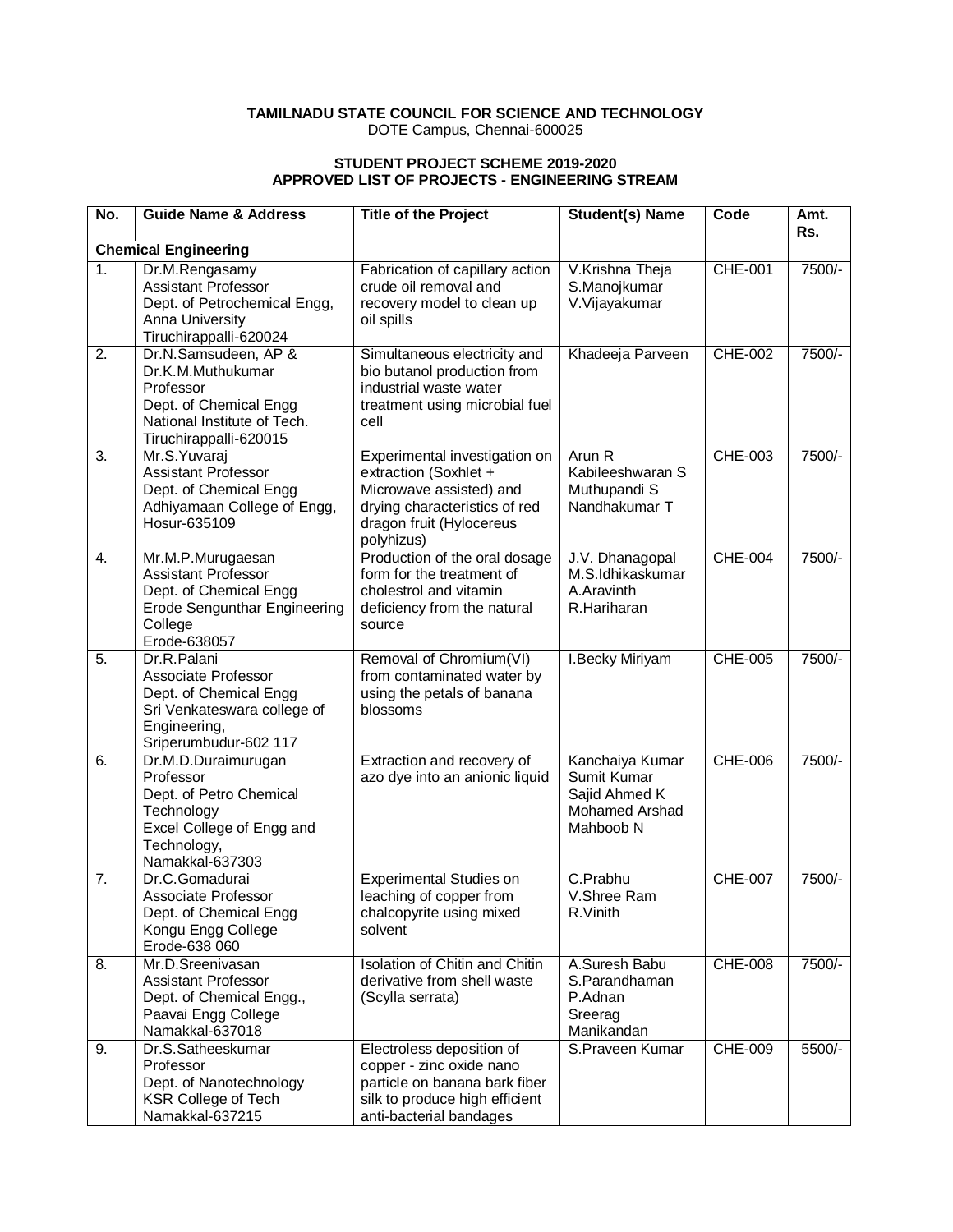| 10.                                       | Dr.K.Nagarajan<br>HOD, of Chemical Engg<br>Rajalakshmi Engineering<br>College, Chennai-602105                                       | Encapture of carbon from<br>exhaust gas of two wheelers<br>with wate soluble aminw<br>polymer                                                                                | Aswini.M<br>Dharshana.S<br>Varshini Ramesh                                        | <b>CHE-010</b> | 7500/- |
|-------------------------------------------|-------------------------------------------------------------------------------------------------------------------------------------|------------------------------------------------------------------------------------------------------------------------------------------------------------------------------|-----------------------------------------------------------------------------------|----------------|--------|
| 11.                                       | Dr.R.Rajesh Kannan<br><b>Assistant Professor</b><br>Dept. of Chemical Engineering<br>Annamalai University<br>Annamalai Nagar-608002 | Studies on removal of dyes<br>using nanosorbent from<br>Hydrilla verticillata Plant                                                                                          | D.Dharanitharan                                                                   | <b>CHE-011</b> | 7500/- |
| 12.                                       | Dr.K.P.Bhuvana<br><b>Assistant Professor</b><br><b>Central Institute of Plastics</b><br>Engineering and Tech.,<br>Chennai-600032    | Preparation and Antibacterial<br>activities of Chitosan based<br>Silver nanoparticles<br>embedded in Sodium<br>Alginate Nanofibers for<br><b>Hepatocellular Regeneration</b> | G.Manikandan<br>M.Yuvashree                                                       | CHE-012        | 7500/- |
| 13.                                       | Mr.B.Ganesh<br>Assistant Professor<br>Dept. of Chemical Engg<br>Adhiparasakthi Engineering<br>College, Chennai-600025               | Purification of contaminated<br>ground water by using cost<br>effective filter                                                                                               | S.Arun<br>A.Mathi<br>M.Mohan Kumar                                                | CHE-013        | 7500/- |
| 14.                                       | Dr.Gomathi Priya<br>Professor, Dept. of Chemical<br>Engg, ACTech Campus<br>Anna University<br>Chennai-600025                        | Energy and exergy analysis<br>of various food products<br>using batch dryer                                                                                                  | <b>Mohamed Aadil</b><br>Arsh A.G.M<br>Manish<br>Kumareswar<br>Garthick Aswin A.S. | CHE-014        | 7500/- |
| 15.<br><b><i><u>ALCOHOL: 2005</u></i></b> | Dr.D.Thiruppathi<br><b>Assistant Professor</b><br>Dept. of Chemistry<br>Vivekanandha College<br>Thiruvedakam West-625234            | Fabrication of DNA base<br>fluorescent biosensor based<br>on (Ru(dpphen) Complex                                                                                             | J.Ravichandran                                                                    | CHE-015        | 7500/- |

### **Civil Engineering**

| 16. | Mr. A. Vishnu<br>Assistant Professor<br>Dept. of Civil Engineering<br>Kumaraguru College of<br>Technology<br>Coimbatore - 641 049                   | Self Curing Concrete using<br><b>Biomaterials like Calotropis</b><br>Giganntea, Sipinacea<br>Olearracea and Cyprus Bark<br>as Admixtures    | Muhammed Afzal<br><b>Khan</b><br>R. Harini<br>R. C. Jayanth              | <b>ECV-001</b> | 7500/- |
|-----|-----------------------------------------------------------------------------------------------------------------------------------------------------|---------------------------------------------------------------------------------------------------------------------------------------------|--------------------------------------------------------------------------|----------------|--------|
| 17. | Dr. R. Sathia<br>Associate Professor<br>Dept. of Civil Engg.<br>Jeppiaar Engineering College,<br>Chennai - 600 119                                  | Development of Binary and<br><b>Ternary Geopolymer</b><br>Concrete by replacing<br>various Mineral Admixtures                               | N. Swathi<br>N. Tasbihaa<br>Yasmin<br>V.K. Vincy Priya<br>S. Youvasri    | <b>ECV-002</b> | 7500/- |
| 18. | Mr. V. Senthil Kumar<br>Assistant Professor<br>Dept. of Civil Engg.<br>Surya Group of Institutions<br>Villupuram - 605 652                          | Assessment of Noise<br>Pollution in Various Zones of<br>Villupuram Town                                                                     | S. Maamadhuram<br>Vaigarai<br>M. Bhavani<br>B. Pragadeeshwari            | ECV-003        | 7500/- |
| 19. | Dr. R. Vidya<br><b>Assistant Professor</b><br>Dept. of Civil Engg.<br>M.A.M. College of Engineering<br>and Technology, Siruganur,<br>Trichy-621 105 | Biotic Filter for Reducing the<br>Concentration of CO <sub>2</sub>                                                                          | S. Santhosh Sivan<br>K. Kalaiyappan<br>V. Ram Kumar<br>J. Santhosh Kumar | <b>ECV-004</b> | 7500/- |
| 20. | Mr. P. Sri Balaji<br>Assistant Professor<br>Dept. of Civil Engg.,<br>St. Joseph's College of<br>Engineering, OMR,<br>Chennai - 600 119              | Micro Plastic Contamination<br><b>Related Health Risk</b><br>Assessment From<br>Gravitational Settling Dust in<br>Chennai Metropolitan City | S. Sudarsan<br>G.M.R. Rohith<br>G. Srisivachandira                       | <b>ECV-005</b> | 7500/- |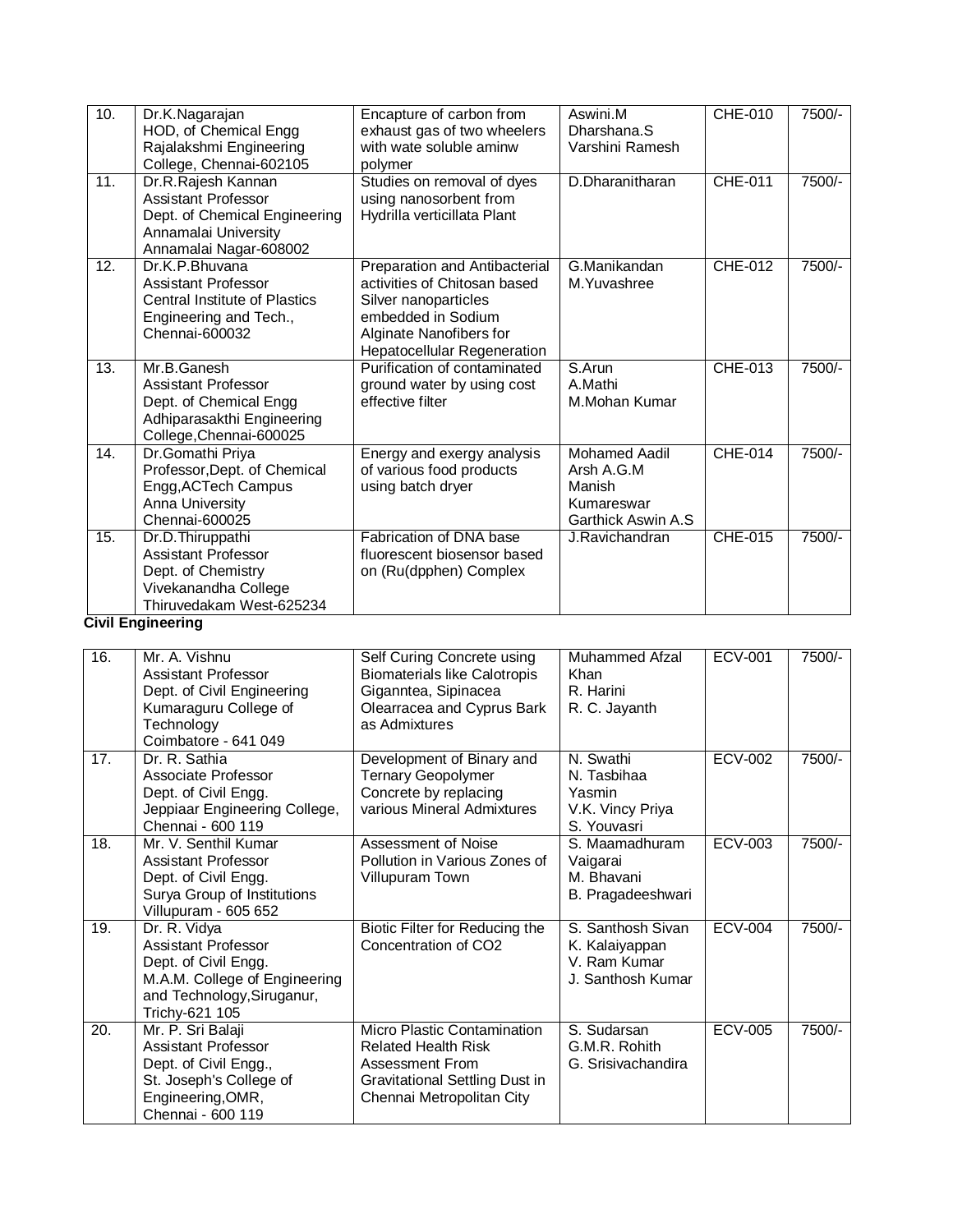| Dept. of Civil Engg.<br><b>Thermal Resistant Concrete</b><br>J. Sifra<br>St. Peter's Institute of Higher<br>Panels using Corn Waste<br>V. Varun<br>M. Sowmya<br>Education and<br>Research, Avadi, Chennai-62<br>Narayanan<br><b>ECV-007</b><br>7500/-<br><b>Making Green Porous</b><br>T. Varsha<br>22.<br>Ms. P. Easwary<br><b>Assistant Professor</b><br>Concrete for Rain Water<br>S. Yuvasri<br>Dept. of Civil Engg.,<br>Harvesting and Urban<br>V. Vinothini<br>Mailam Engineering College,<br>Pavements<br>S. Aisha<br>Mailam - 604304<br><b>ECV-008</b><br>7500/-<br>23.<br>Ms. M. Bhuvaneswari<br>S. Gengadevi<br>Mechanical Properties of<br>Concrete Mixed with<br>D. Maheswari<br><b>Assistant Professor</b><br><b>Shredded Tablet Cover Fibre</b><br>Dept. of Civil Engineering<br>A. Rasheetha<br>Roever College of Engineering<br>Sameem<br>and Technology<br>A. Saranya<br>Perambalur - 621 220<br>S. Kavyaa<br><b>ECV-009</b><br>5500/-<br>24.<br>Dr. M.N.A. Gulshan Taj.<br>Low Cost Eco-friendly<br>Associate Professor<br>sanitary napkins using<br>Dept. of Civil Engineering<br>banana fibers<br>Sona College of Tech.,<br>Salem - 636 005<br><b>ECV-010</b><br>7500/-<br>25.<br>Mr. P. Sooriya Narayanan<br>Electro-osmotic consolidation<br>R. Bhaviya<br>S. Divine Salvia<br><b>Assistant Professor</b><br>of peaty/mushy soils at<br>Dept. of Civil Engineering<br>Nadukani, Nilgiris region for<br>G. Sri Harini<br>Sri Ramakrishna Engineering<br>landslide risk reduction<br>R. Sulekha<br>College<br>management<br>Coimbatore - 641 022<br>S. Arunmuthu<br><b>ECV-011</b><br>7500/-<br>26.<br>Dr. S. Karthikeyan<br>Assessment of Mercury in<br>Associate Professsor<br>Ambient Air and its human<br>Dept. of Civil Engineering<br>exposure in Chennai<br>Anna University<br>Chennai - 600 025<br><b>ECV-012</b><br>$\overline{27}$ .<br>Dr. S. Chitra<br>7500/-<br>Bond strength investigation<br>M. Muhsina<br>on corroded reinforced<br><b>Assistant Professor</b><br>Parveen<br>Dept. of Civil Engineering<br>concrete(RC) elements with<br>Government College of<br>corrosion inhibitors<br>Technology<br>Coimbatore - 641 013<br><b>ECV-013</b><br>Ms. K. Valarrani<br>7500/-<br>28.<br>Treatment of Milk Dairy Farm<br>Bharathwaj<br><b>Effluent by Natural Coagulant</b><br>Velmurugan<br><b>Assistant Professor</b><br>PSN Engineering College<br>Melathediyoor, Palayamkottai<br>Tirunelveli - 627 152<br>Dr. K. Jayasudha<br><b>ECV-014</b><br>7500/-<br>29.<br>Investigation and<br>T. Aakashraj<br>Associate Professor<br>implementation of rain water<br>J. Ajay<br>A. Baranitharan<br>Dept. of Civil Engineering<br>harvesting in our College<br>MRK Institute of Technology<br>N. Pradheepkumar<br>campus<br>Cuddalore - 608 301<br><b>ECV-015</b><br>7500/-<br>30.<br>Dr. J. Sahaya Ruben<br>C. Jenita<br>Effective utilization of sludge<br><b>Head and Professor</b><br>P. Balasowbarnika<br>waste as a partial<br>Dept. of Civil Engg.,<br>replacement of fine<br>M.L. Priya<br>Rohini College of Engineering<br>aggregate in construction<br>M. Thanga Priya<br>and Tech.<br>application<br>Kanyakumari-629 401<br>Mr. K. Sankar<br>S. Mounika<br><b>ECV-016</b><br>7500/-<br>31.<br>Utlization of Textile Sludge in<br><b>Assistant Professor</b><br><b>Cement Mortar and Paste</b><br>P. Dinakaran<br>Dept. of Civil Engineering<br>M. Ulaganathan<br>Muthayammal Engineering<br>K.A. Gokul<br>College, | 21. | Dr. P. Asha, Professor | Sustainable, Lightweight and | M. Thanvelu | <b>ECV-006</b> | 7500/- |
|-------------------------------------------------------------------------------------------------------------------------------------------------------------------------------------------------------------------------------------------------------------------------------------------------------------------------------------------------------------------------------------------------------------------------------------------------------------------------------------------------------------------------------------------------------------------------------------------------------------------------------------------------------------------------------------------------------------------------------------------------------------------------------------------------------------------------------------------------------------------------------------------------------------------------------------------------------------------------------------------------------------------------------------------------------------------------------------------------------------------------------------------------------------------------------------------------------------------------------------------------------------------------------------------------------------------------------------------------------------------------------------------------------------------------------------------------------------------------------------------------------------------------------------------------------------------------------------------------------------------------------------------------------------------------------------------------------------------------------------------------------------------------------------------------------------------------------------------------------------------------------------------------------------------------------------------------------------------------------------------------------------------------------------------------------------------------------------------------------------------------------------------------------------------------------------------------------------------------------------------------------------------------------------------------------------------------------------------------------------------------------------------------------------------------------------------------------------------------------------------------------------------------------------------------------------------------------------------------------------------------------------------------------------------------------------------------------------------------------------------------------------------------------------------------------------------------------------------------------------------------------------------------------------------------------------------------------------------------------------------------------------------------------------------------------------------------------------------------------------------------------------------------------------------------------------------------------------------------------------------------------------------------------------------------------------------------------------------------------------------------------------------------------------------------------------------------------------|-----|------------------------|------------------------------|-------------|----------------|--------|
|                                                                                                                                                                                                                                                                                                                                                                                                                                                                                                                                                                                                                                                                                                                                                                                                                                                                                                                                                                                                                                                                                                                                                                                                                                                                                                                                                                                                                                                                                                                                                                                                                                                                                                                                                                                                                                                                                                                                                                                                                                                                                                                                                                                                                                                                                                                                                                                                                                                                                                                                                                                                                                                                                                                                                                                                                                                                                                                                                                                                                                                                                                                                                                                                                                                                                                                                                                                                                                                             |     |                        |                              |             |                |        |
|                                                                                                                                                                                                                                                                                                                                                                                                                                                                                                                                                                                                                                                                                                                                                                                                                                                                                                                                                                                                                                                                                                                                                                                                                                                                                                                                                                                                                                                                                                                                                                                                                                                                                                                                                                                                                                                                                                                                                                                                                                                                                                                                                                                                                                                                                                                                                                                                                                                                                                                                                                                                                                                                                                                                                                                                                                                                                                                                                                                                                                                                                                                                                                                                                                                                                                                                                                                                                                                             |     |                        |                              |             |                |        |
|                                                                                                                                                                                                                                                                                                                                                                                                                                                                                                                                                                                                                                                                                                                                                                                                                                                                                                                                                                                                                                                                                                                                                                                                                                                                                                                                                                                                                                                                                                                                                                                                                                                                                                                                                                                                                                                                                                                                                                                                                                                                                                                                                                                                                                                                                                                                                                                                                                                                                                                                                                                                                                                                                                                                                                                                                                                                                                                                                                                                                                                                                                                                                                                                                                                                                                                                                                                                                                                             |     |                        |                              |             |                |        |
|                                                                                                                                                                                                                                                                                                                                                                                                                                                                                                                                                                                                                                                                                                                                                                                                                                                                                                                                                                                                                                                                                                                                                                                                                                                                                                                                                                                                                                                                                                                                                                                                                                                                                                                                                                                                                                                                                                                                                                                                                                                                                                                                                                                                                                                                                                                                                                                                                                                                                                                                                                                                                                                                                                                                                                                                                                                                                                                                                                                                                                                                                                                                                                                                                                                                                                                                                                                                                                                             |     |                        |                              |             |                |        |
|                                                                                                                                                                                                                                                                                                                                                                                                                                                                                                                                                                                                                                                                                                                                                                                                                                                                                                                                                                                                                                                                                                                                                                                                                                                                                                                                                                                                                                                                                                                                                                                                                                                                                                                                                                                                                                                                                                                                                                                                                                                                                                                                                                                                                                                                                                                                                                                                                                                                                                                                                                                                                                                                                                                                                                                                                                                                                                                                                                                                                                                                                                                                                                                                                                                                                                                                                                                                                                                             |     |                        |                              |             |                |        |
|                                                                                                                                                                                                                                                                                                                                                                                                                                                                                                                                                                                                                                                                                                                                                                                                                                                                                                                                                                                                                                                                                                                                                                                                                                                                                                                                                                                                                                                                                                                                                                                                                                                                                                                                                                                                                                                                                                                                                                                                                                                                                                                                                                                                                                                                                                                                                                                                                                                                                                                                                                                                                                                                                                                                                                                                                                                                                                                                                                                                                                                                                                                                                                                                                                                                                                                                                                                                                                                             |     |                        |                              |             |                |        |
|                                                                                                                                                                                                                                                                                                                                                                                                                                                                                                                                                                                                                                                                                                                                                                                                                                                                                                                                                                                                                                                                                                                                                                                                                                                                                                                                                                                                                                                                                                                                                                                                                                                                                                                                                                                                                                                                                                                                                                                                                                                                                                                                                                                                                                                                                                                                                                                                                                                                                                                                                                                                                                                                                                                                                                                                                                                                                                                                                                                                                                                                                                                                                                                                                                                                                                                                                                                                                                                             |     |                        |                              |             |                |        |
|                                                                                                                                                                                                                                                                                                                                                                                                                                                                                                                                                                                                                                                                                                                                                                                                                                                                                                                                                                                                                                                                                                                                                                                                                                                                                                                                                                                                                                                                                                                                                                                                                                                                                                                                                                                                                                                                                                                                                                                                                                                                                                                                                                                                                                                                                                                                                                                                                                                                                                                                                                                                                                                                                                                                                                                                                                                                                                                                                                                                                                                                                                                                                                                                                                                                                                                                                                                                                                                             |     |                        |                              |             |                |        |
|                                                                                                                                                                                                                                                                                                                                                                                                                                                                                                                                                                                                                                                                                                                                                                                                                                                                                                                                                                                                                                                                                                                                                                                                                                                                                                                                                                                                                                                                                                                                                                                                                                                                                                                                                                                                                                                                                                                                                                                                                                                                                                                                                                                                                                                                                                                                                                                                                                                                                                                                                                                                                                                                                                                                                                                                                                                                                                                                                                                                                                                                                                                                                                                                                                                                                                                                                                                                                                                             |     |                        |                              |             |                |        |
|                                                                                                                                                                                                                                                                                                                                                                                                                                                                                                                                                                                                                                                                                                                                                                                                                                                                                                                                                                                                                                                                                                                                                                                                                                                                                                                                                                                                                                                                                                                                                                                                                                                                                                                                                                                                                                                                                                                                                                                                                                                                                                                                                                                                                                                                                                                                                                                                                                                                                                                                                                                                                                                                                                                                                                                                                                                                                                                                                                                                                                                                                                                                                                                                                                                                                                                                                                                                                                                             |     |                        |                              |             |                |        |
|                                                                                                                                                                                                                                                                                                                                                                                                                                                                                                                                                                                                                                                                                                                                                                                                                                                                                                                                                                                                                                                                                                                                                                                                                                                                                                                                                                                                                                                                                                                                                                                                                                                                                                                                                                                                                                                                                                                                                                                                                                                                                                                                                                                                                                                                                                                                                                                                                                                                                                                                                                                                                                                                                                                                                                                                                                                                                                                                                                                                                                                                                                                                                                                                                                                                                                                                                                                                                                                             |     |                        |                              |             |                |        |
|                                                                                                                                                                                                                                                                                                                                                                                                                                                                                                                                                                                                                                                                                                                                                                                                                                                                                                                                                                                                                                                                                                                                                                                                                                                                                                                                                                                                                                                                                                                                                                                                                                                                                                                                                                                                                                                                                                                                                                                                                                                                                                                                                                                                                                                                                                                                                                                                                                                                                                                                                                                                                                                                                                                                                                                                                                                                                                                                                                                                                                                                                                                                                                                                                                                                                                                                                                                                                                                             |     |                        |                              |             |                |        |
|                                                                                                                                                                                                                                                                                                                                                                                                                                                                                                                                                                                                                                                                                                                                                                                                                                                                                                                                                                                                                                                                                                                                                                                                                                                                                                                                                                                                                                                                                                                                                                                                                                                                                                                                                                                                                                                                                                                                                                                                                                                                                                                                                                                                                                                                                                                                                                                                                                                                                                                                                                                                                                                                                                                                                                                                                                                                                                                                                                                                                                                                                                                                                                                                                                                                                                                                                                                                                                                             |     |                        |                              |             |                |        |
|                                                                                                                                                                                                                                                                                                                                                                                                                                                                                                                                                                                                                                                                                                                                                                                                                                                                                                                                                                                                                                                                                                                                                                                                                                                                                                                                                                                                                                                                                                                                                                                                                                                                                                                                                                                                                                                                                                                                                                                                                                                                                                                                                                                                                                                                                                                                                                                                                                                                                                                                                                                                                                                                                                                                                                                                                                                                                                                                                                                                                                                                                                                                                                                                                                                                                                                                                                                                                                                             |     |                        |                              |             |                |        |
|                                                                                                                                                                                                                                                                                                                                                                                                                                                                                                                                                                                                                                                                                                                                                                                                                                                                                                                                                                                                                                                                                                                                                                                                                                                                                                                                                                                                                                                                                                                                                                                                                                                                                                                                                                                                                                                                                                                                                                                                                                                                                                                                                                                                                                                                                                                                                                                                                                                                                                                                                                                                                                                                                                                                                                                                                                                                                                                                                                                                                                                                                                                                                                                                                                                                                                                                                                                                                                                             |     |                        |                              |             |                |        |
|                                                                                                                                                                                                                                                                                                                                                                                                                                                                                                                                                                                                                                                                                                                                                                                                                                                                                                                                                                                                                                                                                                                                                                                                                                                                                                                                                                                                                                                                                                                                                                                                                                                                                                                                                                                                                                                                                                                                                                                                                                                                                                                                                                                                                                                                                                                                                                                                                                                                                                                                                                                                                                                                                                                                                                                                                                                                                                                                                                                                                                                                                                                                                                                                                                                                                                                                                                                                                                                             |     |                        |                              |             |                |        |
|                                                                                                                                                                                                                                                                                                                                                                                                                                                                                                                                                                                                                                                                                                                                                                                                                                                                                                                                                                                                                                                                                                                                                                                                                                                                                                                                                                                                                                                                                                                                                                                                                                                                                                                                                                                                                                                                                                                                                                                                                                                                                                                                                                                                                                                                                                                                                                                                                                                                                                                                                                                                                                                                                                                                                                                                                                                                                                                                                                                                                                                                                                                                                                                                                                                                                                                                                                                                                                                             |     |                        |                              |             |                |        |
|                                                                                                                                                                                                                                                                                                                                                                                                                                                                                                                                                                                                                                                                                                                                                                                                                                                                                                                                                                                                                                                                                                                                                                                                                                                                                                                                                                                                                                                                                                                                                                                                                                                                                                                                                                                                                                                                                                                                                                                                                                                                                                                                                                                                                                                                                                                                                                                                                                                                                                                                                                                                                                                                                                                                                                                                                                                                                                                                                                                                                                                                                                                                                                                                                                                                                                                                                                                                                                                             |     |                        |                              |             |                |        |
|                                                                                                                                                                                                                                                                                                                                                                                                                                                                                                                                                                                                                                                                                                                                                                                                                                                                                                                                                                                                                                                                                                                                                                                                                                                                                                                                                                                                                                                                                                                                                                                                                                                                                                                                                                                                                                                                                                                                                                                                                                                                                                                                                                                                                                                                                                                                                                                                                                                                                                                                                                                                                                                                                                                                                                                                                                                                                                                                                                                                                                                                                                                                                                                                                                                                                                                                                                                                                                                             |     |                        |                              |             |                |        |
|                                                                                                                                                                                                                                                                                                                                                                                                                                                                                                                                                                                                                                                                                                                                                                                                                                                                                                                                                                                                                                                                                                                                                                                                                                                                                                                                                                                                                                                                                                                                                                                                                                                                                                                                                                                                                                                                                                                                                                                                                                                                                                                                                                                                                                                                                                                                                                                                                                                                                                                                                                                                                                                                                                                                                                                                                                                                                                                                                                                                                                                                                                                                                                                                                                                                                                                                                                                                                                                             |     |                        |                              |             |                |        |
|                                                                                                                                                                                                                                                                                                                                                                                                                                                                                                                                                                                                                                                                                                                                                                                                                                                                                                                                                                                                                                                                                                                                                                                                                                                                                                                                                                                                                                                                                                                                                                                                                                                                                                                                                                                                                                                                                                                                                                                                                                                                                                                                                                                                                                                                                                                                                                                                                                                                                                                                                                                                                                                                                                                                                                                                                                                                                                                                                                                                                                                                                                                                                                                                                                                                                                                                                                                                                                                             |     |                        |                              |             |                |        |
|                                                                                                                                                                                                                                                                                                                                                                                                                                                                                                                                                                                                                                                                                                                                                                                                                                                                                                                                                                                                                                                                                                                                                                                                                                                                                                                                                                                                                                                                                                                                                                                                                                                                                                                                                                                                                                                                                                                                                                                                                                                                                                                                                                                                                                                                                                                                                                                                                                                                                                                                                                                                                                                                                                                                                                                                                                                                                                                                                                                                                                                                                                                                                                                                                                                                                                                                                                                                                                                             |     |                        |                              |             |                |        |
|                                                                                                                                                                                                                                                                                                                                                                                                                                                                                                                                                                                                                                                                                                                                                                                                                                                                                                                                                                                                                                                                                                                                                                                                                                                                                                                                                                                                                                                                                                                                                                                                                                                                                                                                                                                                                                                                                                                                                                                                                                                                                                                                                                                                                                                                                                                                                                                                                                                                                                                                                                                                                                                                                                                                                                                                                                                                                                                                                                                                                                                                                                                                                                                                                                                                                                                                                                                                                                                             |     |                        |                              |             |                |        |
|                                                                                                                                                                                                                                                                                                                                                                                                                                                                                                                                                                                                                                                                                                                                                                                                                                                                                                                                                                                                                                                                                                                                                                                                                                                                                                                                                                                                                                                                                                                                                                                                                                                                                                                                                                                                                                                                                                                                                                                                                                                                                                                                                                                                                                                                                                                                                                                                                                                                                                                                                                                                                                                                                                                                                                                                                                                                                                                                                                                                                                                                                                                                                                                                                                                                                                                                                                                                                                                             |     |                        |                              |             |                |        |
|                                                                                                                                                                                                                                                                                                                                                                                                                                                                                                                                                                                                                                                                                                                                                                                                                                                                                                                                                                                                                                                                                                                                                                                                                                                                                                                                                                                                                                                                                                                                                                                                                                                                                                                                                                                                                                                                                                                                                                                                                                                                                                                                                                                                                                                                                                                                                                                                                                                                                                                                                                                                                                                                                                                                                                                                                                                                                                                                                                                                                                                                                                                                                                                                                                                                                                                                                                                                                                                             |     |                        |                              |             |                |        |
|                                                                                                                                                                                                                                                                                                                                                                                                                                                                                                                                                                                                                                                                                                                                                                                                                                                                                                                                                                                                                                                                                                                                                                                                                                                                                                                                                                                                                                                                                                                                                                                                                                                                                                                                                                                                                                                                                                                                                                                                                                                                                                                                                                                                                                                                                                                                                                                                                                                                                                                                                                                                                                                                                                                                                                                                                                                                                                                                                                                                                                                                                                                                                                                                                                                                                                                                                                                                                                                             |     |                        |                              |             |                |        |
|                                                                                                                                                                                                                                                                                                                                                                                                                                                                                                                                                                                                                                                                                                                                                                                                                                                                                                                                                                                                                                                                                                                                                                                                                                                                                                                                                                                                                                                                                                                                                                                                                                                                                                                                                                                                                                                                                                                                                                                                                                                                                                                                                                                                                                                                                                                                                                                                                                                                                                                                                                                                                                                                                                                                                                                                                                                                                                                                                                                                                                                                                                                                                                                                                                                                                                                                                                                                                                                             |     |                        |                              |             |                |        |
|                                                                                                                                                                                                                                                                                                                                                                                                                                                                                                                                                                                                                                                                                                                                                                                                                                                                                                                                                                                                                                                                                                                                                                                                                                                                                                                                                                                                                                                                                                                                                                                                                                                                                                                                                                                                                                                                                                                                                                                                                                                                                                                                                                                                                                                                                                                                                                                                                                                                                                                                                                                                                                                                                                                                                                                                                                                                                                                                                                                                                                                                                                                                                                                                                                                                                                                                                                                                                                                             |     |                        |                              |             |                |        |
|                                                                                                                                                                                                                                                                                                                                                                                                                                                                                                                                                                                                                                                                                                                                                                                                                                                                                                                                                                                                                                                                                                                                                                                                                                                                                                                                                                                                                                                                                                                                                                                                                                                                                                                                                                                                                                                                                                                                                                                                                                                                                                                                                                                                                                                                                                                                                                                                                                                                                                                                                                                                                                                                                                                                                                                                                                                                                                                                                                                                                                                                                                                                                                                                                                                                                                                                                                                                                                                             |     |                        |                              |             |                |        |
|                                                                                                                                                                                                                                                                                                                                                                                                                                                                                                                                                                                                                                                                                                                                                                                                                                                                                                                                                                                                                                                                                                                                                                                                                                                                                                                                                                                                                                                                                                                                                                                                                                                                                                                                                                                                                                                                                                                                                                                                                                                                                                                                                                                                                                                                                                                                                                                                                                                                                                                                                                                                                                                                                                                                                                                                                                                                                                                                                                                                                                                                                                                                                                                                                                                                                                                                                                                                                                                             |     |                        |                              |             |                |        |
|                                                                                                                                                                                                                                                                                                                                                                                                                                                                                                                                                                                                                                                                                                                                                                                                                                                                                                                                                                                                                                                                                                                                                                                                                                                                                                                                                                                                                                                                                                                                                                                                                                                                                                                                                                                                                                                                                                                                                                                                                                                                                                                                                                                                                                                                                                                                                                                                                                                                                                                                                                                                                                                                                                                                                                                                                                                                                                                                                                                                                                                                                                                                                                                                                                                                                                                                                                                                                                                             |     |                        |                              |             |                |        |
|                                                                                                                                                                                                                                                                                                                                                                                                                                                                                                                                                                                                                                                                                                                                                                                                                                                                                                                                                                                                                                                                                                                                                                                                                                                                                                                                                                                                                                                                                                                                                                                                                                                                                                                                                                                                                                                                                                                                                                                                                                                                                                                                                                                                                                                                                                                                                                                                                                                                                                                                                                                                                                                                                                                                                                                                                                                                                                                                                                                                                                                                                                                                                                                                                                                                                                                                                                                                                                                             |     |                        |                              |             |                |        |
|                                                                                                                                                                                                                                                                                                                                                                                                                                                                                                                                                                                                                                                                                                                                                                                                                                                                                                                                                                                                                                                                                                                                                                                                                                                                                                                                                                                                                                                                                                                                                                                                                                                                                                                                                                                                                                                                                                                                                                                                                                                                                                                                                                                                                                                                                                                                                                                                                                                                                                                                                                                                                                                                                                                                                                                                                                                                                                                                                                                                                                                                                                                                                                                                                                                                                                                                                                                                                                                             |     |                        |                              |             |                |        |
|                                                                                                                                                                                                                                                                                                                                                                                                                                                                                                                                                                                                                                                                                                                                                                                                                                                                                                                                                                                                                                                                                                                                                                                                                                                                                                                                                                                                                                                                                                                                                                                                                                                                                                                                                                                                                                                                                                                                                                                                                                                                                                                                                                                                                                                                                                                                                                                                                                                                                                                                                                                                                                                                                                                                                                                                                                                                                                                                                                                                                                                                                                                                                                                                                                                                                                                                                                                                                                                             |     |                        |                              |             |                |        |
|                                                                                                                                                                                                                                                                                                                                                                                                                                                                                                                                                                                                                                                                                                                                                                                                                                                                                                                                                                                                                                                                                                                                                                                                                                                                                                                                                                                                                                                                                                                                                                                                                                                                                                                                                                                                                                                                                                                                                                                                                                                                                                                                                                                                                                                                                                                                                                                                                                                                                                                                                                                                                                                                                                                                                                                                                                                                                                                                                                                                                                                                                                                                                                                                                                                                                                                                                                                                                                                             |     |                        |                              |             |                |        |
|                                                                                                                                                                                                                                                                                                                                                                                                                                                                                                                                                                                                                                                                                                                                                                                                                                                                                                                                                                                                                                                                                                                                                                                                                                                                                                                                                                                                                                                                                                                                                                                                                                                                                                                                                                                                                                                                                                                                                                                                                                                                                                                                                                                                                                                                                                                                                                                                                                                                                                                                                                                                                                                                                                                                                                                                                                                                                                                                                                                                                                                                                                                                                                                                                                                                                                                                                                                                                                                             |     |                        |                              |             |                |        |
|                                                                                                                                                                                                                                                                                                                                                                                                                                                                                                                                                                                                                                                                                                                                                                                                                                                                                                                                                                                                                                                                                                                                                                                                                                                                                                                                                                                                                                                                                                                                                                                                                                                                                                                                                                                                                                                                                                                                                                                                                                                                                                                                                                                                                                                                                                                                                                                                                                                                                                                                                                                                                                                                                                                                                                                                                                                                                                                                                                                                                                                                                                                                                                                                                                                                                                                                                                                                                                                             |     |                        |                              |             |                |        |
|                                                                                                                                                                                                                                                                                                                                                                                                                                                                                                                                                                                                                                                                                                                                                                                                                                                                                                                                                                                                                                                                                                                                                                                                                                                                                                                                                                                                                                                                                                                                                                                                                                                                                                                                                                                                                                                                                                                                                                                                                                                                                                                                                                                                                                                                                                                                                                                                                                                                                                                                                                                                                                                                                                                                                                                                                                                                                                                                                                                                                                                                                                                                                                                                                                                                                                                                                                                                                                                             |     |                        |                              |             |                |        |
|                                                                                                                                                                                                                                                                                                                                                                                                                                                                                                                                                                                                                                                                                                                                                                                                                                                                                                                                                                                                                                                                                                                                                                                                                                                                                                                                                                                                                                                                                                                                                                                                                                                                                                                                                                                                                                                                                                                                                                                                                                                                                                                                                                                                                                                                                                                                                                                                                                                                                                                                                                                                                                                                                                                                                                                                                                                                                                                                                                                                                                                                                                                                                                                                                                                                                                                                                                                                                                                             |     |                        |                              |             |                |        |
|                                                                                                                                                                                                                                                                                                                                                                                                                                                                                                                                                                                                                                                                                                                                                                                                                                                                                                                                                                                                                                                                                                                                                                                                                                                                                                                                                                                                                                                                                                                                                                                                                                                                                                                                                                                                                                                                                                                                                                                                                                                                                                                                                                                                                                                                                                                                                                                                                                                                                                                                                                                                                                                                                                                                                                                                                                                                                                                                                                                                                                                                                                                                                                                                                                                                                                                                                                                                                                                             |     |                        |                              |             |                |        |
|                                                                                                                                                                                                                                                                                                                                                                                                                                                                                                                                                                                                                                                                                                                                                                                                                                                                                                                                                                                                                                                                                                                                                                                                                                                                                                                                                                                                                                                                                                                                                                                                                                                                                                                                                                                                                                                                                                                                                                                                                                                                                                                                                                                                                                                                                                                                                                                                                                                                                                                                                                                                                                                                                                                                                                                                                                                                                                                                                                                                                                                                                                                                                                                                                                                                                                                                                                                                                                                             |     |                        |                              |             |                |        |
|                                                                                                                                                                                                                                                                                                                                                                                                                                                                                                                                                                                                                                                                                                                                                                                                                                                                                                                                                                                                                                                                                                                                                                                                                                                                                                                                                                                                                                                                                                                                                                                                                                                                                                                                                                                                                                                                                                                                                                                                                                                                                                                                                                                                                                                                                                                                                                                                                                                                                                                                                                                                                                                                                                                                                                                                                                                                                                                                                                                                                                                                                                                                                                                                                                                                                                                                                                                                                                                             |     |                        |                              |             |                |        |
|                                                                                                                                                                                                                                                                                                                                                                                                                                                                                                                                                                                                                                                                                                                                                                                                                                                                                                                                                                                                                                                                                                                                                                                                                                                                                                                                                                                                                                                                                                                                                                                                                                                                                                                                                                                                                                                                                                                                                                                                                                                                                                                                                                                                                                                                                                                                                                                                                                                                                                                                                                                                                                                                                                                                                                                                                                                                                                                                                                                                                                                                                                                                                                                                                                                                                                                                                                                                                                                             |     |                        |                              |             |                |        |
|                                                                                                                                                                                                                                                                                                                                                                                                                                                                                                                                                                                                                                                                                                                                                                                                                                                                                                                                                                                                                                                                                                                                                                                                                                                                                                                                                                                                                                                                                                                                                                                                                                                                                                                                                                                                                                                                                                                                                                                                                                                                                                                                                                                                                                                                                                                                                                                                                                                                                                                                                                                                                                                                                                                                                                                                                                                                                                                                                                                                                                                                                                                                                                                                                                                                                                                                                                                                                                                             |     |                        |                              |             |                |        |
|                                                                                                                                                                                                                                                                                                                                                                                                                                                                                                                                                                                                                                                                                                                                                                                                                                                                                                                                                                                                                                                                                                                                                                                                                                                                                                                                                                                                                                                                                                                                                                                                                                                                                                                                                                                                                                                                                                                                                                                                                                                                                                                                                                                                                                                                                                                                                                                                                                                                                                                                                                                                                                                                                                                                                                                                                                                                                                                                                                                                                                                                                                                                                                                                                                                                                                                                                                                                                                                             |     |                        |                              |             |                |        |
|                                                                                                                                                                                                                                                                                                                                                                                                                                                                                                                                                                                                                                                                                                                                                                                                                                                                                                                                                                                                                                                                                                                                                                                                                                                                                                                                                                                                                                                                                                                                                                                                                                                                                                                                                                                                                                                                                                                                                                                                                                                                                                                                                                                                                                                                                                                                                                                                                                                                                                                                                                                                                                                                                                                                                                                                                                                                                                                                                                                                                                                                                                                                                                                                                                                                                                                                                                                                                                                             |     |                        |                              |             |                |        |
|                                                                                                                                                                                                                                                                                                                                                                                                                                                                                                                                                                                                                                                                                                                                                                                                                                                                                                                                                                                                                                                                                                                                                                                                                                                                                                                                                                                                                                                                                                                                                                                                                                                                                                                                                                                                                                                                                                                                                                                                                                                                                                                                                                                                                                                                                                                                                                                                                                                                                                                                                                                                                                                                                                                                                                                                                                                                                                                                                                                                                                                                                                                                                                                                                                                                                                                                                                                                                                                             |     |                        |                              |             |                |        |
|                                                                                                                                                                                                                                                                                                                                                                                                                                                                                                                                                                                                                                                                                                                                                                                                                                                                                                                                                                                                                                                                                                                                                                                                                                                                                                                                                                                                                                                                                                                                                                                                                                                                                                                                                                                                                                                                                                                                                                                                                                                                                                                                                                                                                                                                                                                                                                                                                                                                                                                                                                                                                                                                                                                                                                                                                                                                                                                                                                                                                                                                                                                                                                                                                                                                                                                                                                                                                                                             |     |                        |                              |             |                |        |
|                                                                                                                                                                                                                                                                                                                                                                                                                                                                                                                                                                                                                                                                                                                                                                                                                                                                                                                                                                                                                                                                                                                                                                                                                                                                                                                                                                                                                                                                                                                                                                                                                                                                                                                                                                                                                                                                                                                                                                                                                                                                                                                                                                                                                                                                                                                                                                                                                                                                                                                                                                                                                                                                                                                                                                                                                                                                                                                                                                                                                                                                                                                                                                                                                                                                                                                                                                                                                                                             |     |                        |                              |             |                |        |
|                                                                                                                                                                                                                                                                                                                                                                                                                                                                                                                                                                                                                                                                                                                                                                                                                                                                                                                                                                                                                                                                                                                                                                                                                                                                                                                                                                                                                                                                                                                                                                                                                                                                                                                                                                                                                                                                                                                                                                                                                                                                                                                                                                                                                                                                                                                                                                                                                                                                                                                                                                                                                                                                                                                                                                                                                                                                                                                                                                                                                                                                                                                                                                                                                                                                                                                                                                                                                                                             |     |                        |                              |             |                |        |
|                                                                                                                                                                                                                                                                                                                                                                                                                                                                                                                                                                                                                                                                                                                                                                                                                                                                                                                                                                                                                                                                                                                                                                                                                                                                                                                                                                                                                                                                                                                                                                                                                                                                                                                                                                                                                                                                                                                                                                                                                                                                                                                                                                                                                                                                                                                                                                                                                                                                                                                                                                                                                                                                                                                                                                                                                                                                                                                                                                                                                                                                                                                                                                                                                                                                                                                                                                                                                                                             |     |                        |                              |             |                |        |
|                                                                                                                                                                                                                                                                                                                                                                                                                                                                                                                                                                                                                                                                                                                                                                                                                                                                                                                                                                                                                                                                                                                                                                                                                                                                                                                                                                                                                                                                                                                                                                                                                                                                                                                                                                                                                                                                                                                                                                                                                                                                                                                                                                                                                                                                                                                                                                                                                                                                                                                                                                                                                                                                                                                                                                                                                                                                                                                                                                                                                                                                                                                                                                                                                                                                                                                                                                                                                                                             |     |                        |                              |             |                |        |
|                                                                                                                                                                                                                                                                                                                                                                                                                                                                                                                                                                                                                                                                                                                                                                                                                                                                                                                                                                                                                                                                                                                                                                                                                                                                                                                                                                                                                                                                                                                                                                                                                                                                                                                                                                                                                                                                                                                                                                                                                                                                                                                                                                                                                                                                                                                                                                                                                                                                                                                                                                                                                                                                                                                                                                                                                                                                                                                                                                                                                                                                                                                                                                                                                                                                                                                                                                                                                                                             |     |                        |                              |             |                |        |
|                                                                                                                                                                                                                                                                                                                                                                                                                                                                                                                                                                                                                                                                                                                                                                                                                                                                                                                                                                                                                                                                                                                                                                                                                                                                                                                                                                                                                                                                                                                                                                                                                                                                                                                                                                                                                                                                                                                                                                                                                                                                                                                                                                                                                                                                                                                                                                                                                                                                                                                                                                                                                                                                                                                                                                                                                                                                                                                                                                                                                                                                                                                                                                                                                                                                                                                                                                                                                                                             |     |                        |                              |             |                |        |
|                                                                                                                                                                                                                                                                                                                                                                                                                                                                                                                                                                                                                                                                                                                                                                                                                                                                                                                                                                                                                                                                                                                                                                                                                                                                                                                                                                                                                                                                                                                                                                                                                                                                                                                                                                                                                                                                                                                                                                                                                                                                                                                                                                                                                                                                                                                                                                                                                                                                                                                                                                                                                                                                                                                                                                                                                                                                                                                                                                                                                                                                                                                                                                                                                                                                                                                                                                                                                                                             |     |                        |                              |             |                |        |
|                                                                                                                                                                                                                                                                                                                                                                                                                                                                                                                                                                                                                                                                                                                                                                                                                                                                                                                                                                                                                                                                                                                                                                                                                                                                                                                                                                                                                                                                                                                                                                                                                                                                                                                                                                                                                                                                                                                                                                                                                                                                                                                                                                                                                                                                                                                                                                                                                                                                                                                                                                                                                                                                                                                                                                                                                                                                                                                                                                                                                                                                                                                                                                                                                                                                                                                                                                                                                                                             |     |                        |                              |             |                |        |
|                                                                                                                                                                                                                                                                                                                                                                                                                                                                                                                                                                                                                                                                                                                                                                                                                                                                                                                                                                                                                                                                                                                                                                                                                                                                                                                                                                                                                                                                                                                                                                                                                                                                                                                                                                                                                                                                                                                                                                                                                                                                                                                                                                                                                                                                                                                                                                                                                                                                                                                                                                                                                                                                                                                                                                                                                                                                                                                                                                                                                                                                                                                                                                                                                                                                                                                                                                                                                                                             |     | Rasipuram-637 408      |                              |             |                |        |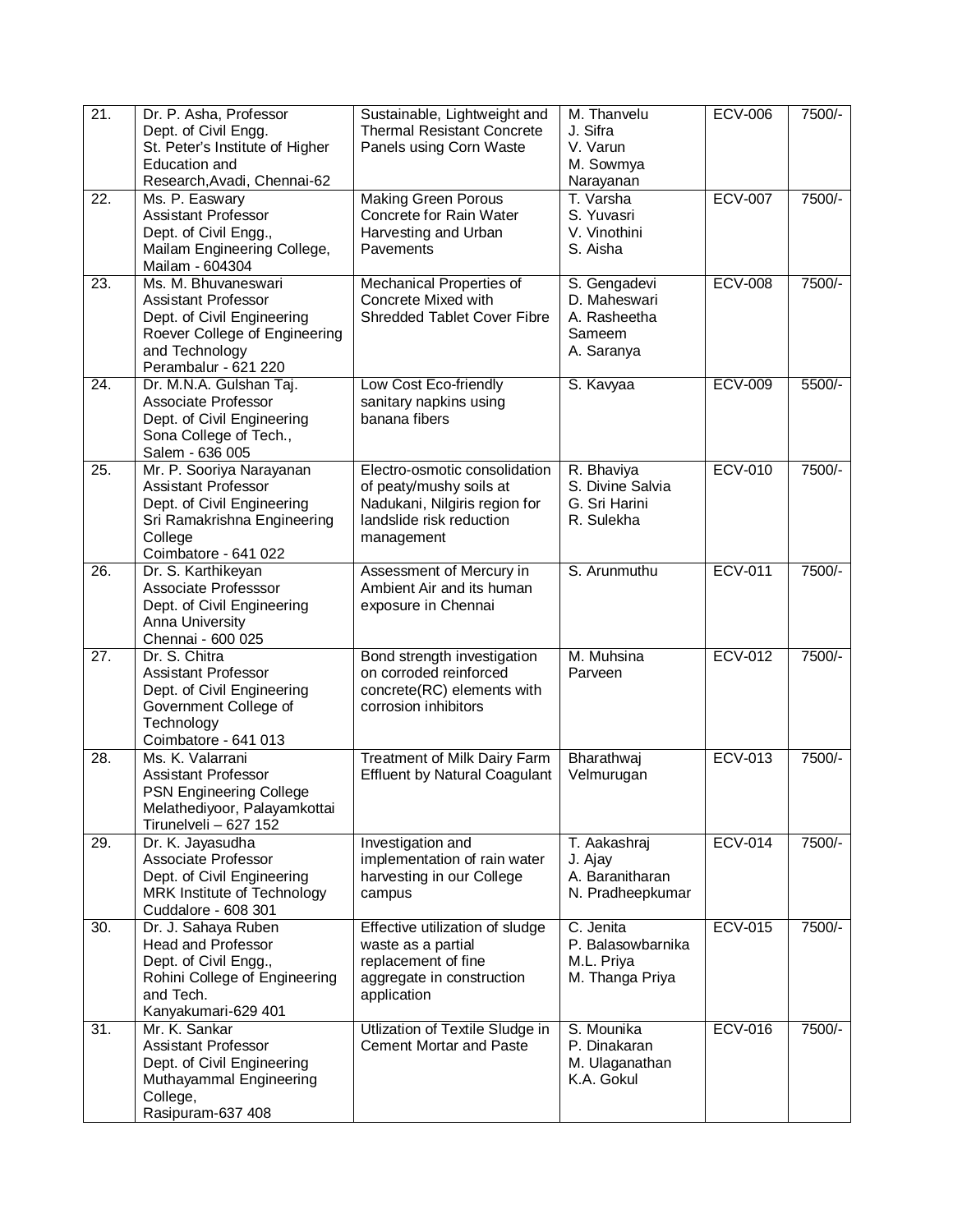| 32.               | Ms. M. Romeekadevi<br><b>Assistant Professor</b><br>Dept. of Civil Engg.<br>Bharathiyar Institute of<br><b>Engineering for Women</b><br>Deviyakurichi - 636 112 | Experimental Investigation<br>on Hybrid Fiber Concrete by<br>using Environ-mentally<br><b>Contamin-ating Material</b>                   | R. Tamilselvi<br>R. Kowsalya<br>P. Kalpana                    | <b>ECV-017</b> | 6500/-   |
|-------------------|-----------------------------------------------------------------------------------------------------------------------------------------------------------------|-----------------------------------------------------------------------------------------------------------------------------------------|---------------------------------------------------------------|----------------|----------|
| 33.               | Mr. B. Sivasakthi<br><b>Assistant Professor</b><br>Dept. of Civil Engg.<br>N.S.N. College of Engineering<br>and Tech.,<br>Karur - 639 003                       | Implementation of Traffic<br>Management by using<br><b>Intelligent Traffic Control</b><br>System with Wireless Sensor<br><b>Network</b> | T. Kubendran<br>P. Logesh<br>N. Sivagurunathan                | <b>ECV-018</b> | $6500/-$ |
| 34.               | Dr. M. Kannan<br>Professor<br>Dept. of Civil Engineering<br>Parisutham Institute of<br>Technology and<br>Science, Nanjikottai,<br>Thanjavur - 613 006           | Assessment of Groundwater<br>Improvement by using GIS<br>Techniques in and around<br>Orathanadu Taluk, Thanjavur<br><b>District</b>     | T. Arthi<br>V.K. Anooshya<br>M. Durga Devi<br>G. Murugeshwari | <b>ECV-019</b> | 7500/-   |
| $\overline{35}$ . | Ms. K.S. Shobana<br>Assistant Professor<br>Dept. of Civil Engg<br>Dr. N.G.P. Institute of<br>Technology<br>Coimbatore - 641 048                                 | Soil Stabilization using<br>treated Textile Waste                                                                                       | K. Ajitha<br>P. Karthick<br>H. Dines                          | <b>ECV-020</b> | 7500/-   |
| 36.               | Dr. K. Mahendran<br>Professor & Director<br>Centre for Rural Technology<br>(Dept of Civil Engg)<br>The Gandhigram Rural<br>InstituteGandhigram- 624 02          | Experimental Study on<br>Stabilized Mud Blocks using<br>Bio-Enzyme                                                                      | J. Sadhana<br>J. Priya                                        | <b>ECV-021</b> | 7500/-   |
| $\overline{37}$ . | Mr. S. Ashok Kumar<br>Assistant Professor<br>Dept. of Civil Engg.<br>Narasu's Sarathy Institute of<br>Technology<br>Salem - 636 305                             | Experimental Study on Zero<br>Cement and Zero Water<br>Curing Eco Friendly<br>Concrete for Sustainable<br>Environment                   | R. Naveen<br>V. Rameshkumar<br>A. Praveenkumar                | <b>ECV-022</b> | 6500/-   |
| 38.               | Ms. M. Sivaranjani<br><b>Assistant Professor</b><br>Dept. of Civil Engg.<br>Adithya Institute of Technology<br>Coimbatore - 641 107                             | <b>Effect of Consolidation and</b><br>Swell properties of Soil<br>Stabilized using Arecanut<br>Husk Ash                                 | K. Haridevan<br><b>B.D. Yuvas Pravin</b><br>T. Velmurugan     | <b>ECV-023</b> | 7500/-   |
| 39.               | Dr. V. Rajagopalan<br>Assistant Professor<br>Dept. of Civil Engg.,<br>University College of<br>Engineering (BITCampus)<br>Anna University<br>Trichy - 620 024   | Comparative Study on Clay<br>Soil Stabilisation with Silica<br>Fume and Fly Ash for<br><b>Engineering Applications</b>                  | R. Senthoorya<br>M. Surendhar<br>V. Tamilarasan<br>R. Akalya  | <b>ECV-024</b> | 7500/-   |
| 40.               | Dr. K. Vidhya<br>Professor & Head<br>Dept. of Civil Engineering<br>Mahendra Engineering<br>College,<br>Namakkal-637503                                          | A Novel Approach on<br>Manufacturing of Light<br><b>Emitting Brick</b>                                                                  | A.P. Anshad<br>A.K. Akhil<br>V.N. Nisar                       | <b>ECV-025</b> | 7500/-   |
| 41.               | Dr. P. Oliver Jayaprakash<br>Professor<br>Dept. of Civil Engineering<br>Sethu Institute of Technology<br>Pulloor - 625 006                                      | Development of Low Cost<br><b>Building Blocks for Cost</b><br>Effective Mass Houses in<br><b>Rural TamilNadu</b>                        | J. Logeswari<br>R. Madhumitha<br>K. Monisha                   | <b>ECV-026</b> | 7500/-   |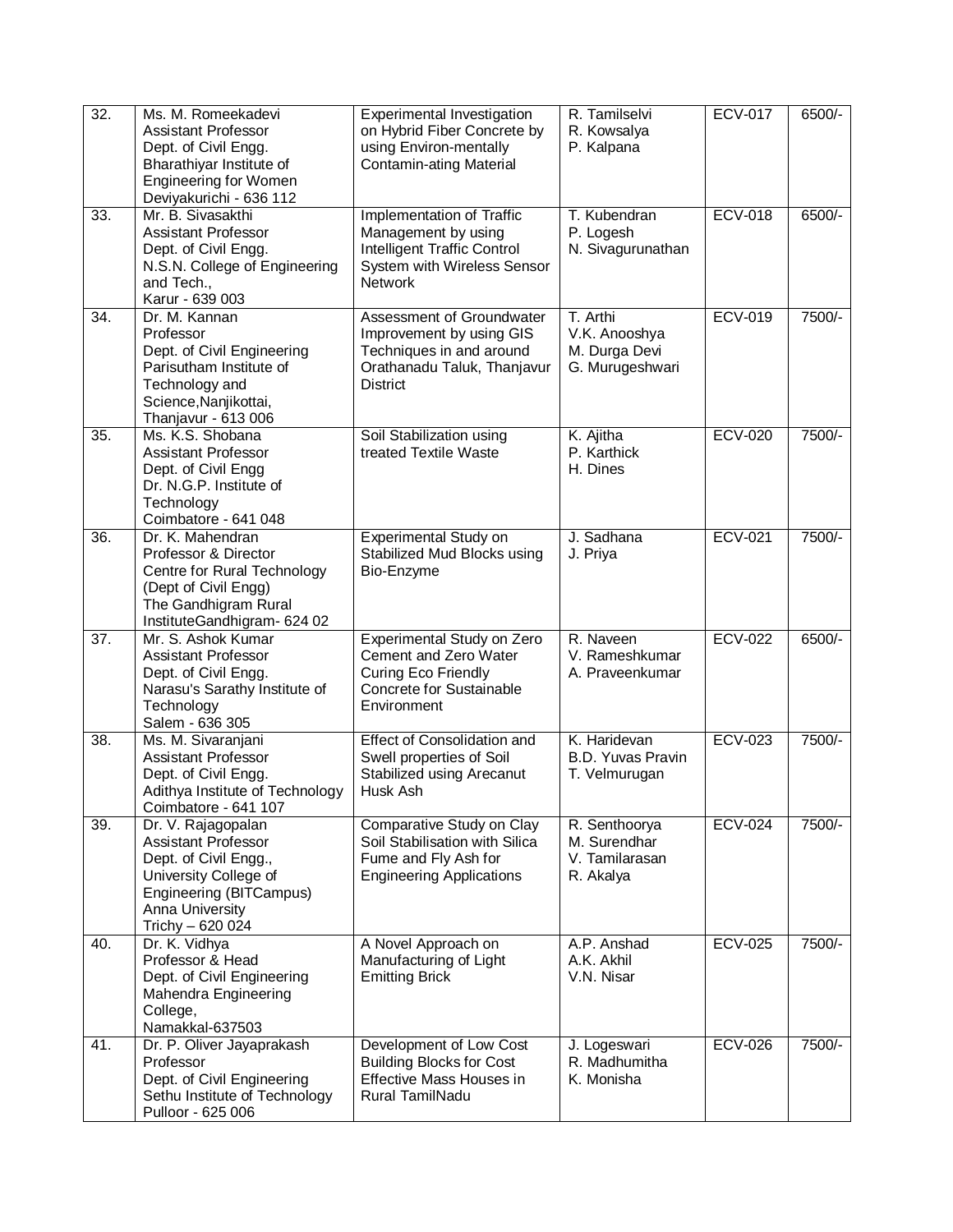| 42. | Mrs. P. Karthika<br><b>Assistant Professor</b><br>Dept. of Civil Engineering<br>Nandha Engg College<br>Erode - 638 052                                                          | An Experimental Study on<br><b>Strength and Durability</b><br>Properties of Concrete by<br>Partial Replacement of Steel<br>Slag and Glass Powder with<br>Cement | K. Vishnuprasad                                                    | <b>ECV-027</b> | 7500/- |
|-----|---------------------------------------------------------------------------------------------------------------------------------------------------------------------------------|-----------------------------------------------------------------------------------------------------------------------------------------------------------------|--------------------------------------------------------------------|----------------|--------|
| 43. | Dr. R. Sudharsanan<br>Associate Professor<br>Dept. of Civil Engineering<br>Velammal Engineering<br>College, Surapet,<br>Chennai - 600 066                                       | <b>Self Contained Compacted</b><br><b>Bio-Filter for Water</b><br>Treatment                                                                                     | S. Sudharsan<br>R. Mohamed<br>Musthafa<br>G. Raghul                | <b>ECV-028</b> | 7500/- |
| 44. | Ms. T. Kousalya<br><b>Assistant Professor</b><br>Dept of Mechanical &<br><b>Automation Engineering</b><br>SNS College of Technology<br>Vazhiyampalayam,<br>Coimbatore - 641 035 | Design and Fabrication of<br>Self-Directed Wall/Ceiling<br>Designer                                                                                             | R. Sathiyaseelan<br>M.A. Naveen<br>T. Keerthivasan<br>S. Deepakraj | <b>ECV-029</b> | 7500/- |
| 45. | Dr. E. Arunbabu<br>Assistant Professor (SG)<br>Dept. of Civil Engineering<br>Centre for Water Resources,<br>CEG, Anna University<br>Chennai - 600 025                           | Integrated assessment of<br>Water Quality by In-Situ<br><b>Testing and Remote Sensing</b><br>Techniques                                                         | A. Abdul Wahid                                                     | <b>ECV-030</b> | 7500/- |
| 46. | Mr. R. Navis Sylor Bose<br><b>Assistant Professor</b><br>Dept. of Civil Engineering<br><b>DMI Engineering College</b><br>Aralvoimozhi - 629 301                                 | <b>Construction of Economically</b><br><b>Efficient Buildings U-Boot</b><br>Voided Concrete Slab                                                                | A. Rashmiya<br>T. Shuruthi<br>L. Daphny Gnanam                     | <b>ECV-031</b> | 7500/- |
| 47. | Dr. M. Muthukannan,<br>Professor<br>Mr. A. Chithambar Ganesh, AP<br>Dept. of Civil Engg.,<br>Kalasalingam Academy of<br>Research and Education<br>Krishnankoil - 626 126        | Utlization of Industrial Waste<br>in the Production of Energy<br><b>Efficient Bricks</b>                                                                        | M. Dhivya<br>C. Sangeetha Bijula<br>J. Shalom Paulin<br>Daffodile  | <b>ECV-032</b> | 7500/- |
| 48. | Dr. T.CH. Madhavi<br>Professor & Head<br>Dept. of Civil Engg.,<br>SRM Institute of Science and<br>Tech., Ramapuram,<br>Chennai - 600 089                                        | <b>Textile Reinforced Concrete -</b><br>A Novel and Innovative<br>Material                                                                                      | P. Prajesh                                                         | <b>ECV-033</b> | 7500/- |
| 49. | Mrs. M. Poovizhiselvi<br>Assistant Professor<br>Dept. of Civil Engineering<br><b>Erode Sengunthar Engineering</b><br>College, Erode - 638 057                                   | Removal of Nickel,<br>Manganese, Zinc, Tannery<br><b>Effluent using Eucalyptus</b><br><b>Camaldulensis and Camellia</b><br>Sinensis Absorbent                   | M.A. Jenisha                                                       | <b>ECV-034</b> | 7500/- |
| 50. | Mr. R. Janarthanan<br>Assistant Professor<br>Dept. of Civil Engineering<br>Sri Vidya College of<br>Engineering and Tech.,<br>Virudhunagar - 626 005                             | Experimental Research on<br>Steel Column to Increase<br>Strength by using Restrain<br><b>Bars</b>                                                               | R. Raje Kumar<br>S. Pandiya Raj                                    | <b>ECV-035</b> | 7500/- |
| 51. | Mr. K.V. Sabarish<br><b>Assitant Professor</b><br>Vels Institute of Science,<br>Technology & Advanced<br>Studies (VISTAS), Pallavaram,<br>Chennai - 600 117                     | An Experimental<br>Investigation on Low Calcium<br>Fly Ash Based Geopolymer<br>Concrete in Strength and<br>Durability                                           | M. Rahul<br>Vigneshwaran<br>G.<br>Harinath                         | <b>ECV-036</b> | 7500/- |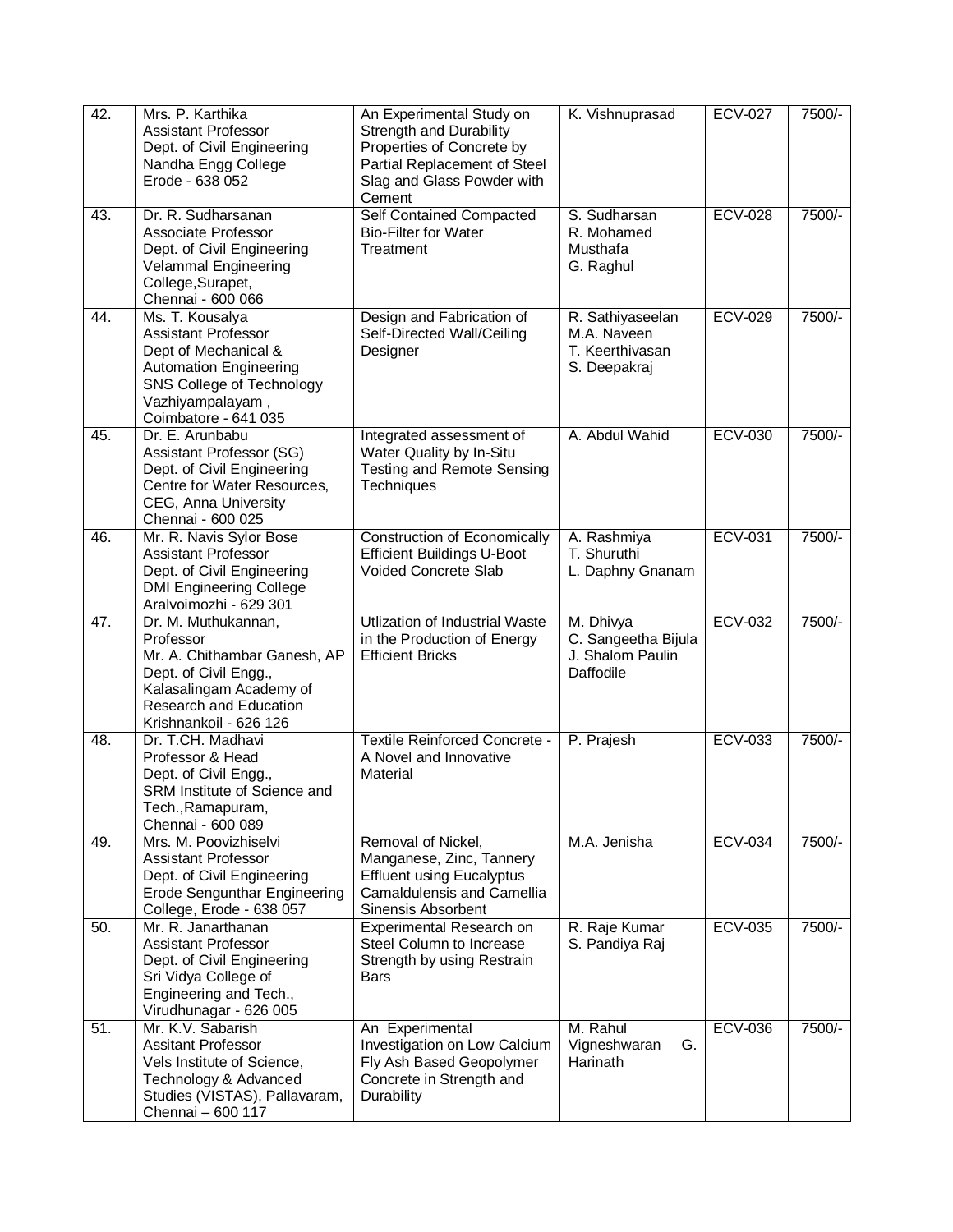| 52.               | Dr. B. Soundara<br>Professor<br>Dept. of Civil Engineering<br>Bannari Amman Institute of<br>Technology<br>Sathyamangalam-638401                          | <b>Evaluation of Engineering</b><br>Properties of Microbial<br>(Bacteria) Stabilized Soil                                                         | S. Nithipandian<br>V. Soundaryan                                                       | <b>ECV-037</b> | 7500/- |
|-------------------|----------------------------------------------------------------------------------------------------------------------------------------------------------|---------------------------------------------------------------------------------------------------------------------------------------------------|----------------------------------------------------------------------------------------|----------------|--------|
| 53.               | Mrs. N.R. Chitra<br><b>Assistant Professor</b><br>Dept. of Civil Engineering<br>Institute of Road and Transport<br>Technology<br>Erode - 638 316         | Generation of Bio-Fuel and<br>Compost from Food Waste                                                                                             | B. Aishwarya<br>B. Gokul Raj<br>D. Jency Nikitha<br>T. Dhanasekar                      | <b>ECV-038</b> | 7500/- |
| 54.               | Ms. C. Indhu<br><b>Assistant Professor</b><br>Dept. of Civil Engineering<br>Chettinad College of<br><b>Engineering and Technology</b><br>Karur - 639 114 | Making of Bricks by using<br><b>Granite Sludge Powder</b>                                                                                         | M. Dharma<br>K. Krishnaraj<br>K. Kabilan<br>G. Surya                                   | <b>ECV-039</b> | 7500/- |
| 55.               | Ms. D. Mythili<br><b>Assistant Professor</b><br><b>Excel Engineering</b><br>College, Pallakkapalayam<br>Namakkal - 637 303                               | Experimental Investigation<br>on Strength of Concrete with<br>Cactus                                                                              | D.M. Jonisha<br>E. Gopinath<br>A. Ragul Krishnan<br><b>B.</b> Karthik                  | <b>ECV-040</b> | 7500/- |
| 56.               | Mr. B. Abraham Ponsingh<br><b>Assistant Professor</b><br>Dept. of Civil Engineering<br>Mookambigai College of<br>Engineering<br>Pudukkottai - 622 502    | Sustainable Approach of<br>Rain Water Harvesting on<br><b>Flexible Pavement</b>                                                                   | S. Samynathan                                                                          | <b>ECV-041</b> | 7500/- |
| $\overline{57}$ . | Ms. P. Kothai<br>Assistant Professor<br>Dept. of Civil Engg.,<br>Theni Kammavar Sangam<br>College of Technology<br>Theni - 625 534                       | Experimental Investigation of<br>Concrete using Alccofine                                                                                         | P. Rajapandi<br>K. Balamurugan<br>S. Mohamed<br>Azarudheen<br>J. Maharajothi           | <b>ECV-042</b> | 7500/- |
| 58.               | Mr. S. Balamurugan<br><b>Assistant Professor</b><br>Dept. of Civil Engg.,<br>Mount Zion College of Engg<br>and Tech<br>Pudukkottai - 622 507             | <b>Construction of Rainwater</b><br>Harvesting in Government<br>Middle School Pulivalam,<br>Pudukkottai                                           | L. Manikandan<br>K. Sakthidasan<br>S.<br>Shanmugasundara<br>m<br>U.<br>Muthumanikandan | <b>ECV-043</b> | 7500/- |
| 59.               | Ms. S. Asvitha Valli<br>Assistant Professor<br>Dept. of Civil Engg.,<br><b>Francis Xavier Engineering</b><br>College<br>Tirunelveli - 627 003            | Ground Improvement using<br>Stone Columns Encased with<br>Geonets                                                                                 | Mohammed Yahiya<br>Khan<br>Mohammed<br>Faheem<br>Muthupattan                           | <b>ECV-044</b> | 7500/- |
| 60.               | Dr. R. Mohana<br><b>Assistant Professor</b><br>Dept. of Civil Engg<br>Mepco Schlenk Engg<br>College, Sivakasi,<br>Virudhunagar-626 005                   | Bio-Composite as a<br>Potentital Wood Substitute<br>Material                                                                                      | R. Priya Shakthi<br>M. Keerthana                                                       | <b>ECV-045</b> | 7000/- |
| 61.               | Mr. K. Sathesh Kumar<br>Assistant Professor<br>Dept of Civil Engg<br>Jai Shriram Engineering<br>College, Tirupur - 638 660                               | Study on the Mechanical<br>Properties and Structural<br>Behaviour of Chopped Basalt<br><b>Fiber Reinforced Self</b><br><b>Compacting Concrete</b> | N. Vishnuraj<br>S. MaiKeerthivasan<br>R. Jeevanatham                                   | <b>ECV-046</b> | 7500/- |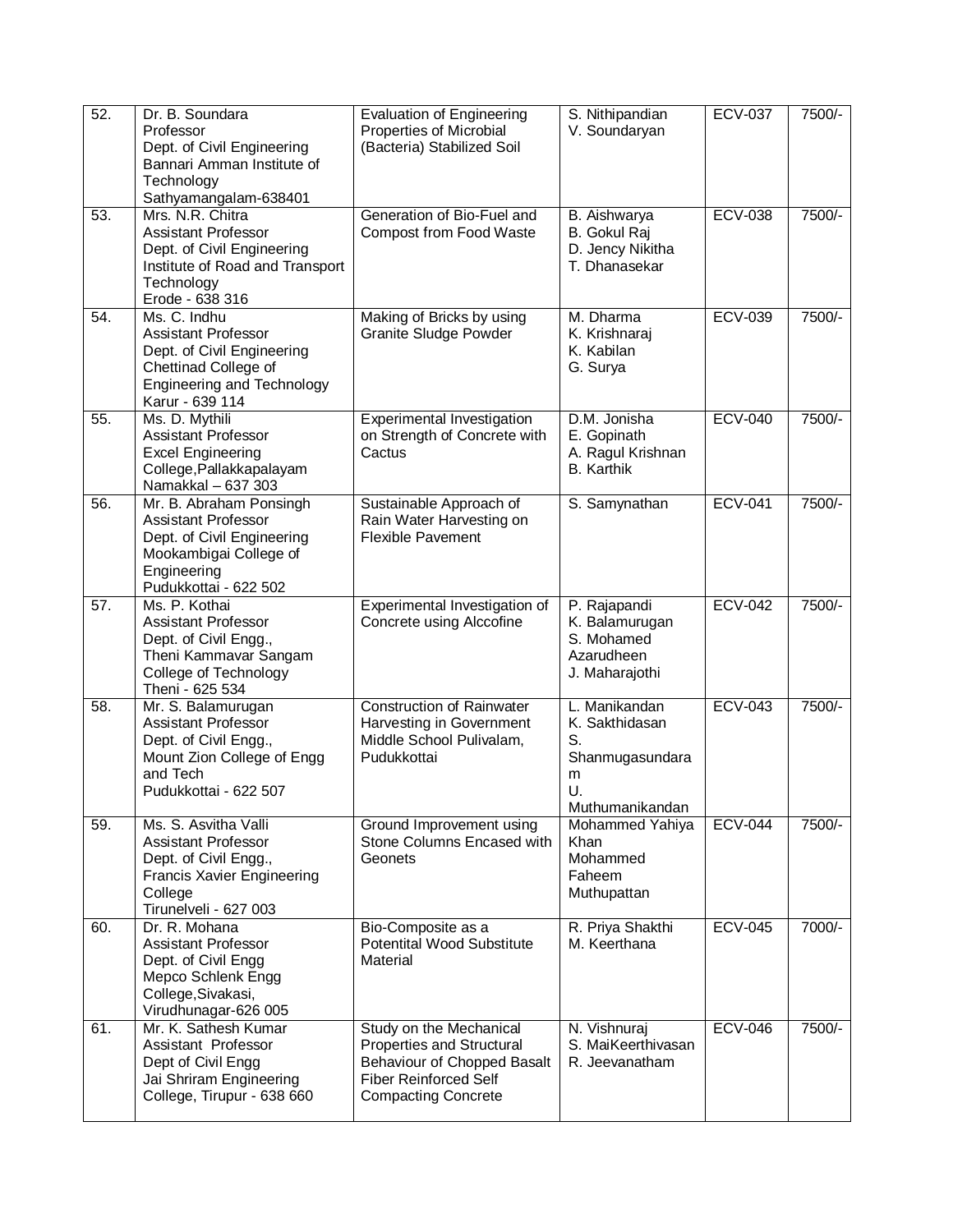| 62. | Dr. T. Muralikrishna<br>Associate Professor<br>Dept. of Civil Engineering<br>R.M.K. Engineering<br>College, Kavaripettai - 601 206,<br>Thiruvallur                                      | <b>Cost Effective Paver Blocks</b><br>using Rejected Charcoal<br>Waste                                                                                    | R. Arunagiri<br>S. Abhilash<br>S. Akash<br>S. Balaji                | <b>ECV-047</b> | 7500/- |
|-----|-----------------------------------------------------------------------------------------------------------------------------------------------------------------------------------------|-----------------------------------------------------------------------------------------------------------------------------------------------------------|---------------------------------------------------------------------|----------------|--------|
| 63. | Mr. T. Santhosh Kumar<br>Assistant Professor<br>Dept. of Civil Engineering<br>CK College of Engg and<br>Technology<br>Cuddalore - 607 003                                               | Cellular Lightweight Concrete<br>Blocks as a Replacement of<br><b>Burnt Clay Bricks</b>                                                                   | M. Ranjith Kumar<br>R. Manikandan<br>G. Karthikeyan                 | <b>ECV-048</b> | 7500/- |
| 64. | Mr. N. Vellingiri<br>Assistant Professor<br>Dept. of Civil Engineering<br>Sasurie College of Engg.,<br>Vijayamangalam-638 056,                                                          | Reduction of Energy by<br>Inducing Fibre Optics in<br><b>Concrete Block</b>                                                                               | L. Chandru<br>G. Ranjith Kumar<br>V. Vijaypandi<br>A. Praveen Kumar | <b>ECV-049</b> | 7500/- |
| 65. | Dr. R. Divahar<br>Associate Professor<br>Dept. of Civil Engg.,<br>Aarupadai Veedu Institute of<br>Technology, Paiyanoor - 603<br>104                                                    | <b>Treatability Study of</b><br><b>Combined Fruit and</b><br>Vegetable Waste water using<br>Hybrid upflow Anerobic Slu-<br>dge Blanket Reactor<br>(HUASB) | S. Karanraj<br>S. Giridharan<br>C. Mathan                           | <b>ECV-050</b> | 7500/- |
| 66. | Mrs. V. Sakthi Maragatham<br>Assistant Professor<br>Dept. of Civil Engineering<br>Einstein College of<br>Engineering<br>Tirunelveli - 627 012                                           | Experimental Investigation of<br>Cement Concrete with Partial<br>Replacement of E-Plastic<br>Waste as Coarse Aggregate<br>and Adding Human Hair<br>Fiber  | S. Alphanse<br>A. Ganesan<br>A. Muthumari<br>K. Kalaiselvam         | <b>ECV-051</b> | 7500/- |
| 67. | Mr. P. Easwaran<br>Assistant Professor<br>Dept. of Civil Engineering<br>K.S. Rangasamy College of<br>Technology<br>Tiruchengode - 637 215                                               | Performance Evaluation of<br>Fly Ash/ Slag Based Glass<br><b>Fibre Reinforced</b><br>Geopolymer Concrete                                                  | R. Ranjith                                                          | <b>ECV-052</b> | 7500/- |
| 68. | Ms. R. Malathi<br>Assistant Professor (Sr.Gr)<br>Dept. of Civil Engg.,<br>Sri Ramakrishna Institute of<br>Technology<br>Coimbatore - 641 010                                            | Experimental Study on<br>Removal of Heavy Metals<br>from Industrial Waste Water<br>by using Activated Carbon<br>(Prosopis Juliflora)                      | M. Ram Kumar<br>S. Sathyan<br>K. Philip                             | <b>ECV-053</b> | 7500/- |
| 69. | Dr. B. Venkatesan<br>Assistant Professor<br>Dept. of Civil Engineering &<br><b>Structural Engineering</b><br>Anna University, Regional<br>Campus - Tirunelveli<br>Tirunelveli - 627 007 | Experimental Study on<br>Reinforced Cocnrete using<br>Partial Replacement of Fine<br>Aggregate by Steel Slag and<br>Coarse Aggregate by Walnut<br>Shell   | V.J. Lijina                                                         | <b>ECV-054</b> | 7500/- |
| 70. | Dr. G. Gnanapragasam<br>Associate Professor<br>Dept. of Civil Engineering<br><b>IFET College of Engineering</b><br>Villupuram - 605 108                                                 | Mini domestic sewage<br>treatment plant for individual<br>house                                                                                           | L. Tamilselvan<br>V. Sriram<br>S. Nandhini                          | <b>ECV-055</b> | 7500/- |
| 71. | Dr. P. Gajalakshmi<br>Associate Professor<br>Dept. of Civil Engineering<br><b>B.S. Abdur Rahman Crescent</b><br>Institute of Science and<br>Technology<br>Vandalur, Chennai-600048      | Application of Bio medical<br>waste for the development of<br>sustainable concrete                                                                        | K.N. Krishnaprasad                                                  | <b>ECV-056</b> | 7500/- |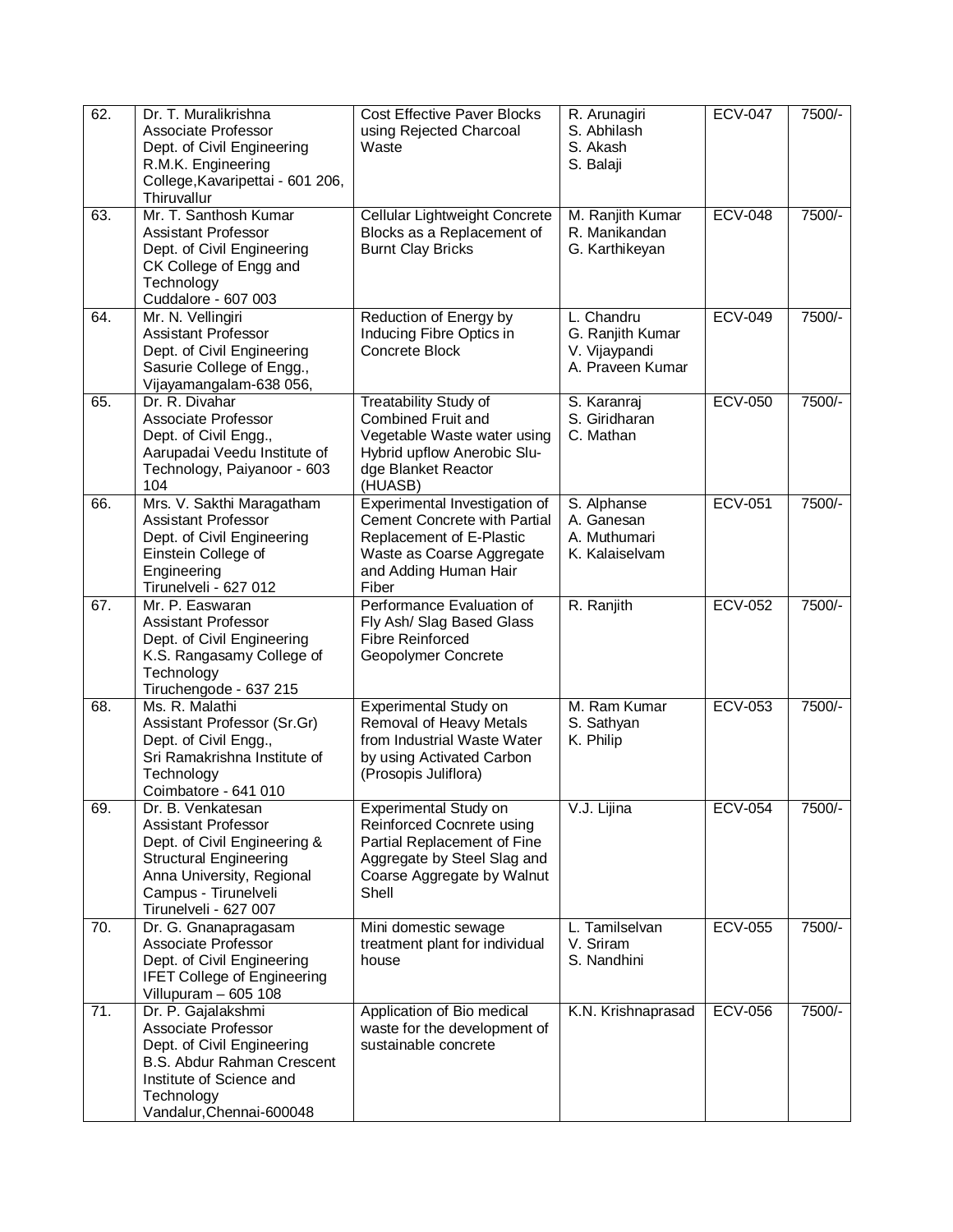| 72. | Ms. R.K. Sangeetha<br>Assistant Professor<br>Dept. of Civil Engineering<br>Kongu Engineering College<br>Erode - 638 060                                   | Study the load carring<br>capacity of paver blocks with<br>partial replacement of<br>cement by rice husk   | S.R. Kaveya<br>P. Karthik<br>S. Gokul        | <b>ECV-057</b> | 7500/- |
|-----|-----------------------------------------------------------------------------------------------------------------------------------------------------------|------------------------------------------------------------------------------------------------------------|----------------------------------------------|----------------|--------|
| 73. | Mr. S. Elayaraja<br>Assistant Professor<br>Dept. of Civil Engineering<br>PSG Institute of Technology<br>and applied Research<br>Coimbatore - 641 062      | Development of Site Specific<br>Remedial Measures for the<br>Recent (2019) Landslide in<br><b>Nilgiris</b> | G. Sahithya<br>P. Indhu<br>A. Asheeka        | <b>ECV-058</b> | 7500/- |
| 74. | Mr. V. Raguraman<br>Assistant Professor<br>Dept. of Civil Engineering<br>Sri Guru Institute of<br>Technology<br>Coimbatore - 641 110                      | Partial Replacement of OPC<br>By Tamarind Fruit Shell Ash                                                  | K. Mohan Raj<br>M. Rajesh Kumar<br>S.V. Tino | <b>ECV-059</b> | 7500/- |
| 75. | Dr. S. Mariaamalraj<br>Assistant Professor<br>Dept. of Biotechnology<br>Kamaraj College of<br><b>Engineering and Technology</b><br>Virudhunagar - 625 701 | Design and fabrication of<br>domestic wastewater<br>recycler and herbal based<br>drinking water purifier   | U. Kavya<br>G. Ramya<br>Y. Swathi            | <b>ECV-060</b> | 7500/- |

# **Computer Science and Engineering**

| 76. | Dr.S.Saudia<br>Assistant Professor<br>Centre for Information<br>Technology and Engg.<br>Manonamaniam<br><b>Sundaranar University</b><br>Tirunelveli- 627 012 | An automated tool for<br>recognition of Videos in<br>Tamil for relevant English<br>subtitles generation | G.Natarajan<br>I.Saravanan<br>C.Subbu                           | <b>CSE-001</b>              | 7500/- |
|-----|--------------------------------------------------------------------------------------------------------------------------------------------------------------|---------------------------------------------------------------------------------------------------------|-----------------------------------------------------------------|-----------------------------|--------|
| 77. | Dr. M. Paulrai<br>Principal<br>Dept. of CSE<br>Sri Ramakrishna Institute<br>of Technology<br>Coimbatore - 641 010                                            | Design and Devlopment of<br>Mehndi Applier Machine                                                      | U. S. Madhumitha<br>T. S. Manoj Babu<br>K. Vismitha             | <b>CSE-002</b>              | 7500/- |
| 78. | Dr. J. Yogapriya<br>Dean<br>Dept. of CSE<br>Kongunadu College of<br>Engineering and<br>Technology<br>Trichy - 621 215                                        | Prediction of Learning<br>Disabilities in Public School<br>Childern                                     | R. Yeshwanth<br>S. Aravind Kishore<br>B. Srija<br>E. Mathumitha | CSE-003                     | 7500/- |
| 79. | Mrs. A. Rathika<br>Assistant Professor<br>Dept. of CSE<br>Jansons Institute of<br>Technology<br>Coimbatore - 641 659                                         | <b>Adaptive Monitoring for</b><br><b>Gestational Healthcare</b><br>Using IoT                            | S. Yamuna Devi                                                  | $\overline{\text{CSE-004}}$ | 7500/- |
| 80. | Mr. S. Venkatesh<br>Assistant Professor<br>Dept. of Computer Sci.,<br>Ayya Nadar Janaki<br>Ammal College<br>Sivakasi - 626 124                               | Artificial Bio Practices for<br>the Students in Higher<br>Education                                     | M. Kasi Ramalingam<br>V. Rathina Ganesh                         | <b>CSE-005</b>              | 7500/- |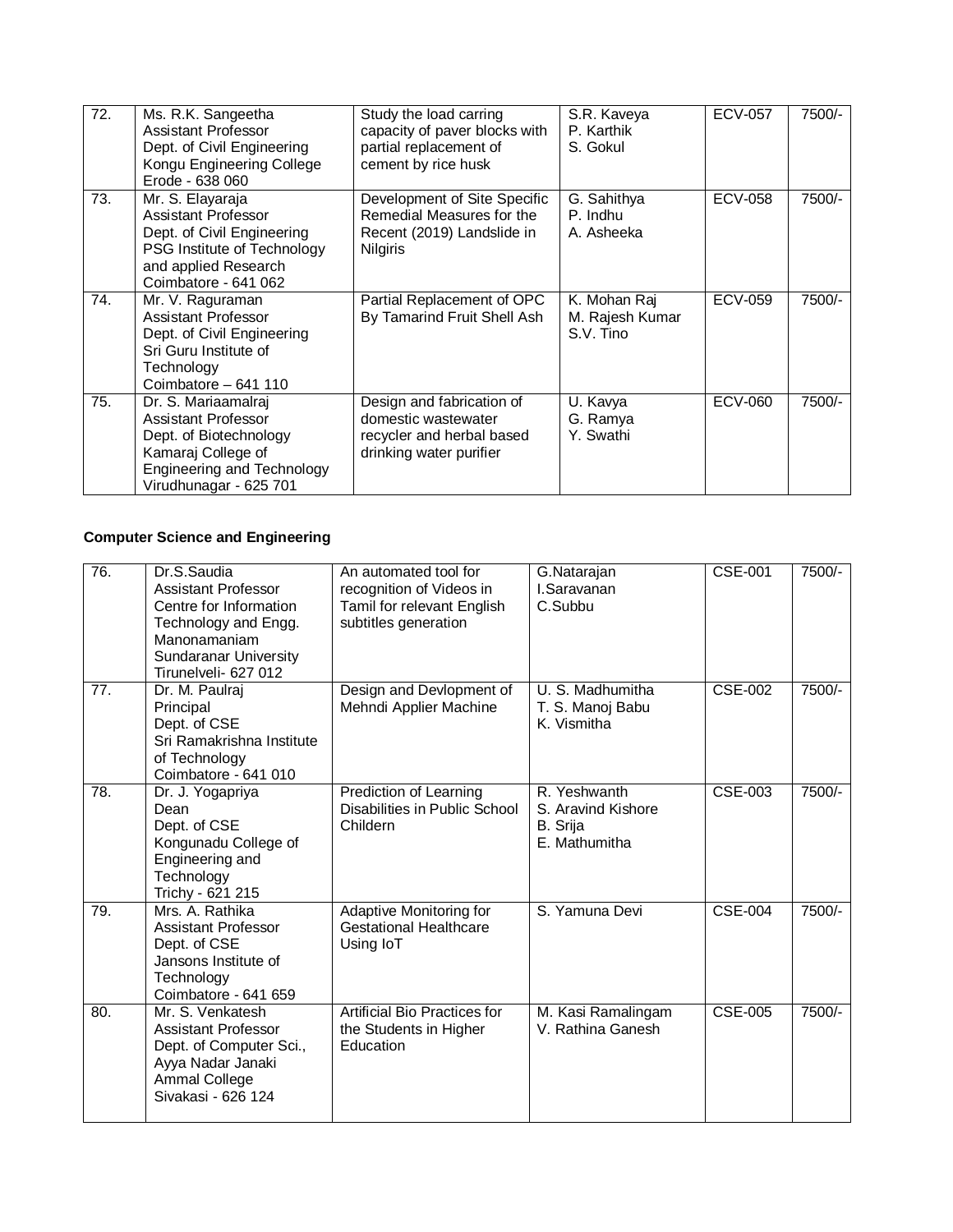| 81. | Ms. M. Preethi<br><b>Assistant Professor</b><br>Dept. of CSE<br><b>AVS Engineering College</b><br>Salem - 636 003                          | Alarm wrist band for<br>hearing impaired person                                                                                                | P. Pragadeeshwaran<br>M. Manoj<br>R. Preetha<br>K. Nandani                    | <b>CSE-006</b> | 4500/-   |
|-----|--------------------------------------------------------------------------------------------------------------------------------------------|------------------------------------------------------------------------------------------------------------------------------------------------|-------------------------------------------------------------------------------|----------------|----------|
| 82. | T.Uma Mageswari<br><b>Assistant Professor</b><br>Dept. of IT<br>Adhiparasakthi<br><b>Engineering College</b><br>Melmaruvathur-603 319      | Android based automated<br>smart wheel chair using<br>bluetooth for improvement<br>of safety and riding comfort                                | K.Ajay Kumar<br>S.A.Mohamed Bilal                                             | <b>CSE-007</b> | 7500/-   |
| 83. | Mr. K. Senthil Prasad<br>Assistant Professor<br>Dept. of CSE<br>SVS College of<br>Engineering<br>Coimbatore - 642 109                      | <b>Automatic Pesticides</b><br>Spraying Machine Using<br><b>Small Unmanned Aerial</b><br>Vehicle                                               | V. Naveen Sakkaravarthi<br>S. Karthikeyan<br>M. Kishorekanna<br>S. Vairavijay | <b>CSE-008</b> | $7500/-$ |
| 84. | R.Valarmathi<br>Associate Professor<br>Dept. of CSE<br>Sri Sai Ram Engineering<br>College, West Tambaram<br>Chennai - 45                   | <b>BCI</b> Auxilior for the hearing<br>and speech impaired populus Hemashalini.S                                                               | Sweatha.R                                                                     | <b>CSE-009</b> | 7500/-   |
| 85. | Dr. G. Wiselin Jiji<br>Professor<br>Dept. of CSE<br>Dr. Sivanthi Aditanar<br>College of Engineering<br>Tiruchendur - 628 215               | <b>Statistical Tool to Analysis</b><br>the Stages of Schizophernia                                                                             | K. Ajitha                                                                     | <b>CSE-010</b> | 7500/-   |
| 86. | Mr. P. Siranjeevi<br>Assistant Professor<br>Dept. of CSE<br>A.V.C. College of<br>engineering<br>Mayiladuthurai - 609 305                   | Aadhar Based anganwadi<br>management system                                                                                                    | P. Mahalakshmi<br>R. Revathy<br>C. Subashini                                  | <b>CSE-011</b> | 7500/-   |
| 87. | Dr. A. Tamizhselvi<br>Associate Professor<br>Dept. of IT<br>St. Joseph's College of<br>Engineering<br>Chennai - 600 119                    | Natural Disaster interaction<br>analysis for multi-hazard risk<br>assessment based on the<br>affected area using machine<br>learning algorithm | A.L. Thilak<br>J. Liju Anton                                                  | <b>CSE-012</b> | 7500/-   |
| 88. | Ms. N. Elamathi<br>Assistant Professor<br>Dept. of IT<br>Adhiparasakthi Engineering<br>College<br>Melmaruvathur - 603 319                  | People Head Counting in<br><b>High Density Crowds</b>                                                                                          | J. Aravindh<br>M. Tamil Selvan                                                | <b>CSE-013</b> | 7500/-   |
| 89. | Mr. R. Jaiganesh<br><b>Assistant Professor</b><br>Dept. of EEE<br>K. Ramakrishnan College<br>of Technology<br>Trichy - 621 112             | <b>IoT Based Cattle Monitoring</b><br>System using Wireless<br>Sensors                                                                         | R. Sridharshini<br>N. Sowmiya<br>N. Soundarya<br>P. Suriya Lakshmi            | <b>CSE-014</b> | 6000/-   |
| 90. | Mr. R. Ravishankar<br><b>Assistant Professor</b><br>Dept. of Computer Science<br>Selvamm Arts and Science<br>College<br>Namakkal - 637 003 | Detection and Prevention of<br>Cyber Bullying in Social<br><b>Media Applications</b>                                                           | V. Manikandan                                                                 | <b>CSE-015</b> | 7500/-   |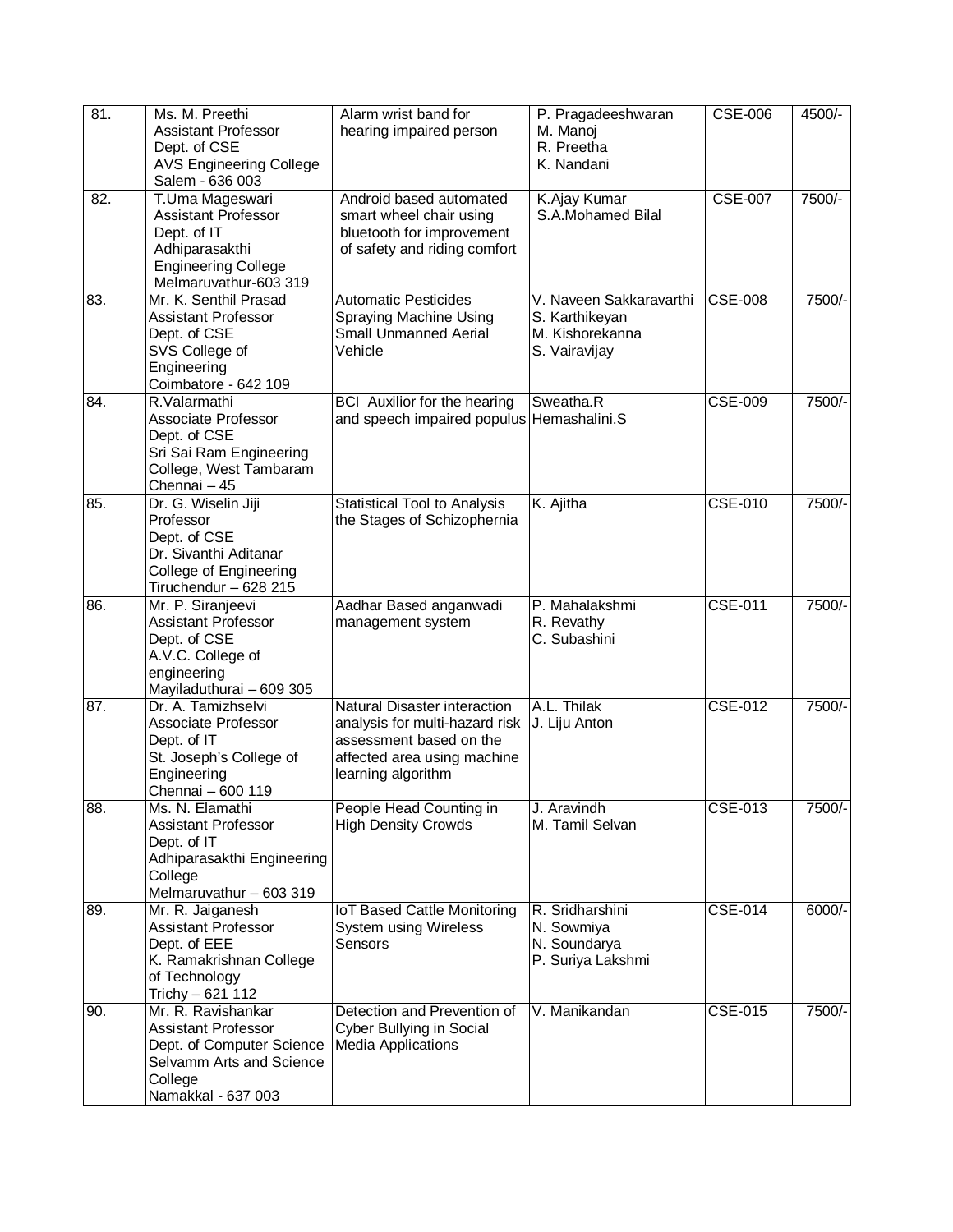| 91.               | Mr. S. Karthick<br><b>Assistant Professor</b><br>Dept. of IT<br>Hindustan College of<br>Engineering and<br>Technology                                                         | Hunting of Trees and Fire<br>Protection in Forest using IoT A. Jenifer                                                      | L. Aarthi<br>P. Nanthini<br>V.K. Nivethitha                        | <b>CSE-016</b> | 7500/- |
|-------------------|-------------------------------------------------------------------------------------------------------------------------------------------------------------------------------|-----------------------------------------------------------------------------------------------------------------------------|--------------------------------------------------------------------|----------------|--------|
| 92.               | Coimbatore - 641 032<br>Ms. K. Priyadarshini<br><b>Assistant Professor</b><br>Dept. of IT<br>Coimbatore Institute of<br>Engineering and<br>Technology<br>Coimbatore - 641 109 | Smart Head Light Dimming<br>System in Vehicles to Avoid<br>Accidents at Night                                               | Abin Joy<br>S. Dinesh Kumar<br>A. Thomas Rajan<br>S. Nandhini      | <b>CSE-017</b> | 7500/- |
| 93.               | Dr. K. Mohaideen Pitchai<br>Associate Professor<br>Dept. of CSE<br>National Engineering<br>College, Kovilpatti,<br>Thoothukudi - 628 503                                      | Geotagging Augmented<br>Intelligent Acident Rescue<br>Management System                                                     | R. Vigneshwaran<br>V. Jayaraman<br>M. Sundar                       | <b>CSE-018</b> | 7500/- |
| 94.               | Mr. K.S. Mohan<br><b>Assistant Professor</b><br>Dept. of IT<br>SNS College of Technology<br>Coimbatore - 641 035                                                              | Go Easy with Physiotherapy                                                                                                  | S. Kowsalya<br>M. Mathivanan<br>R. Soundarya<br>M. Sudha           | <b>CSE-019</b> | 7500/- |
| 95.               | Ms. M. Kamala Malar<br>Assistant Professor<br>Dept. of IT<br>Dr. Sivanthi Aditanar<br>College of Engineering<br>Tiruchendur - 628 215                                         | <b>IoT Based Aquarium</b><br>Monitoring and Maintenance                                                                     | P. Narmatha                                                        | <b>CSE-020</b> | 7500/- |
| 96.               | Dr. L. Jaba Sheela<br>Professor<br>Dept. of CSE<br>Panimalar Engineering<br>College<br>Chennai - 600 123                                                                      | An Intelligent System to<br>Prevent the Spreading of<br><b>Sensitive Content Online</b>                                     | R. Abinaya<br>S. Kousalya                                          | <b>CSE-021</b> | 7500/- |
| $\overline{97}$ . | Ms. I. Muthumeenatchi<br>Assistant Professor<br>Dept. of CSE<br>Mangayarkarasi College of<br>Engineering<br>Madurai - 625 402                                                 | <b>Block Chain Based Smart</b><br><b>Authorized EHRSS Portal</b>                                                            | M. Booma<br>R. Nagalakshmi<br>J. Sornalatha                        | <b>CSE-022</b> | 7500/- |
| 98.               | Mr. B. Hariharan<br>Assistant Professor<br>Dept of CSE & Engg.<br>R.M.K College of<br>Engineering and Tech.,<br>Tiruvallur - 601 206                                          | <b>Pharmacy Vending Machine</b><br>using IoT and Machine<br>Learning                                                        | P. Siva Krishna Reddy<br>P. Vijayaram<br>S. Subramani<br>S. Rohith | CSE-023        | 7500/- |
| 99.               | Dr. G. Hariharan<br>Assistant Professor & HOD<br>Dept of CSE & Engg.<br><b>PSN Engineering College</b><br>Tirunelveli - 627 152                                               | <b>Cervical Cancer</b><br>Classification Ssytem of PAP<br>Smear image using Hybrid<br>Artificial Intelligence<br>Techniques | Vijin Dhas<br>Hiran Mohan<br>G. Pragath                            | <b>CSE-024</b> | 7500/- |
| 100.              | Ms. V. Santhanalakshmi<br><b>Assistant Professor</b><br>PG Computer Science<br><b>PSGR Krishnammal</b><br>College for Women<br>Coimbatore - 641 004                           | Student Attendance System<br>using RFID                                                                                     | C. Jeyanthi<br>M. Kavi Priya<br>R. Nivetha<br>R. Pavithra          | <b>CSE-025</b> | 7500/- |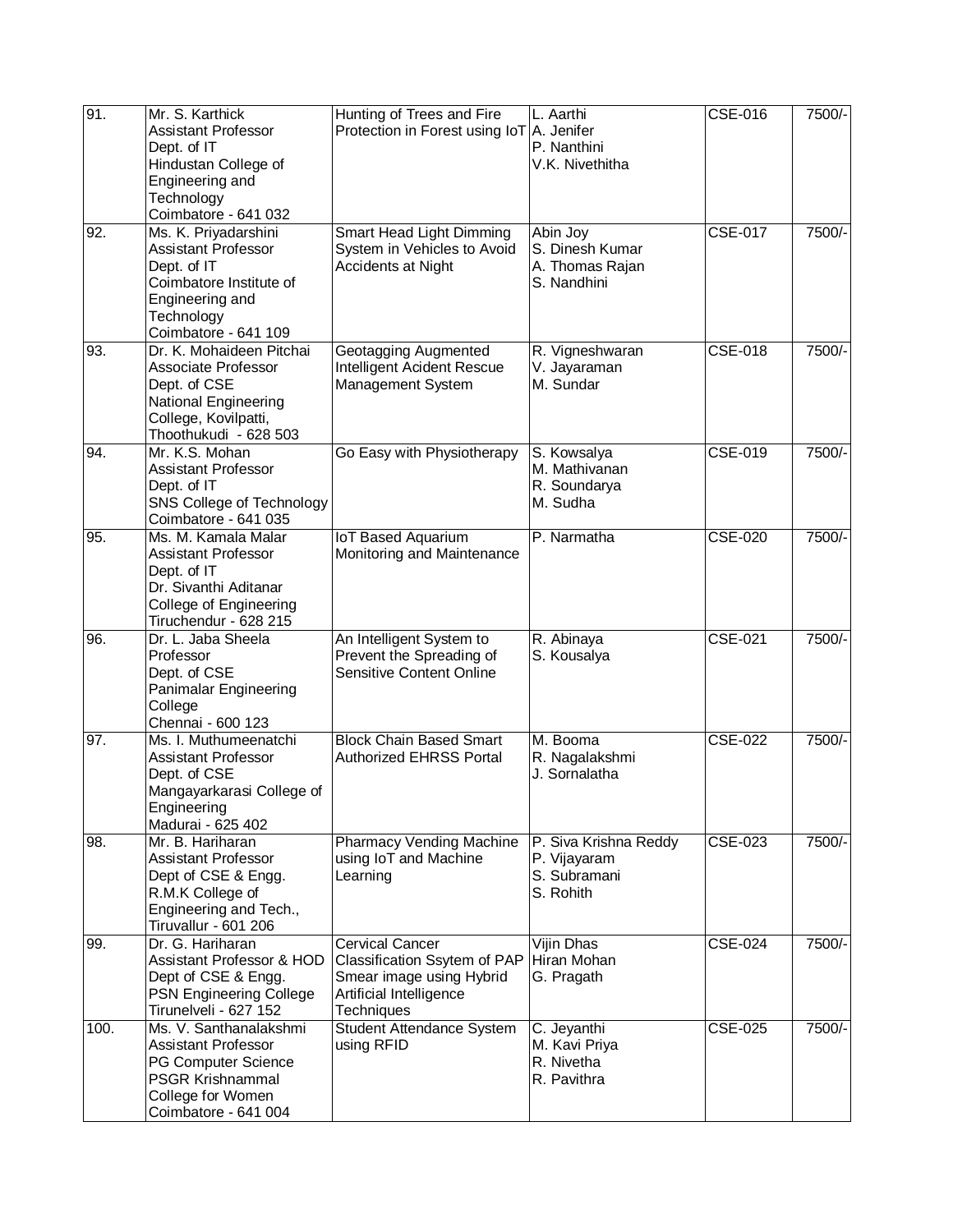| 101. | Dr. M. Mohana<br><b>Assistant Professor</b><br>Dept of IT<br>SRM Easwari Engineering<br>College<br>Chennai - 600 089                                          | Neutralizing Guider for<br><b>Tremor Patients</b>                                                                          | R. Hanisha<br>Harshitha Ramesh<br>K. Balakumaran                          | <b>CSE-026</b> | 7500/- |
|------|---------------------------------------------------------------------------------------------------------------------------------------------------------------|----------------------------------------------------------------------------------------------------------------------------|---------------------------------------------------------------------------|----------------|--------|
| 102. | Mr. Rajivgandhi<br>Assistant Professor<br>Dept. of CSE<br>Sri Ranganathar Institute of<br>Engineering and<br>Technology<br>Coimbatore - 641 110               | Image Processing and Edge<br><b>Detection Technic Based</b><br>Diseases Detection and Alert R. Ramprakash<br>of Tea Plant  | R. Ashwin<br>J. Harish                                                    | <b>CSE-027</b> | 6000/- |
| 103. | Ms. A. Shantha Kumari<br><b>Assistant Professor</b><br>Dept. of CSE<br>Prince Dr. K. Vasudevan<br>College of Engineering &<br>Technology<br>Chennai - 600 127 | Intelligence Traffic<br>Controlling using Digital<br>Image Processing                                                      | S. Pradeep Anand<br>K. Sriramraja<br>R. Subashram                         | <b>CSE-028</b> | 7500/- |
| 104. | Dr. M. Suresh Kumar<br>Professor and HoD<br>Dept. of IT<br>Sri Ramakrishna Institute of<br>Technology<br>Coimbatore - 641 010                                 | Automation of Street Light<br>Based on Vehicle Movement                                                                    | S. Krishna Prasanth<br>V. Sabarinathan                                    | <b>CSE-029</b> | 7500/- |
| 105. | Dr. R. Manimegalai<br>Professor<br>Dept. of CSE<br>PSG Institute of<br><b>Technology and Applied</b><br>Research<br>Coimbatore - 641 062                      | <b>IoT Based Garment Unit</b><br><b>Monitoring System</b>                                                                  | L. Archana                                                                | <b>CSE-030</b> | 7500/- |
| 106. | Ms. V. Narmadha<br><b>Assistant Professor</b><br>Dept. of IT<br>Sri Sairam Engineering<br>College<br>Chennai - 600 044                                        | Machine Learning based tool P.U. Keerthi Vashan<br>for retinal image processing                                            | T. Prashanth                                                              | <b>CSE-031</b> | 7500/- |
| 107. | Dr. A.E. Narayanan<br>Associate Professor<br>Dept. of CSE<br>Periyar Maniammai<br>Institute of Science &<br>Technology<br>Thanjavur - 613 403                 | Detection and Prevention of<br>Mycotoxin in Stored Food<br>Grains Using Internet of<br>Things IoT with Machine<br>Learning | Y. Bhuvaneshwari<br>R. Pratick Patil<br>P. Nandhini                       | <b>CSE-032</b> | 7500/- |
| 108. | Dr. Justin Varghese<br>Professor<br>Dept. of CSE<br>Karpagam College of<br>Engineering<br>Coimbatore - 641 032                                                | Comptuer vision based<br>automation system for<br>machine part defect<br>detection                                         | $\overline{K}$ . laswer<br>K. Pradeep<br>M. Mohamed Zubair<br>S. Swathika | <b>CSE-033</b> | 7500/- |
| 109. | Dr. M. Hemalatha<br>Associate Professor<br>School of Computing-PG<br>Sri Ramakrishna College of<br>Arts and Science<br>Coimbatore - 641 006                   | Herbo Remedy - Doctor in<br>the Indian Kitchen                                                                             | C. Kaviya<br>S. Akshayan                                                  | CSE-034        | 7500/- |
| 110. | Mrs. S.M.C. Subashini<br><b>Assistant Professor</b>                                                                                                           | A Smarter Mobile Application<br>for Marketing Organic                                                                      | S. Gayathri Devi<br>M. Karthikeyan                                        | <b>CSE-035</b> | 7500/- |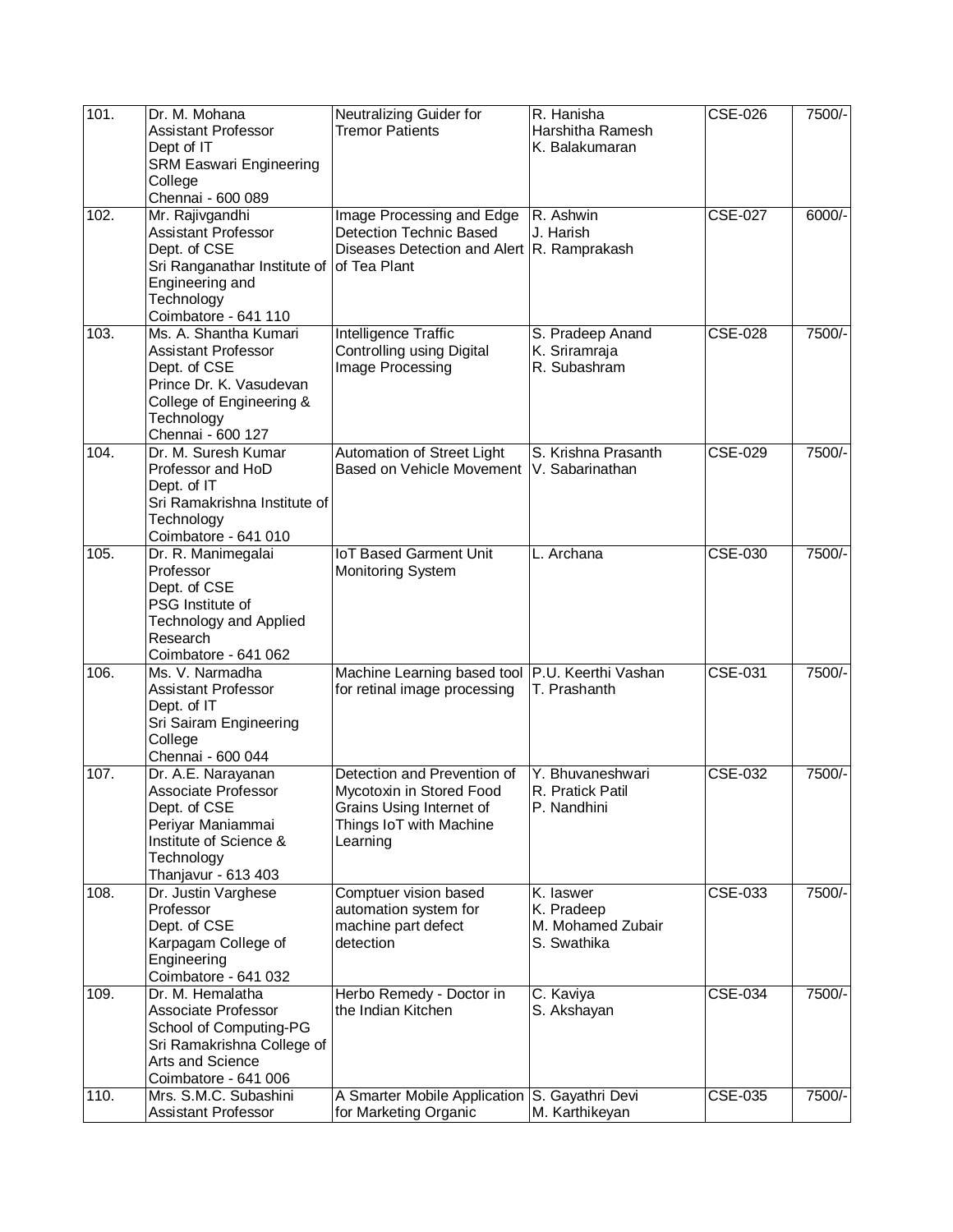|      | Dept. of CSE<br>Narasu's Sarathy Institute<br>of Technology<br>Salem - 636 305                                                                          | Products in Terrace Farming S. Keerthana                                                                                                                                     |                                                                            |                |        |
|------|---------------------------------------------------------------------------------------------------------------------------------------------------------|------------------------------------------------------------------------------------------------------------------------------------------------------------------------------|----------------------------------------------------------------------------|----------------|--------|
| 111. | Mrs. R. Shaila Devi<br>HoD<br>Dept. of CSE<br>Rohini College of<br>Engineering & Technology<br>Kanyakumari - 629 401                                    | Real Time Fatigue Detection<br>Using Raspberry Pi                                                                                                                            | <b>Bibin Mohan</b><br>S. Nagarajan<br>I. Nagulesh<br>J. Stepin Jegan       | <b>CSE-036</b> | 6500/- |
| 112. | Dr. D. Sivabalaselvamani<br>Assistant Professor<br>Dept. of Computer<br>Application<br>Kongu Engineering<br>College, Perundurai,<br>Erode - 638 060     | Development and evaluation<br>of a speech generating<br>mobile app using Tamil<br>language for minimally verbal<br>children with autism<br>spectrum disorder in<br>Tamilnadu | S. Nithyaprakash<br>D. Nivetha                                             | <b>CSE-037</b> | 7500/- |
| 113. | Dr. K. Sridharan<br>Associate Professor<br>Dept. of IT<br>Panimalar Engineering<br>College, Chennai - 600 123                                           | Handling Drowsiness and<br>Heart Attack using Air Quality<br>and Pulse Rate Monitoring                                                                                       | J. Arun Raj<br>V. Bharath<br>T. Kamalesh<br>T. Majo Dencilin               | <b>CSE-038</b> | 7500/- |
| 114. | Mrs. E. Ponmalar<br>Associate Professor<br>Dept. of Computer Science<br>The Standard Fireworks<br>Rajaratnam College for<br>Women<br>Sivakasi - 626 123 | <b>Smart Annual Stock</b><br>Verification System                                                                                                                             | S. Grace Aykiya                                                            | CSE-039        | 7500/- |
| 115. | Mrs. F. Anishya<br>Associate Professor<br>Dept. of IT<br><b>IFET College of</b><br>Engineering<br>Villupuram - 605 108                                  | Sand Mining App Using IoT                                                                                                                                                    | J. Padmavathi<br>R. Ramya                                                  | <b>CSE-040</b> | 7500/- |
| 116. | Dr. K. Velmurugan<br>Professor & HoD<br>Dept. of CSE<br>Anjalai Ammal Mahalingam<br>Engineering College,<br>Kovilvenni,<br>Tiruvarur - 614 403          | Mobile App, AI and Cloud<br><b>Technology Based Uzhavar</b><br>Sandhai (MAACT-Bus)                                                                                           | B. Ramachandran<br>M. Prabhakaran                                          | <b>CSE-041</b> | 7500/- |
| 117. | Dr. R. Jeberson Retna Raj,<br>Associate Professor<br>Dept. of IT<br>Sathyabama Institute of<br>Science and Technology<br>Chennai - 600 119              | Estimating the change<br>detection of water levels in<br>Chennai Reservoirs using<br>Satellite image processing<br>techniques                                                | R. Mohana Priya<br>R. Bharathi<br>N. Shanmugapriyan<br>Muthumula Sreelatha | <b>CSE-042</b> | 7500/- |
| 118. | Dr. A. Grace Selvarani<br>Asst Professor & HOD<br>Dept of CSE<br>Sri Ramakrishna<br><b>Engineering College</b><br>Coimbatore - 641 022                  | Virtual Reality Learning and<br>Monitoring of Safety<br>Awareness of Fire for<br>Children with Autism<br>Spectrum Disorder                                                   | T. Nithya Shree                                                            | <b>CSE-043</b> | 7500/- |
| 119. | Dr. R. Punithavathi<br>Professor & Head<br>Dept. of IT<br>M. Kumarasamy College of<br>Engineering<br>Karur - 639 113                                    | Mobile Application for<br><b>Predicting Depression Levels</b><br>in Voice Call Recordings of<br><b>Smart Phones Using</b><br>Machine Learning<br><b>Techniques</b>           | C. Durgha<br>M. Megadharshini                                              | <b>CSE-044</b> | 7500/- |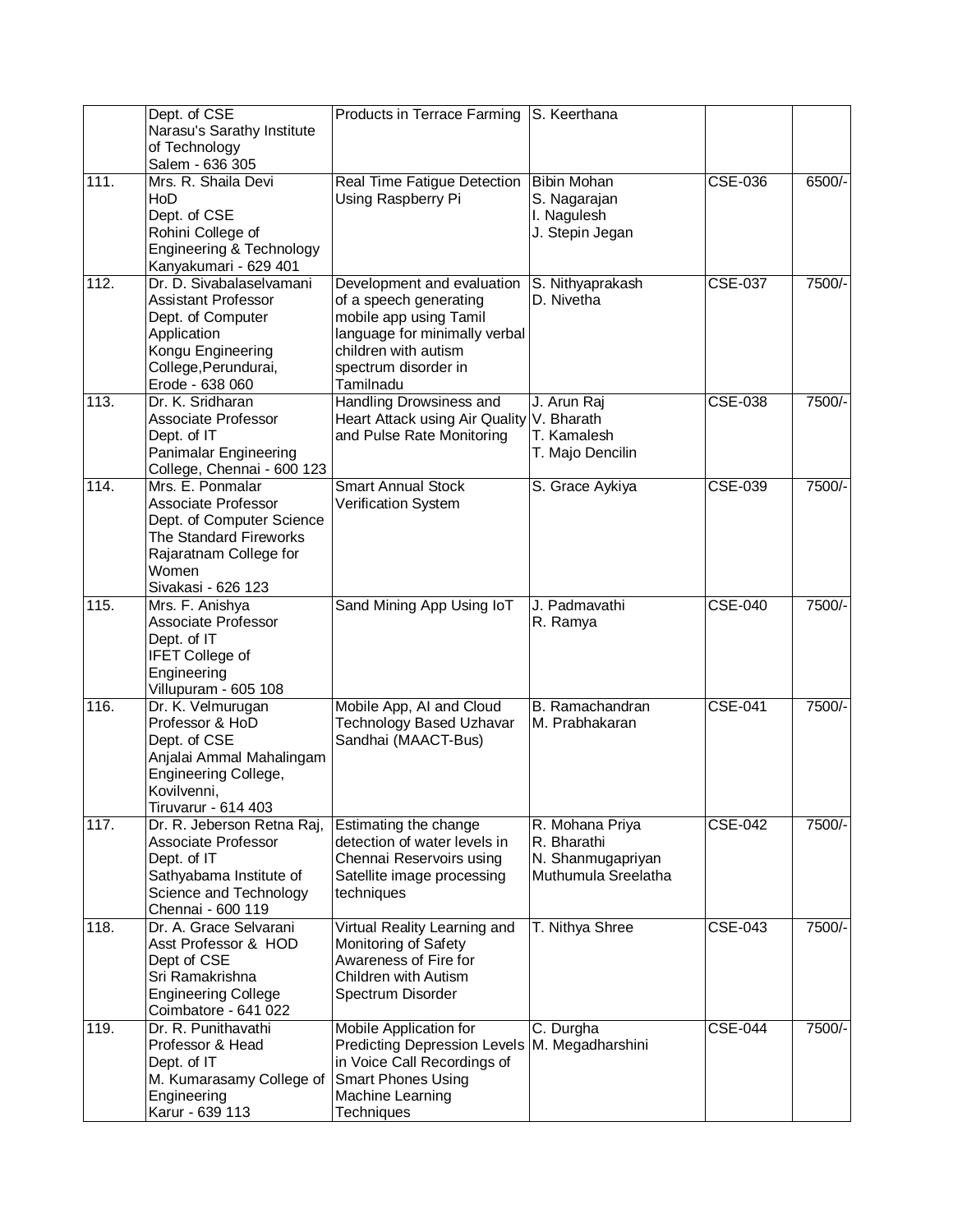| 120.<br>121. | Dr. A. Martin<br>Assistant Professor<br>Dept. of Computer Science<br>Central University of Tamil<br>Nadu<br>Thiruvarur - 610 005<br>Dr. T. Ananth Kumar<br><b>Assistant Professor</b><br>Dept. of CSE<br><b>IFET College of</b><br>Engineering | A Study and Development of<br>Mobile App for Fisherwomen<br>in Nagapattinam District to<br>Reduce Complexities for<br>Selling of Fishes<br>Urea Spraying in Agricultural<br>Field Using UAV | K. Ahalya<br>Gangapatla Mounika<br>V.S. Arjun Raj<br>P. Pasupathi<br>R. Mahadevan<br>A. Anand | <b>CSE-045</b><br><b>CSE-046</b> | 7500/-<br>7500/- |
|--------------|------------------------------------------------------------------------------------------------------------------------------------------------------------------------------------------------------------------------------------------------|---------------------------------------------------------------------------------------------------------------------------------------------------------------------------------------------|-----------------------------------------------------------------------------------------------|----------------------------------|------------------|
| 122.         | Villupuram - 605 108<br>Mr. J. Arun Pandian<br>Assistant Professor<br>Dept. of IT<br>M.A.M. College of<br>Engineering and<br>Technology<br>Trichy - 621 105                                                                                    | Smart Quality Analysis of<br>Onion in Market by Deep<br>Learning                                                                                                                            | M. Pavishya<br>M. Arshath Rahuman<br>S. Ishwarya<br>A. Kalim                                  | <b>CSE-047</b>                   | 7500/-           |
| 123.         | Prof. B. Venkatesan<br>HoD<br>Dept. of IT<br>Paavai Engineering College<br>Namakkal - 637 018                                                                                                                                                  | Robotic Multi Hydraulic Jack<br>Using Arduino                                                                                                                                               | S. Ranjithkumar<br>K. Vinoth<br>K. Kalai Selvan<br>R. Hariharan                               | <b>CSE-048</b>                   | 7500/-           |
| 124.         | Mrs. P. Vanitha<br>Associate Professor<br>Dept. of CSE<br>Nandha Engineering<br>College<br>Erode - 638 052                                                                                                                                     | Cardiovascular Disease<br>Pediction and Analysis                                                                                                                                            | R.S. Dhivyya<br>S. Divyadharshini<br>L.V. Janani                                              | $CSE-049$                        | 7500/-           |
| 125.         | Mr. A. Saran Kumar<br>Assistant Professor<br>Dept. of CSE<br>Bannari Amman Institute of<br>Technology<br>Sathyamangalam-638401                                                                                                                 | <b>Milk Purity Analyzer Using</b><br>I <sub>0</sub>                                                                                                                                         | R. Janani<br>R. Shalini Priya                                                                 | <b>CSE-050</b>                   | 7500/-           |
| 126.         | Mrs. Annelsheebarani<br>Assistant Professor<br>Dept. of IT<br><b>Excel Engineering College</b><br>Komarapalayam-637 303                                                                                                                        | Smart Innovative Large<br>Scale and Self Counting<br>Citric Fruit Plucker Stick to<br>Visualise the Data                                                                                    | G. Swathi<br>M. Azhagarasi<br>J. Sivapabitha<br>K. Ashok                                      | <b>CSE-051</b>                   | 7500/-           |
| 127.         | Ms. T. Sangeetha<br>Assistant Professor<br>Dept. of IT<br>Sri Krishna College of<br>Technology<br>Coimbatore - 641 042                                                                                                                         | Detection of Defects using<br>Artificial Intelligence in<br><b>Airport Runway</b>                                                                                                           | B.S. Divyaa<br>E. Karthikeyan<br>S. Mallika                                                   | <b>CSE-052</b>                   | 7500/-           |

**Electrical, Electronics and Communication Engineering** 

| 128. | Dr. S. Suja Priyadharsini<br>Asst. Professor<br>Dept. of ECE<br>Anna University Regional<br>Campus, Tirunelveli-627007       | Sensor Based Evaluation of Soil<br>Fertility in Thamirabarani River<br><b>Belt</b>                | A. Mohideen<br>Pathumuthu<br>Sabana            | EEE-001 | 7500/- |
|------|------------------------------------------------------------------------------------------------------------------------------|---------------------------------------------------------------------------------------------------|------------------------------------------------|---------|--------|
| 129. | Mr. M. Srinivasan<br>Asst. Professor<br>Dept. of EEE<br>Bannari Amman Institute of<br>Technology<br>Sathyamangalam - 638 401 | Design of arduino based data<br>logger for electric vehicle testing<br>and performance evaluation | V.Sureshkrishna<br>A.Gokulakannan<br>M.Gowtham | EEE-002 | 7500/- |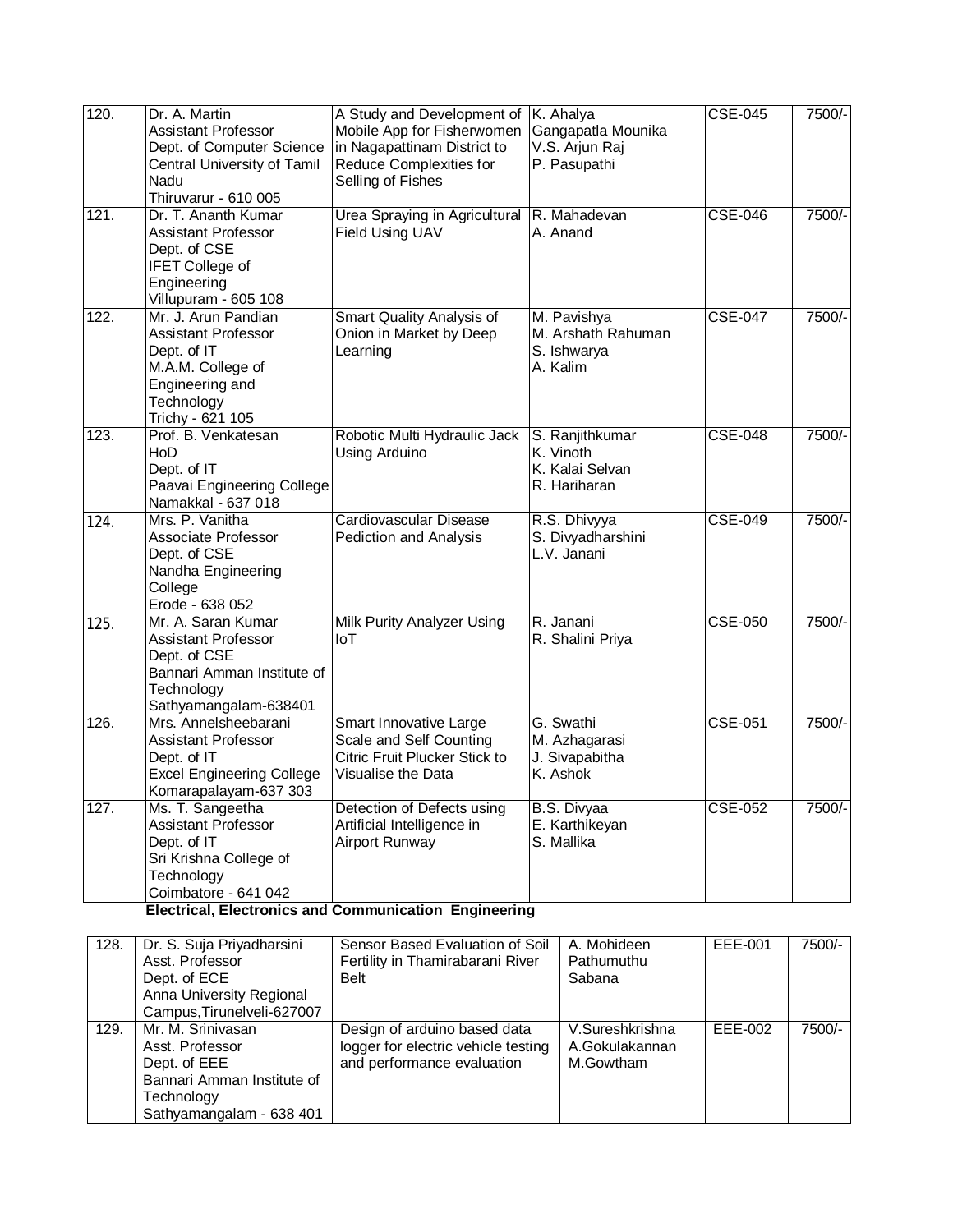| 130. | Dr. K. Baskaran<br>Professor & Head/ EEE<br>Alagappa Chettiyar<br>Government College of<br>Engineering and Tech.<br>Karaikudi - 630 003                       | <b>IOT</b> based smart home<br>monitoring and control using<br>renewable solar energy for<br>power saving application | M.S.Nikitha<br>U.Swetha<br>N.Yanusha                               | EEE-003        | 7500/- |
|------|---------------------------------------------------------------------------------------------------------------------------------------------------------------|-----------------------------------------------------------------------------------------------------------------------|--------------------------------------------------------------------|----------------|--------|
| 131. | Ms. T. Sathiyapriya<br>Asst. Professor<br>Dept. of ECE<br>Dr. Mahalingam College of<br>Engineering and Tech.<br>Pollachi - 642 003                            | Battery free IoT devices based<br>on RF Energy harvesting<br>technique                                                | K.N.Krishna Prasad<br>T.Vimala<br>T.Naveen Kumar<br>S.Bakyaraj     | EEE-004        | 7500/- |
| 132. | Dr. V. Perasiriyan<br>Professor<br>Dept of Food Business<br>Management<br>College of Food and Dairy<br>Tech., Chennai - 600 052                               | Development of Consistency<br>Sensor for Fruit Pulp Production                                                        | B. Manikandan                                                      | <b>EEE-005</b> | 7500/- |
| 133. | Dr. R. Menaka<br>Professor, Dept. of ECE<br>Chennai Institute of Tech.<br>Chennai - 600 069                                                                   | The Alzheimer's glasses                                                                                               | P Davadarinee<br>M Pavithra                                        | <b>EEE-006</b> | 7500/- |
| 134. | Ms. R. Sarojini<br>Asst. Professor<br>Dept of Electronics and<br><b>Communication Engg</b><br>Govt. College of Engg<br>Trichy - 620 012                       | Smart waste management using<br>WSN and IoT                                                                           | Mohan Kumar M<br>Muthalagan A<br>Manikandan K<br>Arun K            | EEE-007        | 7500/- |
| 135. | Mr. T. Rampradesh<br>Associate Professor<br>Dept. of EEE<br>IFET College of Engg.,<br>Villupuram - 605108                                                     | Fast charging stations for<br>Tamilnadu Electric buses using<br>Renewable Energy                                      | Ms.S.Harini                                                        | <b>EEE-008</b> | 7500/- |
| 136. | Dr. S. Shanmugasundaram<br>Associate Professor & HoD<br>Dept. of Food Engineering<br>Indian Institute of Food<br>Processing Technology<br>Thanjavur - 613 005 | Development of IoT based<br>sensor system for Real Time<br>monitoring of milk quality during<br>transportation        | B.Jaganivash                                                       | EEE-009        | 7500/- |
| 137. | Mr. M.A. Stephen raj<br>Asst. Professor<br>Dept. of EEE<br>K S R Institute for<br>Engineering and<br>Technology<br>Tiruchengode - 637 215                     | Protection from Chain Snatching<br>using IoT Based System                                                             | V. Manoj Kumar<br>S. Merlin Infanta<br>S. P. Prakash<br>P. Saranya | <b>EEE-010</b> | 7500/- |
| 138. | Mrs. C. Naga Devi<br>Associate Professor<br>Dept. of EEE<br>Kamaraj College of<br>Engineering and<br>Technology<br>Vellakulam - 625 701                       | <b>Graphene Battery (Future</b><br>Battery)                                                                           | A. Ameer Raja<br>M. Praveen Raj<br>M. Karthikeyan<br>P. Vignesh    | EEE-011        | 7000/- |
| 139. | Mr. S. Karthikeyan<br>Asst. Professor<br>Dept. of Biomedical<br>Engineering<br>Karpaga Vinayaga College<br>of Engineering and Tech.<br>Madhuranthgam-603 308  | Synthesis and fabrication of<br>orthopedic accessories using<br>nano-biopolymers                                      | S.Ramensa<br>A.Ransom<br>S.Deepa                                   | EEE-012        | 7500/- |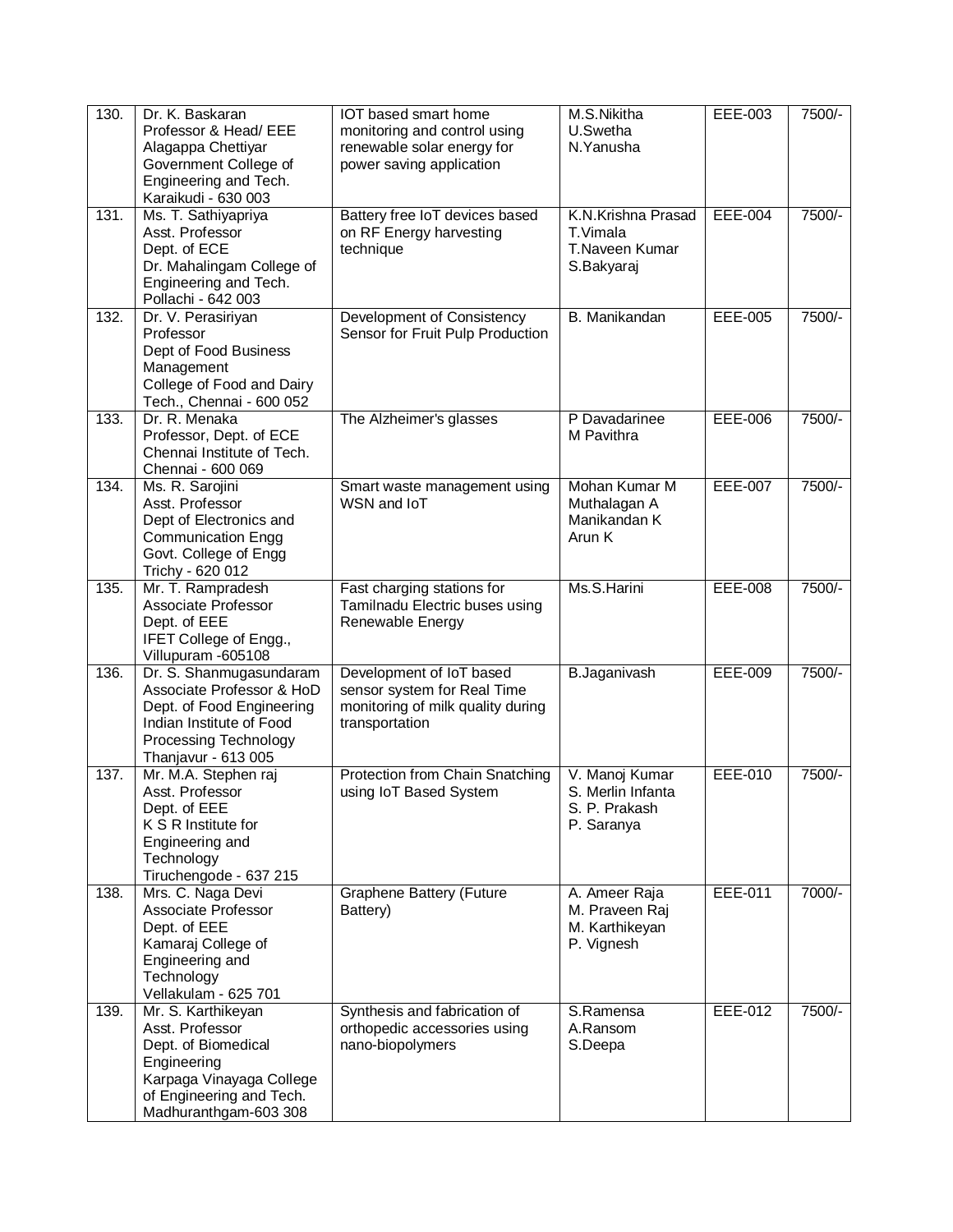| 140. | Mr. P. Karthikeyan<br>Asst. Professor<br>Dept. of EEE<br>Kongu Engineering College<br>Erode - 638 060                                                                      | Self Powered Tricycle for<br><b>Physically Challenged Persons</b>                                        | K. Aruneshkumar<br>V. Dharunkumar<br>R. Nivethitha<br>P. Vasanthan         | EEE-013        | 7500/-   |
|------|----------------------------------------------------------------------------------------------------------------------------------------------------------------------------|----------------------------------------------------------------------------------------------------------|----------------------------------------------------------------------------|----------------|----------|
| 141. | Mr. S. Syedakbar<br>Asst. Professor<br>Dept. of ECE<br>K. Ramakrishnan College<br>of Technology,<br>Samayapuram,<br>Trichy-621112                                          | Design and development of<br>circular printed antenna for<br>fisher man safety during fishery            | S.Eniyal<br><b>B.Mathumitha</b><br>R.Arthy                                 | <b>EEE-014</b> | 7500/-   |
| 142. | Ms. S. Anu Roopa Devi<br>Asst. Professor<br>Dept. of EIE<br>M. Kumarasamy College of<br>Engg. Karur - 639 113                                                              | Smart dye inspection system in<br>textile industry                                                       | Jaikeerthi R<br>Kalaiselvan S                                              | <b>EEE-015</b> | 7000/-   |
| 143. | Mrs. S. Meenakshi<br>Asst. Professor<br>Dept. of ECE<br>Mahendra College of<br>Engineering, Minnampalli<br>Salem - 636 106                                                 | Image forgery systems using the<br>hybrid LSTM mechanisms in an<br>loT environment                       | Kokila.M<br>Kowsalya.R<br>Poornima.S<br>Rajeswari.S                        | EEE-016        | 7500/-   |
| 144. | Mrs. A.N. Sivadharshani<br>Asst. Professor<br>Dept of ECE<br>Mangayarkarasi College of<br>Engineering<br>Madurai - 625 402                                                 | Forest Fire Detection and<br>Prevention System An IoT<br><b>Based Using Rasberry Pi3</b>                 | K. Anusha Lakshmi<br>S. Bhuvaneshwari<br>T. Rakkuthai<br>J. Sahaya Jenifer | <b>EEE-017</b> | 7500/-   |
| 145. | Dr. S. Syed Ameer Abbas<br>Professor<br>Dept of ECE<br>Mepco Schlenk<br><b>Engineering College</b><br>Sivakasi - 626 005                                                   | Alert System for Driver to Detect<br>Children and Animal in the<br>Imperceptible Areas of the<br>Vehicle | R. Abirami<br>K. Meer Thahira<br>R. Sri Abinaya                            | <b>EEE-018</b> | 7500/-   |
| 146. | Dr. J. Rangarajan<br>Professor<br>Dept. of ECE<br>Muthayammal Engineering<br>College, Rasipuram-637408                                                                     | Development of weather<br>monitoring system for poultry<br>farms using IoT                               | V.Ragul<br>R.Priyanka<br>R.Narmadha                                        | EEE-019        | 7500/-   |
| 147. | Mr. G. Krishnakumar<br>Asst. Professor<br>Dept. of Mechatronics<br>Engg., Nehru Institute of<br>Engg and Technology<br>Coimbatore - 641 105                                | Automated garbage collection<br>robot                                                                    | Amaljith.J.S<br>Vaisakh.R<br>Vaishnav.M<br>Kannan.E                        | <b>EEE-020</b> | 7500/-   |
| 148. | Ms. V. Hemamalini<br>Asst. Professor<br>Dept. of ECE<br>New Prince Shri Bhavani<br>College of Engineering and<br>Technology, Vengaivasal<br>Main Road<br>Chennai - 600 073 | A Textile bio-smart wearing<br>system for patient monitoring<br>and rehabilitation therapy using<br>IoT  | Narasimman.K                                                               | EEE-021        | 7500/-   |
| 149. | Mr. N. Thennarasu<br>Asst. Professor<br>Dept. of ECE<br>Paavai College of<br>Engineering, Paavai Nagar<br>Namakkal - 637 018                                               | AOT based smart public ration<br>distribution system                                                     | M.Lavanya<br>R.Mythili<br>M.Harini<br>P.Kanimozhi                          | EEE-022        | $4000/-$ |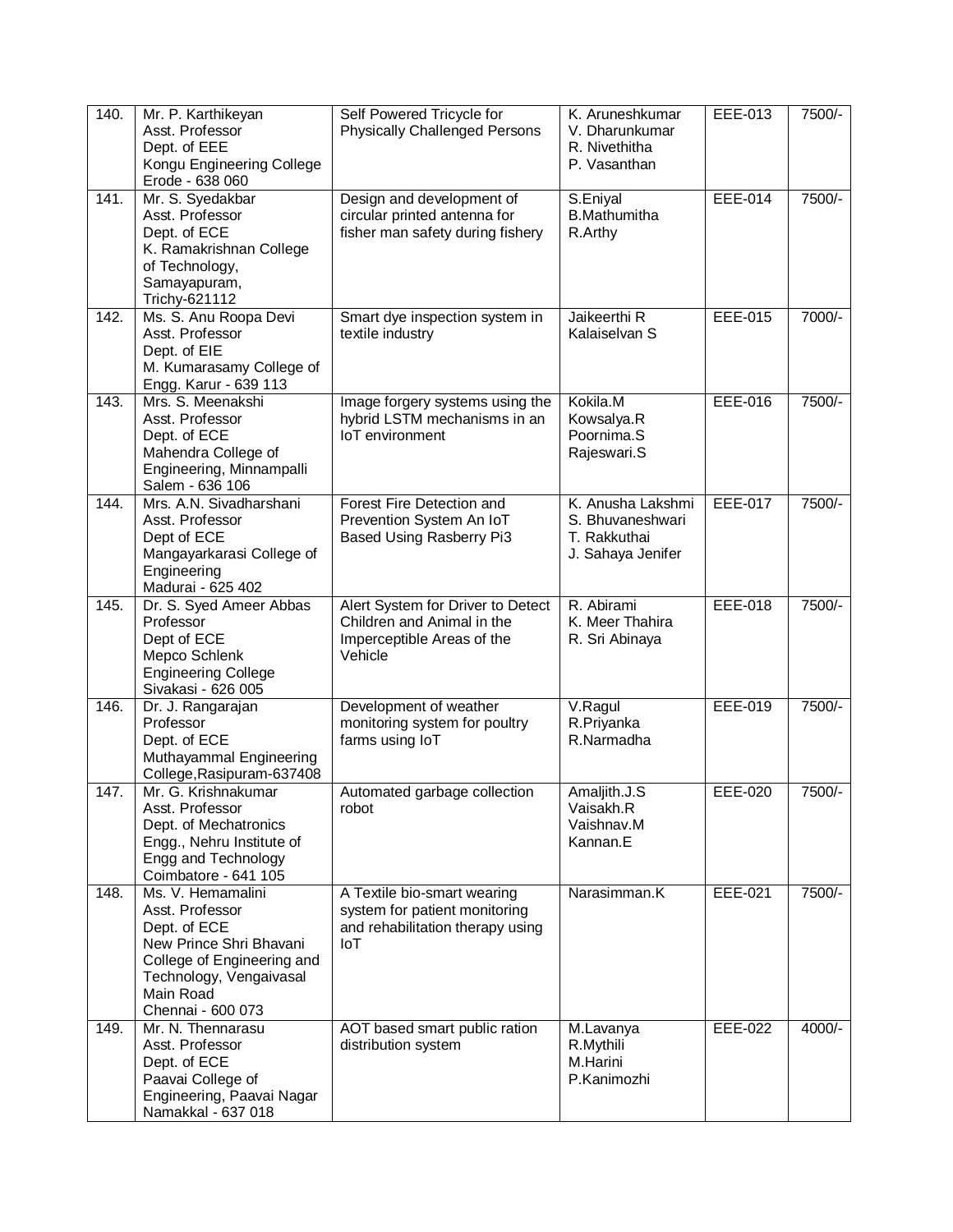| 150. | Ms. S. Abinaya<br>Asst. Professor                                                                                                                   | Automatic Public Washroom<br><b>Cleaning System</b>                                                          | M.R. Stalini<br>V. Sushmitha                                          | EEE-023        | 7000/- |
|------|-----------------------------------------------------------------------------------------------------------------------------------------------------|--------------------------------------------------------------------------------------------------------------|-----------------------------------------------------------------------|----------------|--------|
|      | Dept. of EEE<br><b>AVS Engineering College</b><br>Salem - 636 003                                                                                   |                                                                                                              | R. Rubini<br>R. Hinduma                                               |                |        |
| 151. | Dr. C. Ramya<br>Associate Professor<br>Dept. of ECE<br>PSG College of Technology<br>Coimbatore-641 104                                              | Design and testing of reduced<br>radar cross section vivaldi<br>antenna for stealth patrol<br>combatants     | J.Aswini                                                              | EEE-024        | 7500/- |
| 152. | Mrs. G. Karthika<br>Asst. Professor<br>Dept of EIE<br>R.M.D. Engineering<br>College<br>Kavaraipettai - 601 206                                      | <b>Machine Twin</b>                                                                                          | A. Kayelvili<br>Prashaanthi<br>Jayaraman<br>P. Saranya<br>D. Vaishali | EEE-025        | 7500/- |
| 153. | Ms. M. Revathi<br>Associate Professor<br>Dept. of ECE<br>Rajalakshmi Engineering<br>College, Chennai - 602 105                                      | Design and fabrication of smart<br>embedded antenna in S-band<br>detection of mycotoxins in food<br>products | S Gayathri                                                            | EEE-026        | 7500/- |
| 154. | Dr. S. Periyanayagi<br>Professor<br>Dept. of ECE<br>Ramco Institute of Tech.,<br>Virudhunagar - 626117                                              | The rescuer for nipah virus                                                                                  | M.Muthurani<br>T.R.Muthu Lekshmi<br>P.Iswaryadevi                     | EEE-027        | 7500/- |
| 155. | Mrs. J. Baseline Jenuba<br>Asst. Professor<br>Dept. of ECE<br>Rohini College of<br>Engineering and<br>Technology<br>Kanyakumari - 629 401           | Design and Implementation of<br>an Automatic Fire Exstingusing<br>Alert System with Safety<br>Ladders        | Ashisha.H.Jiji.Sam<br>R. Bala Brintha<br>A. Kalavathi                 | <b>EEE-028</b> | 7500/- |
| 156. | Mr. L. Senthil Murugan<br>Asst. Professor<br>Dept. of EEE<br>RVS College of<br>Engineering and Tech.,<br>Coimbatore - 641 402                       | Design and development of high<br>efficiency switched reluctance<br>motor for surface grinder<br>machine     | Adhavan J<br>Karthick R                                               | EEE-029        | 7500/- |
| 157. | Ms. B. Farhana Ansoor<br>Asst. Professor<br>Dept. of Biomedical<br>Engineering<br>Aarupadai Veedu Institute<br>of Technology<br>Paiyanoor - 603 104 | Multi-gradient patient wheel-<br>chair                                                                       | <b>Kunal Kaushik</b><br>Panda<br>C.Naveen<br>Anupriya M               | <b>EEE-030</b> | 7500/- |
| 158. | Mr. T. Kirubhakaran<br>Asst. Professor, Dept. of<br>EEE<br>Adhitya Institute of<br>Technology<br>Coimbatore - 641 107                               | Advanced Hybrid Vehicle<br>Charging System                                                                   | S. Ajith<br>K. Meiyarasu<br>A. Rohini                                 | EEE-031        | 7500/- |
| 159. | Ms. T. Hemalatha<br>Asst. Professor,<br>Dept. of ECE<br><b>ACT College of</b><br>Engineering and Tech.<br>Kanchipuram - 603101                      | Camouflage colour changing<br>spy robot for military purposes                                                | <b>B.Charulatha</b><br>R.Kowsalya<br>S.Priyanka                       | EEE-032        | 7500/- |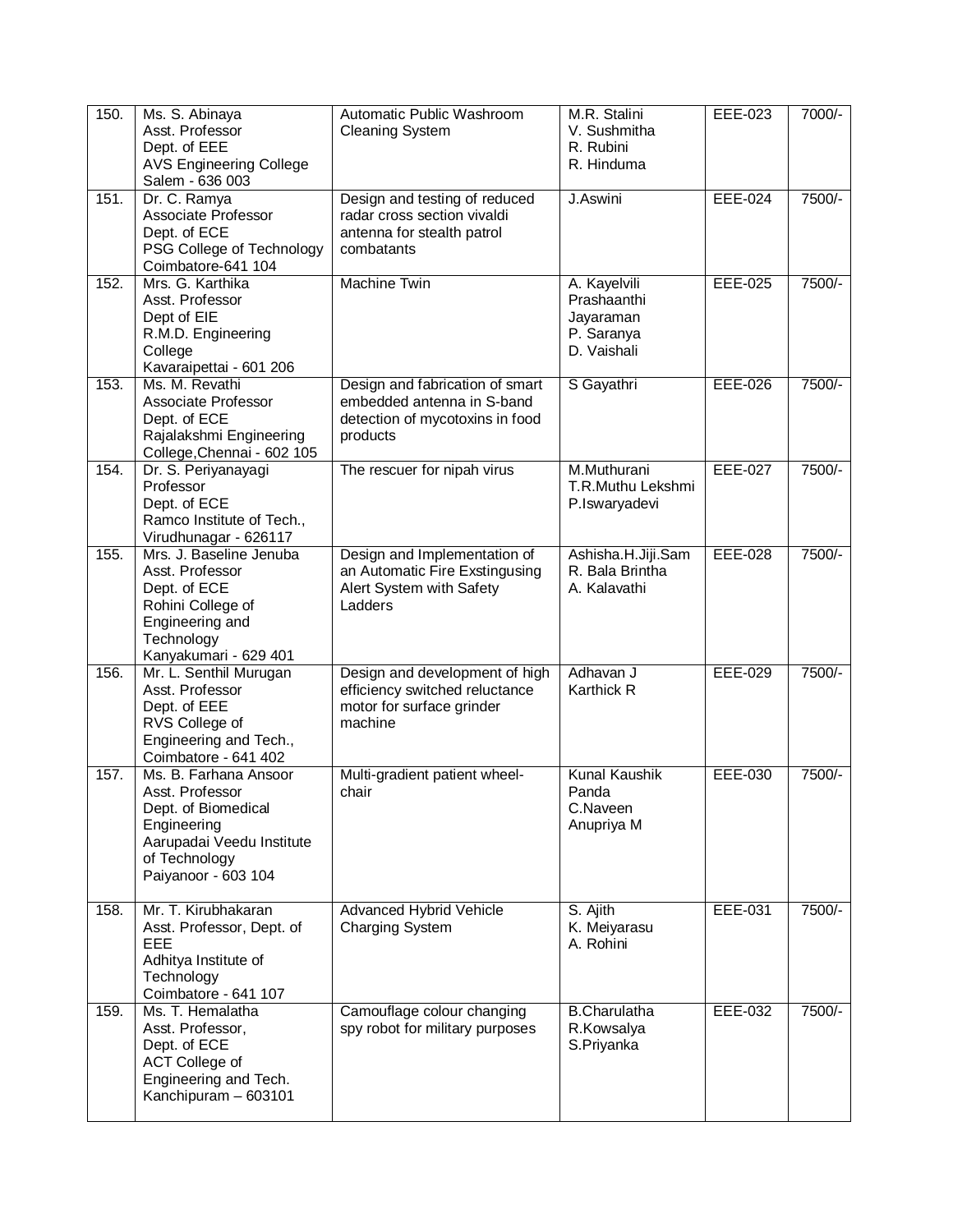| 160. | Ms. C. Thanka Saranya<br>Asst. Professor<br>Dept. of ECE<br>Agni College of<br>Technology, Thalambur,<br>Chennai - 600 130                                 | The Typhlotic Walking Stick                                                                              | V.Palanisamy<br>K.Ravishankar<br>P.Ramya<br>K.Kaviya                      | EEE-033        | 7500/- |
|------|------------------------------------------------------------------------------------------------------------------------------------------------------------|----------------------------------------------------------------------------------------------------------|---------------------------------------------------------------------------|----------------|--------|
| 161. | Dr. C. Viji<br>Associate Professor<br>Dept. of ECE<br>Akshaya College of<br>Engineering and<br>Technology<br>Coimbatore - 642 109                          | B-safe: A secured application for<br>women                                                               | Parameshwari N<br>Preethi K<br>Swathy M<br>Thamil Amudha D                | <b>EEE-034</b> | 7500/- |
| 162. | Dr. A. Ragavendiran<br>Asst. Professor<br>Dept. of EEE<br>A.V.C. College of Engg.,<br>Mannampandal - 609 305                                               | Fuel Free Magnetic Tri-Cycle for<br>Physically Disabled Person                                           | M. Abinaya<br>D.R. Kiruthika<br>K. Udhiyalakshmi<br>K. Vaisali            | EEE-035        | 7500/- |
| 163. | Dr. R. Meena Prakash<br>Associate Professor<br>Dept. of ECE<br>AAA College of<br>Engineering and<br>Technology<br>Sivakasi - 626 005                       | <b>Upholding The Constant Water</b><br>Level in the Agriculture Fields<br>with Azure IoT Developer Board | S. Hari Prasath<br>T. Manikandan<br>S. Venkatesha<br>Gurunathan           | EEE-036        | 7500/- |
| 164. | Dr.A.Srinivasan, Head &<br>V.K.Gnanavel, Asso. Prof.<br>Dept. of IT<br>M.N.M. Jain Engg. College<br>Thoraipakkam, Chennai-97                               | Cognitive based approach for<br>intellectually disabled person<br>using IOT                              | S.Aneesh Fathima<br>S.Anusha<br>R.Valli Suabashini                        | <b>EEE-037</b> | 7500/- |
| 165. | Mr. A. Anwar Basha<br>Asst. Professor<br>Dept. of ECE<br>Aalim Muhammed Salegh<br><b>College Of Engineering</b><br>Chennai - 600 055                       | Regulation of mtc bus with<br>passenger alert system                                                     | R.Anbarsu<br>M.H.Mohamed<br>Saaleem<br>A.Nibin Abraham<br>R.Thanikachalam | EEE-038        | 7500/  |
| 166. | Mr. R. Preyadharan<br>Asst. Professor<br>Dept. of ECE<br><b>AVS Engineering College</b><br>Salem - 636 003                                                 | Implementation of bone strain<br>measurement system using<br><b>FPGA</b>                                 | S.Vijaya Sri<br>P.Pavithra<br>K.Vaitheswari                               | EEE-039        | 7500/- |
| 167. | Mr. B. Krishnan<br>Asst. Professor<br>Dept. of EEE<br>Anand Institute of Higher<br>Technology<br>Kazhipattur - 603 103                                     | Safety Bracelet                                                                                          | E. Kousigan                                                               | EEE-040        | 7500/- |
| 168. | Mrs. S. Janani<br>Asst. Professor<br>Dept. of ECE<br>Anjalai Ammal Mahalingam<br><b>Engineering College</b><br>Kovilvenni - 614 403                        | Exam Hall identification and<br>attendance marker using QR<br>code scanners                              | K.Ramyakrishnan<br><b>B.Suruthi</b><br>M.Shalini<br>K.Sweetha             | EEE-041        | 7500/- |
| 169. | Dr. S.P. Vijayaragavan<br>Associate Professor<br>Dept. of EEE<br>Bharath Institute of Higher<br><b>Education and Research</b><br>Selaiyur, Chennai-600 073 | IoT based live human detecting<br>robot for earthquake rescue<br>operation                               | Anand.S                                                                   | EEE-042        | 7500/- |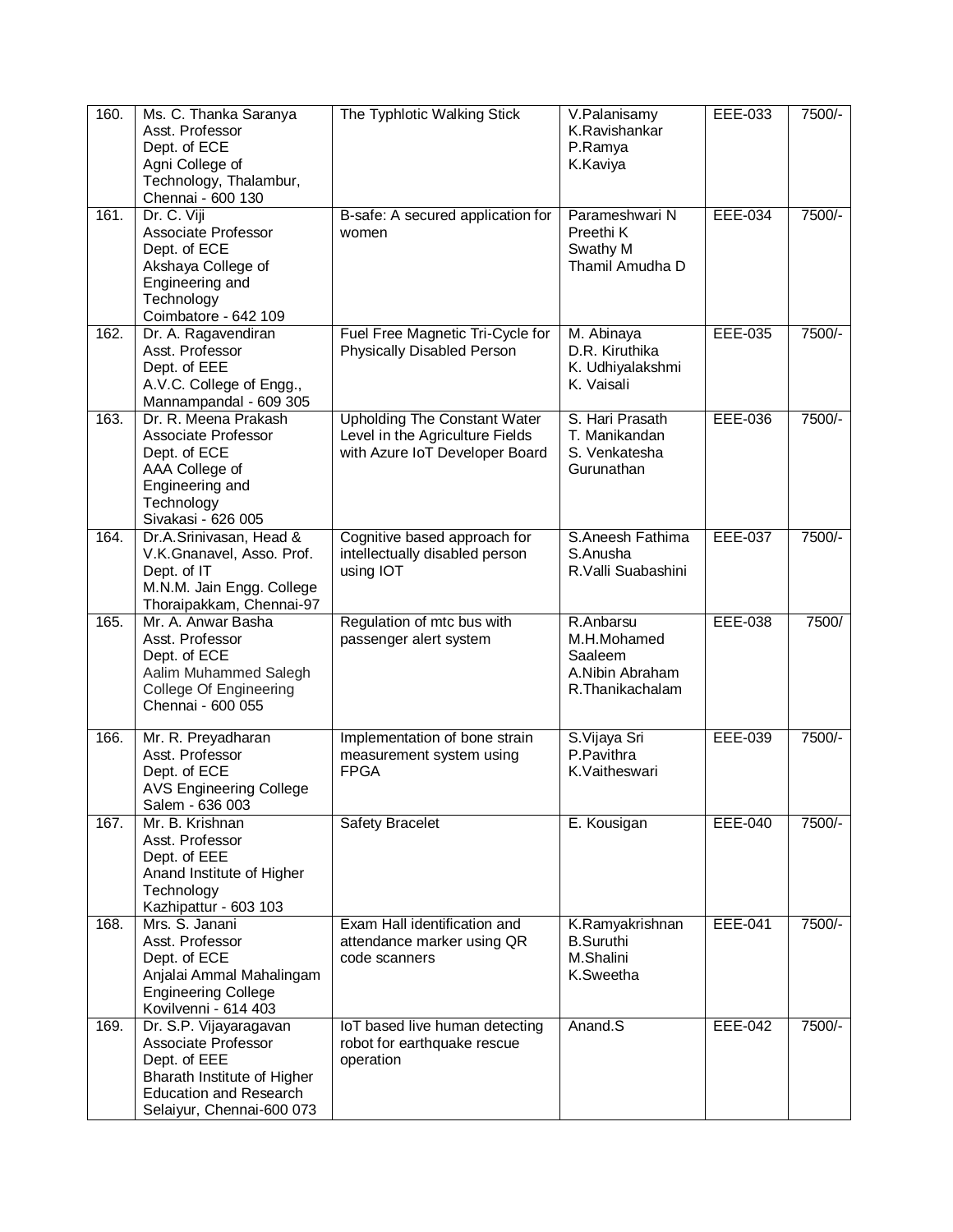| 170. | Mr. M. Prakash<br>Asst. Professor<br>Dept. of ECE<br><b>Builders Enginering College</b><br>Tirupur - 638 108                                                                                | War Field Spying Robot with<br>Night Vision Camera                                                            | S. Geethanjali<br>M. Ramya<br>P. Sivakaran                       | EEE-043        | 7500/- |
|------|---------------------------------------------------------------------------------------------------------------------------------------------------------------------------------------------|---------------------------------------------------------------------------------------------------------------|------------------------------------------------------------------|----------------|--------|
| 171. | Mr. P. Anandan<br>Professor, Dept. of EEE<br>C. Abdul Hakeem College<br>of Engineering and<br>Technology, Vellore-632509                                                                    | Agribot                                                                                                       | S. Shalini<br>R. Nivetha<br>N. Priyadharshini<br>R. Ushanandhini | <b>EEE-044</b> | 7500/- |
| 172. | Mrs. N. Alagusundari<br>Asst. Professor<br>Dept. of Printing<br>Technology<br>Avinashilingam Institute for<br>Home Science and Higher<br><b>Education for Women</b><br>Coimbatore - 641 108 | Printed electronics circuit on<br>fabric for sensing the room<br>temperature                                  | Birundha B<br>Mahalakshmi A<br>Priyanka C                        | <b>EEE-045</b> | 7500/- |
| 173. | Ms. R. Ramya<br>AP/ Dept. of ECE<br>Coimbatore Institute of<br>Engg. and Technology<br>Coimbatore - 641 109                                                                                 | <b>Smart Helmet</b>                                                                                           | M. Ann Emima<br>Roshni<br>K. Akalya<br>S. Raja Nila<br>V. Varuna | <b>EEE-046</b> | 7500/- |
| 174. | Mr. M. Merlin Moses<br>Asst. Professor<br>Dept. of ECE<br>Einstein College of<br>Engineering<br>Tirunelveli - 627 012                                                                       | Child detection and rescue robot<br>in bore well environment                                                  | R.Mathumitha<br>D.Chandrika Janani<br>M.Krishnaveni              | <b>EEE-047</b> | 7500/- |
| 175. | Mr. M. Karthikkumar<br>Professor<br>Dept. of ECE<br>Erode Sengunthar<br><b>Engineering College</b><br>Erode - 638 057                                                                       | A Novel technique to preserve<br>nourishment of food beverages<br>using E-nose technology in food<br>industry | R.Abinaya<br>M.Buvaneswari<br>S.Deebika                          | <b>EEE-048</b> | 7500/- |
| 176. | Mrs. S. Priya<br>Asst. Professor<br>Dept. of ECE<br>Excel Engineering College,<br>Salem Main Road<br>Komarapalayam - 637 303                                                                | Smart Electronic ambulance<br>system for predictive indicator                                                 | S.Ratna<br>S.Ruba Sri<br>S.Vigneswari<br>A.Selvi                 | <b>EEE-049</b> | 7500/- |
| 177. | Mrs. E. Francy Irudaya<br>Rani<br>Asst. Professor,. of ECE<br><b>Francis Xavier Engineering</b><br>College, Vannarpettai<br>Tirunelveli - 627 003                                           | Design a novel embedded<br>based multifunctional<br>physiotherapy chair for<br>physically challenged patient  | Srimathidevi.M<br>Sherina.E<br>Siva Sankari.G<br>Saranya.M       | <b>EEE-050</b> | 7500/- |
| 178. | Dr. R. Jayasree<br>Associate Professor<br>Dept. of Biomedical Engg.,<br>G.K.M. College of<br>Engineering and<br>Technology<br>Chennai- 600 063                                              | Controlled drug delivery system<br>forinsulin using biosensor                                                 | M.Bharanitharan                                                  | EEE-051        | 7500/- |
| 179. | Mr. B. Vinod<br>Asst. Professor<br>Dept. of ECE<br>Ganesh College of<br>Engineering<br>Salem - 636 111                                                                                      | Development of a Robotic<br>Airboat for Online Water Quality<br>Monitoring in Lakes                           | A. Jeeva<br>S. Gurubharan                                        | EEE-052        | 7500/- |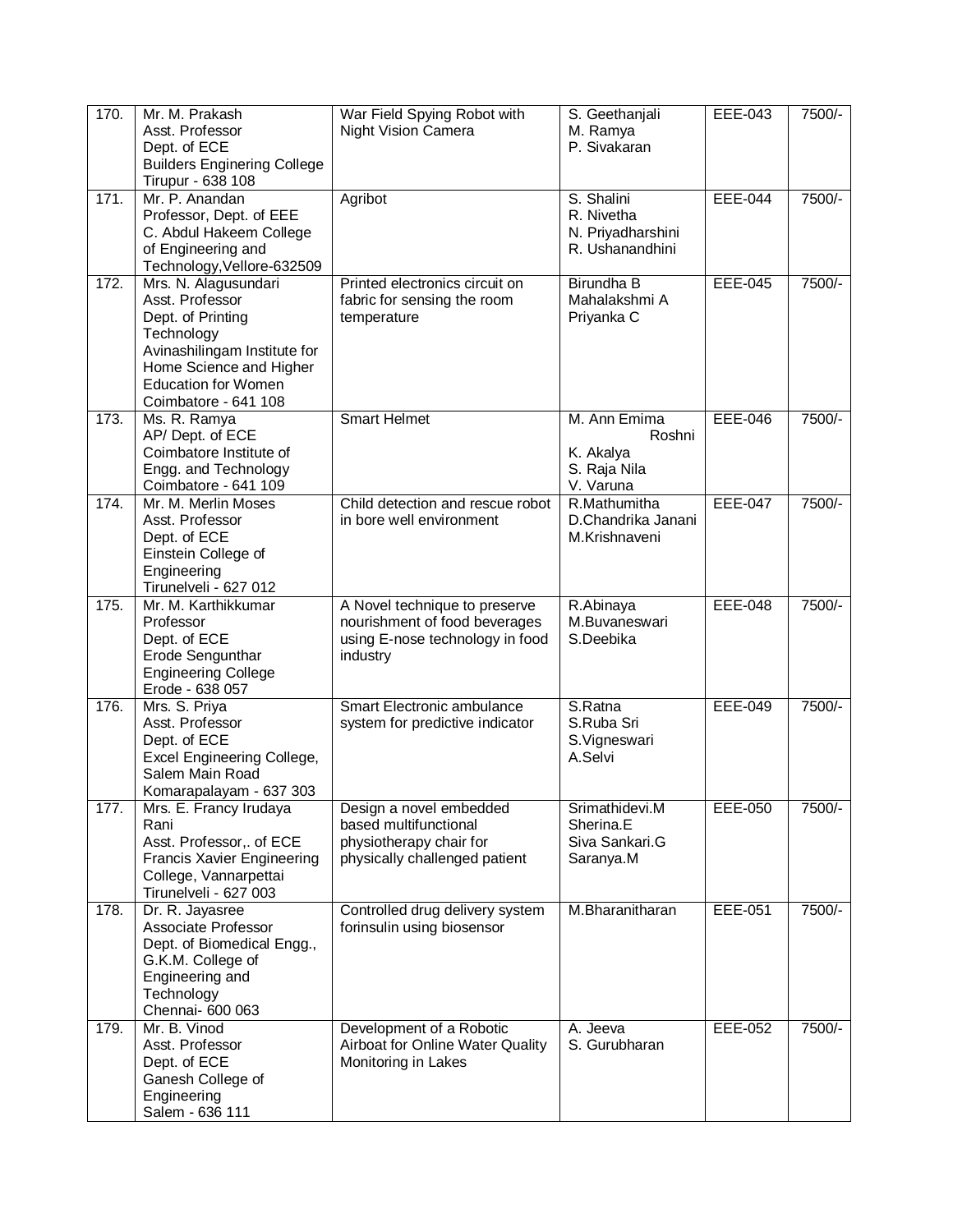| 180. | Mr. G. Arunsankar<br>Associate Professor<br>Dept. of EEE<br>Gojan School of Business<br>and Technology<br>Chennai - 600 052                  | Photonic Coating - A Novel<br>Solar Photovoltaic Efficiency<br>Enhancement Technique | L. Gowtham Raj<br>D. Karthikeyan<br>V. Ranjith<br>S. Thamilarasan | EEE-053        | 7500/- |
|------|----------------------------------------------------------------------------------------------------------------------------------------------|--------------------------------------------------------------------------------------|-------------------------------------------------------------------|----------------|--------|
| 181. | Mr. S. Prasanth<br>Asst. Professor<br>Dept. of Biomedical Engg.,<br><b>GRT</b> Institute of<br>Engineering and Tech.,<br>Tiruttani - 631 209 | Fully automated pill dispenser<br>based on multiparameter<br>monitoring system       | P.R.Divya<br>S.Revathi<br>G.D.Anjutha Priya                       | $EEE-054$      | 7500/- |
| 182. | Dr. P. Rajeswari<br>Professor. of ECE<br>Hindustan College of<br>Engineering and<br>Technology<br>Coimbatore - 641 032                       | <b>Cooking Oil Quality</b><br>Measurement                                            | <b>B.</b> Nihil<br>S. Naveen<br>R. Naveen Kumar                   | <b>EEE-055</b> | 7500/- |
| 183. | Dr.K.R.Suja<br>Associate Professor, EEE<br>Amrita college of Engg. &<br>Tech., Nagercoil - 629 902                                           | Enhancing rural electrification<br>using solar micro grid cluster                    | Keerthana.J.M<br>Arunkumar.K<br>Praveen.S.R                       | <b>EEE-056</b> | 7500/- |
| 184. | Mr. R. Karthikeyan<br>Asst. Professor<br>J.K.K. Nataraja College of<br>Arts and Science<br>Komarapalayam - 638 183                           | Free energy for charging mobile<br>device using salt water                           | S.Poorani<br>M.Vidhya                                             | <b>EEE-057</b> | 7500/- |
| 185. | Ms. S. Roja<br>Asst. Professor<br>Dept of Computer<br>Applications<br>Government Arts and<br>Science College<br>Orathanadu - 614 625         | Automated gas leakage detector<br>and alert system                                   | P.Bavatharani<br>J.Mahalakshmi<br>R.Imaya                         | <b>EEE-058</b> | 7500/- |
| 186. | Ms. R. Nithya<br>Asst. Professor<br>Dept. of Biomedical<br>Engineering<br>Dr. N.G.P. Institute of<br>Technology<br>Coimbatore - 641 048      | Identification and treatment of<br>various stages of migraine using<br><b>EMG</b>    | R.Dharshini<br>S.Indhuja<br>M.Nithyapriya<br>K.Rasika             | <b>EEE-059</b> | 7500/- |
| 187. | Mr. J. Jenifer John<br>Associate Professor<br>Dept. of ECE<br>Jayaraj Annapackiam CSI<br>College of Engineering<br>Nazareth - 628 617        | Gas Eye                                                                              | R.Darvin<br>P.Clinton<br>R.James Vasanth<br>K. Ashwin Raj         | EEE-060        | 4000/- |
| 188. | Ms. J. Priyadharshini<br>Asst. Professor<br>Dept. of EEE<br>JCT College of Engineering<br>and Technology<br>Coimbatore - 641 105             | Smart Highway Lighting System<br>with Power Generation                               | R. Midhila<br>M. S. Sreni<br>K. Athira<br>Rahul Roy               | EEE-061        | 7500/- |
| 189. | Mrs. Rubala<br>Asst. Professor<br>Dept. of ECE<br>Jeppiaar Institute of<br>Technology<br>Chennai - 631 604                                   | Pesticide detector using immune<br>sensor in build in weighing<br>machine            | Betty Vefelin Raj B<br>Prathipa K<br>Siva Keerthana               | EEE-062        | 7500/- |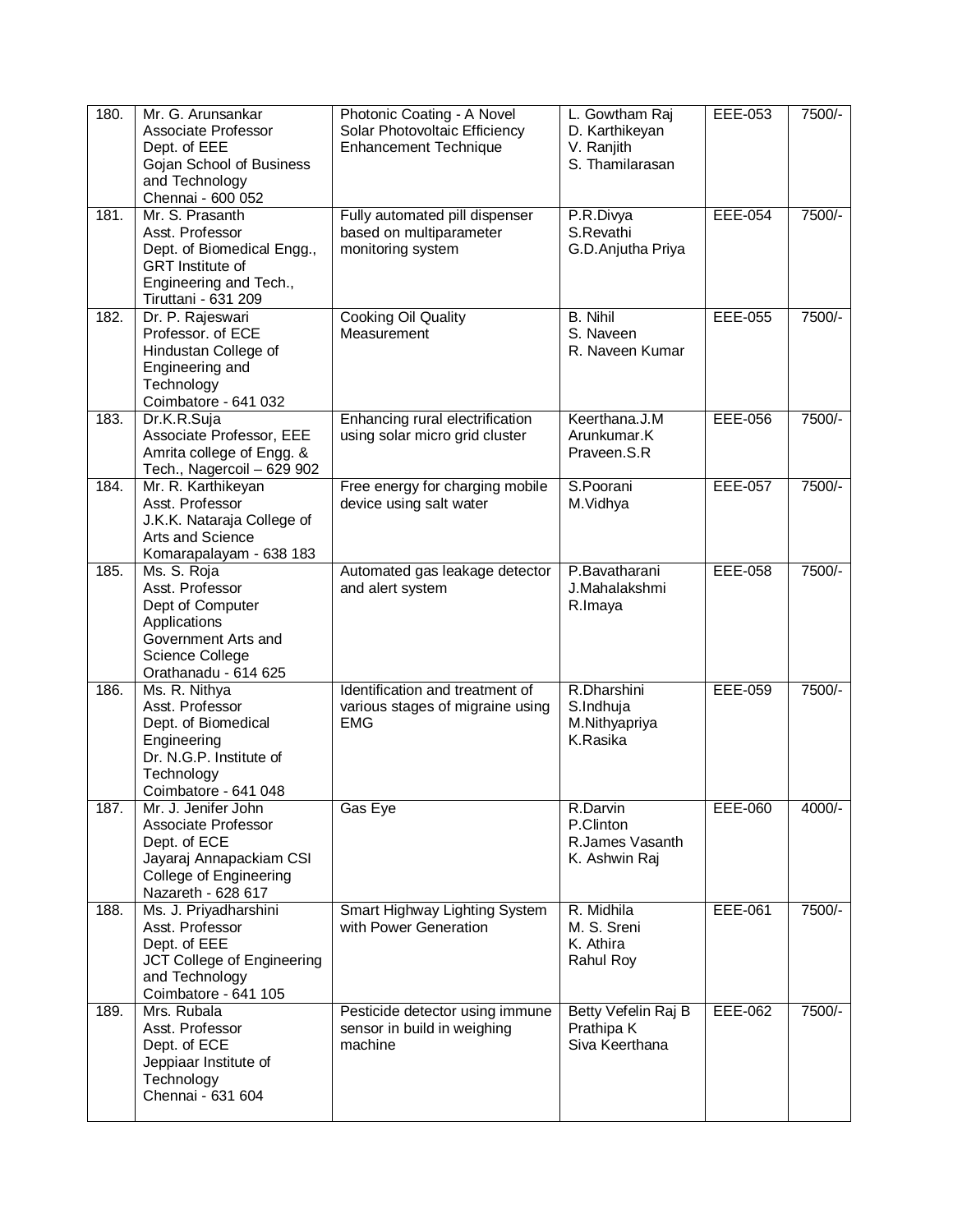| 190. | Mrs. C. L. Annapoorani<br>Asst. Professor<br>Dept of Biomedical<br>Engineering<br>Jerusalem College of<br>Engineering<br>Chennai - 600 100    | 3D- Printed Chitosan-Hydrogel<br>Scaffolds for Wound Healing<br>Applications                                      | D. Poornima<br>N. Pradiksha<br>Dharshini<br>V. Preetha<br>M. Vimenthani        | EEE-063        | 7500/- |
|------|-----------------------------------------------------------------------------------------------------------------------------------------------|-------------------------------------------------------------------------------------------------------------------|--------------------------------------------------------------------------------|----------------|--------|
| 191. | Dr. S. Sathishkumar<br>Associate Professor<br>Dept. of EEE<br>Jansons Institute of<br>Technology<br>Coimbatore - 641 659                      | A Novel generalised swithching<br>topology for power quality<br>improvment using single phase<br>modular MLI      | Gayadhiri Dhevi.J                                                              | <b>EEE-064</b> | 7500/- |
| 192. | Mr. N. Dhanaraj<br>Asst. Professor<br>Dept. of ECE<br>Jai Shriram Engineering<br>College<br>Tirupur - 638 660                                 | An Improved Real Time Image<br>Detection System for Elephant<br>Intrusion along the Forest<br><b>Border Areas</b> | M. Gowsalya<br>R. Arasu Easwaran<br>J. Antony Alphones<br>Raja<br>S. Hemalatha | <b>EEE-065</b> | 7500/- |
| 193. | Ms. K. Aruljothi<br>Asst. Professor<br>Dept. of EEE<br>J.K.K. Nattraja College of<br>Engineering and<br>Technology<br>Komarapalayam - 638 183 | Safety and security approach<br>alert system for fisherman<br>utilizing GPS                                       | P.Manoj Kumar<br>S.Kumaresan<br>M.Sakthivel                                    | EEE-066        | 7500/- |
| 194. | Mr. T. Rajamanikandan<br>Asst. Professor<br>Dept. of EEE<br>Kongunadu College of<br>Engineering and Tech.<br>Trichy - 621 215                 | Portable Battery Banana Stem<br>Juicer                                                                            | S. Vadivazhagan<br>B. Rajesh<br>D. Lakshmanan<br>T. Vijayrathinam              | <b>EEE-067</b> | 7500/- |
| 195. | Mr. M. Manikandan<br>Asst. Professor of ECE<br><b>KPR</b> Institute of<br>Engineering and Tech.,<br>Coimbatore - 641 407                      | Smart vechicle (Single Pedal<br>Control) for physically<br>challenged people using loT<br>voice recognition       | Adidhyan. V<br>Gajendran.M<br>Gnana Vijay.V                                    | <b>EEE-068</b> | 7500/- |
| 196. | Mr. S. Suryaprakash<br>Asst. Professor<br>Dept. of EEE<br>Kumaraguru College of<br>Tech.<br>Coimbatore - 641 049                              | Smart Cart for Store Automation                                                                                   | M. Deepak<br>F. Maria Preethi                                                  | <b>EEE-069</b> | 7500/- |
| 197. | Mrs. M. Margarat<br>Associate Professor<br>Dept. of ECE<br>IFET College of Engig.,<br>Villupuram - 605 108                                    | Solar Patio Umbrella                                                                                              | G.Banu Mathi<br>V.Dhanapriya<br>M.Elakkiya                                     | <b>EEE-070</b> | 7500/- |
| 198. | Dr. J. Indra<br>Associate Professor<br>Dept. of EIE<br>Kongu Engineering College<br>Erode - 638 060                                           | Automatic cheese winding<br>assistance for dyeing industries                                                      | P.J.Arun Prabu<br>K.Hemaavardthini<br>R.Keerthana<br>S.Lavanya                 | <b>EEE-071</b> | 7500/- |
| 199. | Ms. Rithmi Mitter<br>Asst. Professor<br>Dept. of ECE<br>KGiSL Institute of Tech.<br>Coimbatore - 641 035                                      | Drone Ambulance                                                                                                   | Gokul S<br>Gokulakrishnan S<br>Jackson R<br>Mohammed Yousef<br>S               | EEE-072        | 7500/- |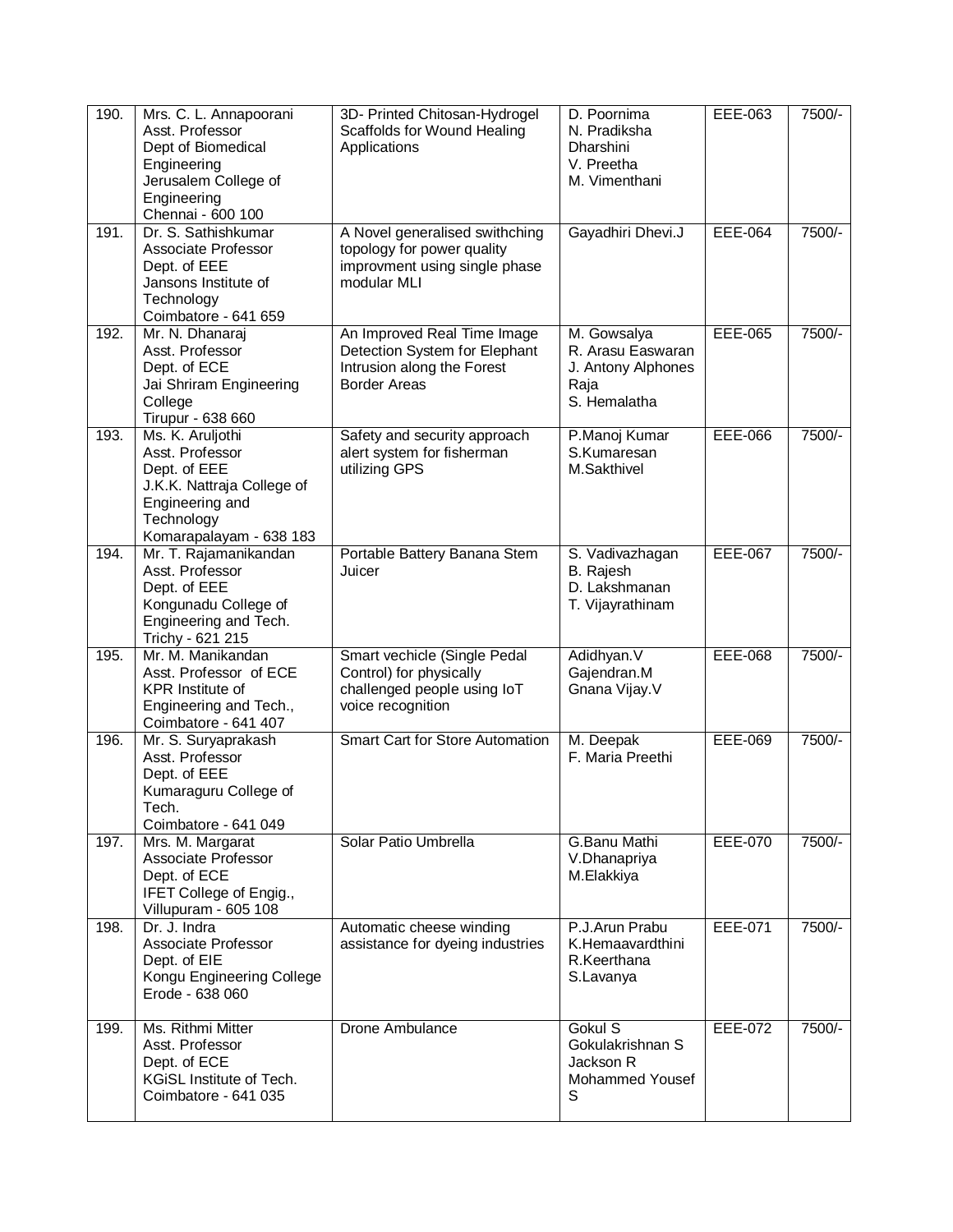| 200. | Dr. S. Sivakumar<br>Professor, Dept. of EEE<br>Kings College of Engg.<br>Pudukottai - 613 303                                                                                  | Generation of fuel from plastic<br>wastes                                                            | R.Pavithra<br>M.Rasika<br>R.Sakthi Sridevi                                  | EEE-073        | 7500/- |
|------|--------------------------------------------------------------------------------------------------------------------------------------------------------------------------------|------------------------------------------------------------------------------------------------------|-----------------------------------------------------------------------------|----------------|--------|
| 201. | Mr. E. Kannan<br>Asst. Professor<br>Dept. of EEE<br>K.S.R. College of Engg.,<br>Tiruchengode - 637 215                                                                         | Automatic yeast filling and<br>sealing machine using PLC                                             | Logesh G<br>Prabhakaran P<br>Prasanth M<br>Praveen Kumar P                  | <b>EEE-074</b> | 7500/- |
| 202. | Dr. V. Agnes Idhaya Selvi<br>Associate Professor<br>Dept. of EEE<br>Kalasalingam Academy of<br>Research and Education<br>Krishnankoil - 626 126                                | Smart life jacket for fisherman                                                                      | Saran Ganesh M<br>Vasantha Kumar R<br>Praveen Shai M                        | <b>EEE-075</b> | 7500/- |
| 203. | Dr. S. Senthilrani<br>Asst. Professor<br>Dept. of EEE<br>Vellammal College of<br>Engineering and Tech.,<br>Madurai - 625 009                                                   | Alleviation of Fishery using<br>Sensor Based Technology: A<br>Step Towards Life Shelf<br>Improvement | S. Babitha Sri<br>U. Gayathri<br>R.M. Sanju Vikasini                        | <b>EEE-076</b> | 7500/- |
| 204. | Ms. A. Keerthana<br>Asst. Professor<br>Dept. of Biomedical<br>Engineering<br>Vels Institute of Science,<br>Technology and Advanced<br>Studies, Pallavaram<br>Chennai - 600 117 | Design and development of 3D<br>printed prosthetic socket for<br>lower limb amputees                 | Jenkins Albert.A                                                            | <b>EEE-077</b> | 7500/- |
| 205. | Mr. S. Mathankumar<br>Associate Professor<br>Dept. of Biomedical Engg<br>Vinayaka Mission's<br>Kirupananda Variyar<br><b>Engineering College</b><br>Salem - 636 308            | Electronic nerve stimulation<br>device for paralyzed drop foot<br>correction                         | Divya C<br>Karan G<br>Devi Priya S<br>Nandhini R                            | <b>EEE-078</b> | 7500/- |
| 206. | Mr.S.Gnanamurugan<br>AP / Dept. of ECE<br>Vivekanandha College of<br>Engineering for Women,<br>Elayampalayam<br>Namakkal - 637 205                                             | Belligerent's Foe Robot with<br>Night Vision wireless Camera<br>using RF Technology                  | S.Rama Devi<br>K.Sonia<br>M.Subbulakshmi<br>S.Suruthi<br>D. Yazhini Chellam | <b>EEE-079</b> | 7500/- |
| 207. | Dr. R. Rajkumar<br>Asst. Professor/ECE<br>VLB Janakiammal College<br>of Arts and<br>ScienceKovaipudur<br>Coimbatore - 641 042                                                  | Rapid response ambulance<br>management system for<br>accident rescue operation                       | Joshua.B<br>Ajithkumar.M<br>Subair.S.M                                      | <b>EEE-080</b> | 7500/- |
| 208. | Mr. G. Sadiq Basha<br>Associate Professor/ ECE<br>V.R.S. College of<br>Engineering and<br>Technology<br>Villupuram - 607 107                                                   | Design and implementation of<br>an interactive road safety<br>system for young bikers                | P.Sivaganga<br>P.Karthiga<br>E.Kiruthika                                    | EEE-081        | 7500/- |
| 209. | Dr. K. Penyameen<br>Asst. Professor<br>Dept. of ECE<br>Vaigai College of<br>Engineering<br>Madurai - 625 122                                                                   | Money withdrawal without ATM<br>Card                                                                 | B.R.K. Balaji<br>K.R. Vishal                                                | EEE-082        | 7500/- |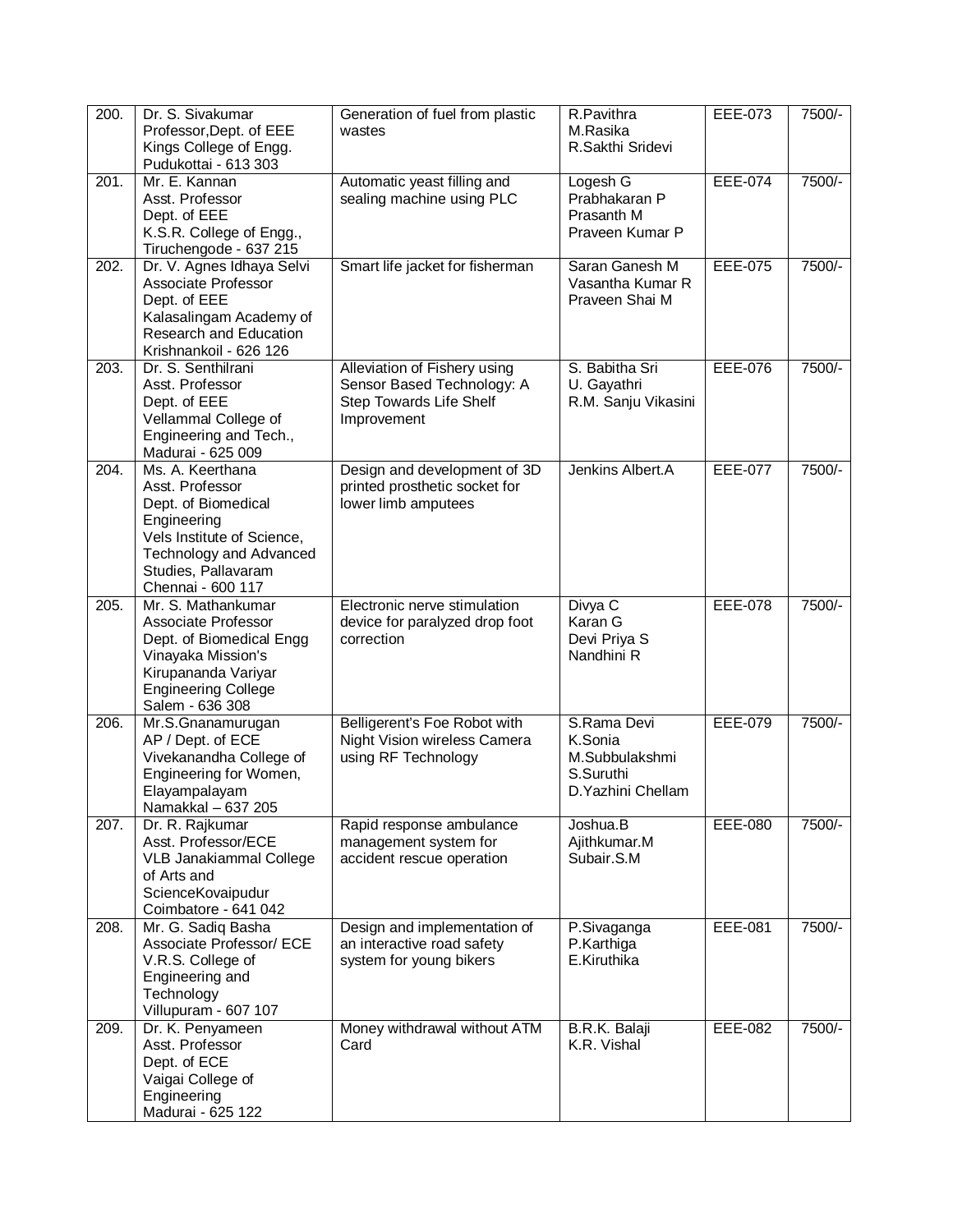| 210. | Ms. S. Hema<br>Asst. Professor<br>Dept. of EEE<br>Vel Tech Engineering<br>College, Chennai - 600 062                                                         | Implementation of bidirectional<br>photovoltaic Cell with white paint<br>reflectors                                                         | Sivaranjani.S<br>Kothainayaki.K<br>Preethi.R<br>Divya.V           | EEE-083        | 7500/- |
|------|--------------------------------------------------------------------------------------------------------------------------------------------------------------|---------------------------------------------------------------------------------------------------------------------------------------------|-------------------------------------------------------------------|----------------|--------|
| 211. | Mrs. S. Padma<br>Asst. Professor<br>Dept. of EIE<br>Velammal Engineering<br>College, Chennai - 600 066                                                       | Fishing en bloc using vibration<br>specific to acoustic frequency                                                                           | R.Karishkumar<br>R.Rakesh<br>K.Srivathsan<br>M.Tarunkrishna       | <b>EEE-084</b> | 7500/- |
| 212. | Dr. P.A. Gowri Sankar<br>Asst. Professor<br>Dept. of EEE<br>Knowledge Institute of<br>Technology<br>Salem - 637 504                                          | Design and fabrication of solar<br>powered nano bubbled aerator<br>system to improve lake water<br>quality                                  | Ilamathy.R<br>Krithiga.A.K<br>Sripavathaarini.S<br>Vigneshwaran.K | <b>EEE-085</b> | 7500/- |
| 213. | Dr. S. Kumaran<br>Asst. Professor<br>Dept. of Biotechnology<br>Periyar Maniammai<br>Institute of Science and<br>Technology<br>Thanjavur - 613 403            | Detection of Cadmium and<br>Bacillus Cereus in Rice using<br>Smart Phone based Sensor and<br>Immunoassay Chip for Rabid<br><b>Biomarker</b> | <b>Vivek Lincoln</b><br>T. Vigneshwaran<br>U. Arun Kumar          | EEE-086        | 7500/- |
| 214. | Ms. M. Himaja<br>Asst. Professor<br>Dept. of EEE<br>Prince Dr. K. Vasudevan<br>College of Engineering and<br>Tech. Chennai - 600 127                         | Electrification of house by hybrid<br>solar and e-waste battery                                                                             | V. Velmurugan<br>G. Arun                                          | <b>EEE-087</b> | 7500/- |
| 215. | Dr. V. Kamatchisundari<br>Professor, Dept. of ECE<br>Prince Shri Venkateshwara<br>Padmavathy Engineering<br>College, Chennai - 600 127                       | Pensor (Petrol Sensor)                                                                                                                      | Sudarvizhi E.G<br>Uma Maheswari.V                                 | <b>EEE-088</b> | 7500/- |
| 216. | Mr. A. Ramachandran<br>Asst. Professor<br>Dept. of ECE<br>PTR College of<br>Engineering and<br>Tech.Madurai - 625 008                                        | iBeacon based public transport<br>location tracking using<br>Raspberry Pi and IoT                                                           | M.Munneswaran<br>L.Vijayaraj                                      | <b>EEE-089</b> | 7500/- |
| 217. | Mr.K.Gunalan<br>Associate Professor<br>Dept. of ECE<br>R.M.K. College of<br>Engineering and<br>Technology<br>Puduvoyal - 601 206                             | Machine Learning based smart<br>traffic light                                                                                               | Jai Vignesh.R<br>Balaji.E<br>Goutham Babu.V                       | <b>EEE-090</b> | 7500/- |
| 218. | Mr. Rahul Krishnan<br>Asst. Professor<br>Dept. of ECE<br>Rajalakshmi Inst. of Tech.,<br>Kuthambakkam<br>South Chennai - 600 124                              | Bio inspired antenna for<br>pulmonary activity monitoring                                                                                   | Avinash.V<br>Aruna.D<br>Harini.D                                  | EEE-091        | 4000/- |
| 219. | Mrs. C. Bhavya<br>Asst. Professor<br>Dept. of Electronics &<br>Communication<br>Rathnavel Subramaniam<br>College of Arts and Science<br>Coimbatore - 641 402 | A Novel approach to provide<br>pretection for women by using<br>security device                                                             | A.Maheswari<br>A.Premalatha<br>Sharanya.C.P<br>S. Thinesh         | EEE-092        | 7500/- |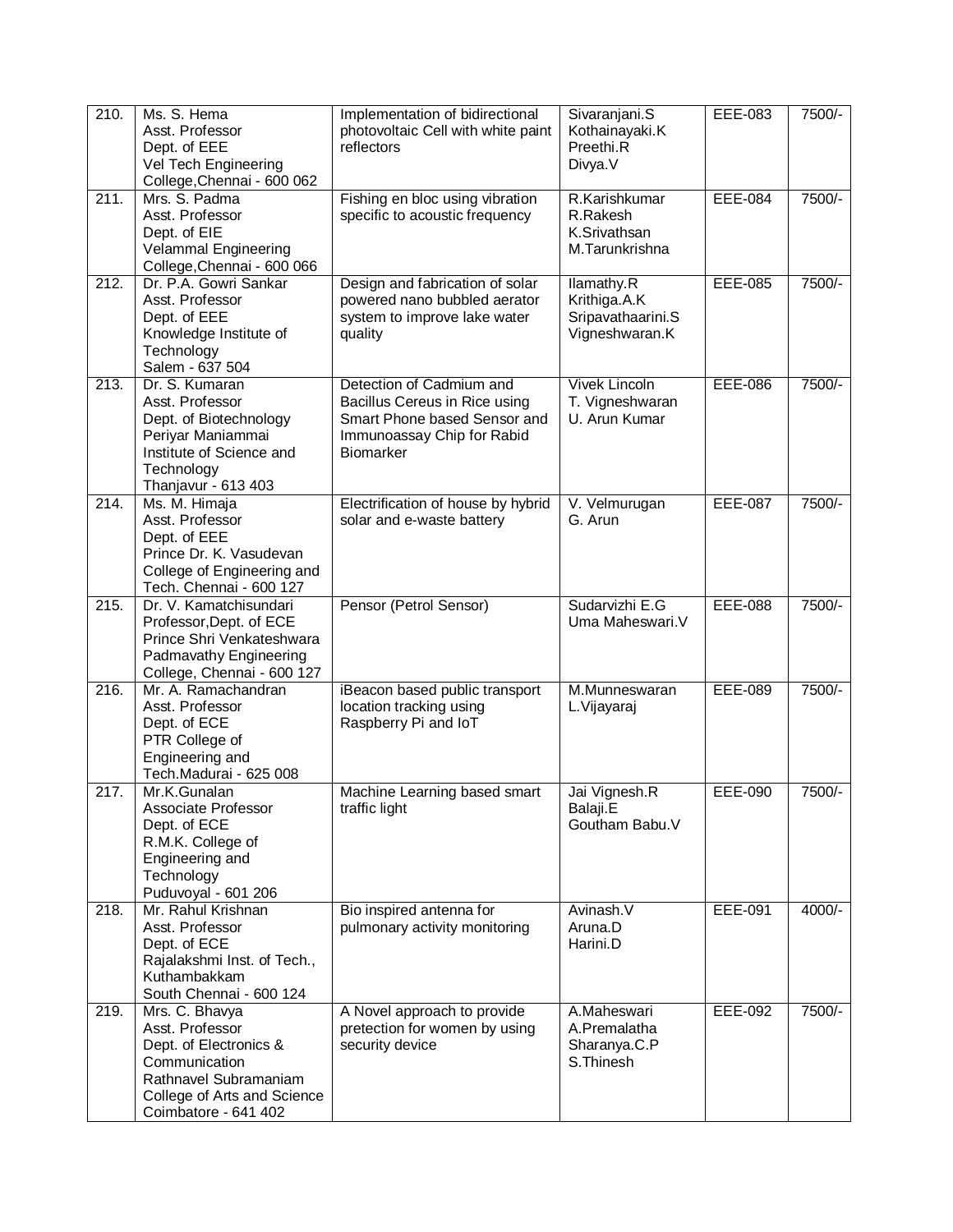| 220. | Mr. S. Jebberlin Goldy<br>Asst. Professor/ EEE<br>Mount Zion College of<br>Engineering and<br>Technology<br>Pudukottai - 622 507          | Solar Frozemet                                                                                                      | A. Nasreen Banu<br>M. Thishanthan<br>V. Rajendran<br>P. Saravana Praba                                                       | EEE-093        | 7500/-   |
|------|-------------------------------------------------------------------------------------------------------------------------------------------|---------------------------------------------------------------------------------------------------------------------|------------------------------------------------------------------------------------------------------------------------------|----------------|----------|
| 221. | Mr. V. Rakesh<br>Asst. Professor<br>Dept. of EEE<br>N.S.N. College of<br>Engineering and<br>Technology<br>Karur - 639 003                 | An Automatic Underground<br>Cable Fault Locator using<br>Mobile control and High Voltage<br><b>Measuring Sensor</b> | G. Dhilipraj<br>M. Manikandan<br>R. Ragul                                                                                    | <b>EEE-094</b> | 7500/-   |
| 222. | Mr. P. Vinoth Kumar<br>Asst. Professor<br>Dept. of ECE<br>Nandha College of<br>Technology<br>Erode - 638 052                              | Certain Investigation on Motur<br>Shadowing an Secure Systems<br>Based on GPD and GSM                               | J. Shrividyalakshmi<br>M. Manimegalai<br>K. Nandha Kumar<br>R. Ilango                                                        | <b>EEE-095</b> | 7500/-   |
| 223. | Mr. S. Alaudeen Basha<br>Associate Professor<br>Dept. of CSE<br>Narasu's Sarathy Institute<br>of Technology<br>Salem - 636 305            | Rural Development through<br>education digital India Scheme                                                         | Kowsalya.C<br>Rashmika.V<br>Roshini.P                                                                                        | EEE-096        | 7500/-   |
| 224. | Mr. D. Antony Pradeesh<br>Asst. Professor<br>Dept. of Electronics<br>Nehru Arts and Science<br>College, Coimbatore - 641<br>105           | Artificial Intelligence Based<br>Smart Assistant for Blind People                                                   | T. Able Sunil<br>Chithira<br>Somasundaran                                                                                    | <b>EEE-097</b> | 7500/-   |
| 225. | Mr. S. Vijayakumar<br>Asst. Professor<br>Dept of EEE<br>Mahendra Institute of Tech.<br>Namakkal - 637 503                                 | Maximum Demand Controller for<br><b>High Tension Industries</b>                                                     | T. Anbalagan<br>P. Dhanish Kumar<br>M. Jaganathan<br>P. Naveenkumar                                                          | <b>EEE-098</b> | 7500/-   |
| 226. | Mr. S. Saravanan<br>Associate Professor<br>Dept. of ECE<br>K.S. Rangasamy College of<br>Technology<br>Tiruchengode - 637 215              | FPGA based hardware Trojan<br>detection                                                                             | S.S.Rithumika<br>V.Saravanan<br>N.Sundhareshwaran                                                                            | <b>EEE-099</b> | 7500/-   |
| 227. | Dr. S. Gopinath<br>Associate Professor &<br>HOD, Dept. of ECE<br>Karpagam Institute of<br>Technology, Bodipalayam<br>Coimbatore - 641 105 | Generation of Hydroelectricity<br>from Automatic Agriculture<br>Pumpset                                             | K.Vellai Durai<br>D.O.Srilakshmi<br>Nitha Chandran<br>M.Manoj Murugu                                                         | <b>EEE-100</b> | $6000/-$ |
| 228. | Mrs. T. Mary Neebha<br>Asst. Professor<br>Dept. of ECE<br>Karunya Institute of<br><b>Technology and Sciences</b><br>Coimbatore - 641 114  | Machine learning based<br>antenna design for wearable<br>devices                                                    | Alik Chakraborty<br>Vubbara vikranth<br>Sai Charan Tej<br>Reddy<br>Rohan Benjamin<br>Varghese<br>Pinnepalli Basava<br>Dinesh | EEE-101        | 7500/-   |
| 229. | Dr. N. Bharathi<br>Professor, Dept. of EIE<br>KCG College of Tech.,<br>Chennai - 600 097                                                  | Eco-Friendly Copper Extraction<br>from Cables Using Boiler<br>Instrumentation                                       | K.K. Depak Raj<br>S. Esakiraj<br>S. Kirubakaran<br>P. Mathivanan                                                             | EEE-102        | 7500/-   |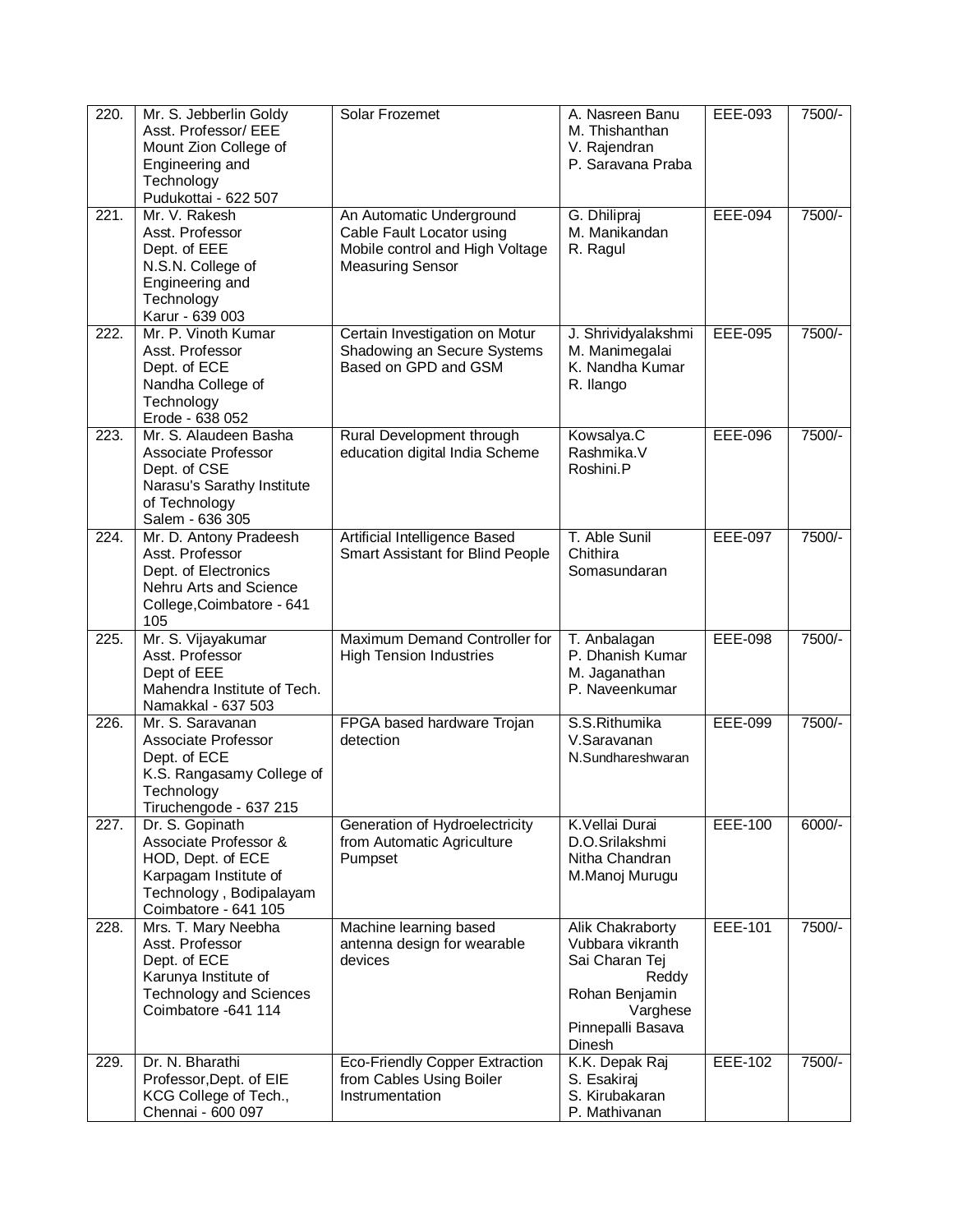| 230. | Mr. J. Vijay<br>Asst. Professor,<br>Dept. of ECE<br>Aarupadai Veedu Institute<br>of Technology<br>Paiyanoor - 603 104                | Intelligent Security System in<br>Two Wheeler which can Start<br>Rides only by using Helmet                    | M. Y. Anto<br>M. S. Amalna<br>Akhil Venugopal                         | EEE-103        | 7500/- |
|------|--------------------------------------------------------------------------------------------------------------------------------------|----------------------------------------------------------------------------------------------------------------|-----------------------------------------------------------------------|----------------|--------|
| 231. | Mr. M. Sivakumar<br>Associate Professor<br>Dept. of ECE<br>Adhiyamaan College of<br>Engineering<br>Hosur - 635 109                   | Automatic Detection and<br>Notification of Precariousness<br>Level of Methane Gas                              | V. Abisheak Kumar<br>R. Anbazagan<br>S. Bhuvanes<br>Kumar<br>S. Imran | <b>EEE-104</b> | 7500/- |
| 232. | Mr. Jason Jebasingh<br>Asst. Professor<br>Dept. of Biomedical<br>Engineering<br>Alpha College of<br>Engineering<br>Chennai - 600 124 | Design of effective prosthetic<br>foor for amputees with energy<br>utilization mechanism                       | Pooja P<br>Sandhiya S<br>Tabassum R                                   | <b>EEE-105</b> | 7500/- |
| 233. | Dr. G. Gopu<br>Asst. Professor<br>Dept. of Industrial<br>Chemistry<br>Alagappa University<br>Karaikudi - 630 003                     | <b>Active Site Rich Transistion</b><br>Metal Selenides for High-<br>Performance Supercapacitor<br>Applications | K. Shanmuga Priya                                                     | <b>EEE-106</b> | 7500/- |
| 234. | Mr. S. Karthick<br>Asst. Professor,<br>Dept. of ECE<br>Arasu Engineering College<br>Kumbakonam - 612 501                             | Primary Screening Test for Lung<br>Cancer                                                                      | D. Reshma<br>A. Samar Fathima<br>A. Sushwa<br>S. Varsha               | <b>EEE-107</b> | 7500/- |
| 235. | Dr. N. Bharathiraja<br>Professor and HoD<br>Dept. of ECE<br>ARM College of<br>Engineering and<br>Technology<br>Chennai - 603 209     | Securing a personal smart<br>health care model IoT based<br>smart hospitals                                    | M.Jovita                                                              | <b>EEE-108</b> | 7500/- |
| 236. | Dr. V. Saravanan<br>Associate Professor/Head<br>Dept. of EEE<br>Arunai Engineering College<br>Thiruvannamalai - 606 603              | Smart farming                                                                                                  | M.Sabitha                                                             | <b>EEE-109</b> | 7500/- |
| 237. | Mr. B. Vinoth Kumar<br>Asst. Professor<br>Dept. of MCA<br>Ayya Nadar Janaki Ammal<br>College<br>Sivakasi - 626 124                   | Lyceum Liaison                                                                                                 | R. Bhuvana Devi                                                       | EEE-110        | 7500/- |
| 238. | Ms. R.K. Priyadarshini<br>Asst. Professor<br>Dept. of CSE<br>Bannari Amman Institute of<br>Technology<br>Sathyamangalam - 638 401    | Automated Waste Segregator                                                                                     | V. Mirunalini                                                         | <b>EEE-111</b> | 7500/- |
| 239. | Mr. G. Mahendran<br>Associate Professor & HoD<br>Dept. of EEE<br><b>Builders Engineering</b><br>CollegeKangayam<br>Tirupur - 638 108 | Solar Powered car with dual<br>battery by using energy<br>management system                                    | V.Abinandhana<br>P.Gnanavel<br>M.Suriyaprakash                        | <b>EEE-112</b> | 7500/- |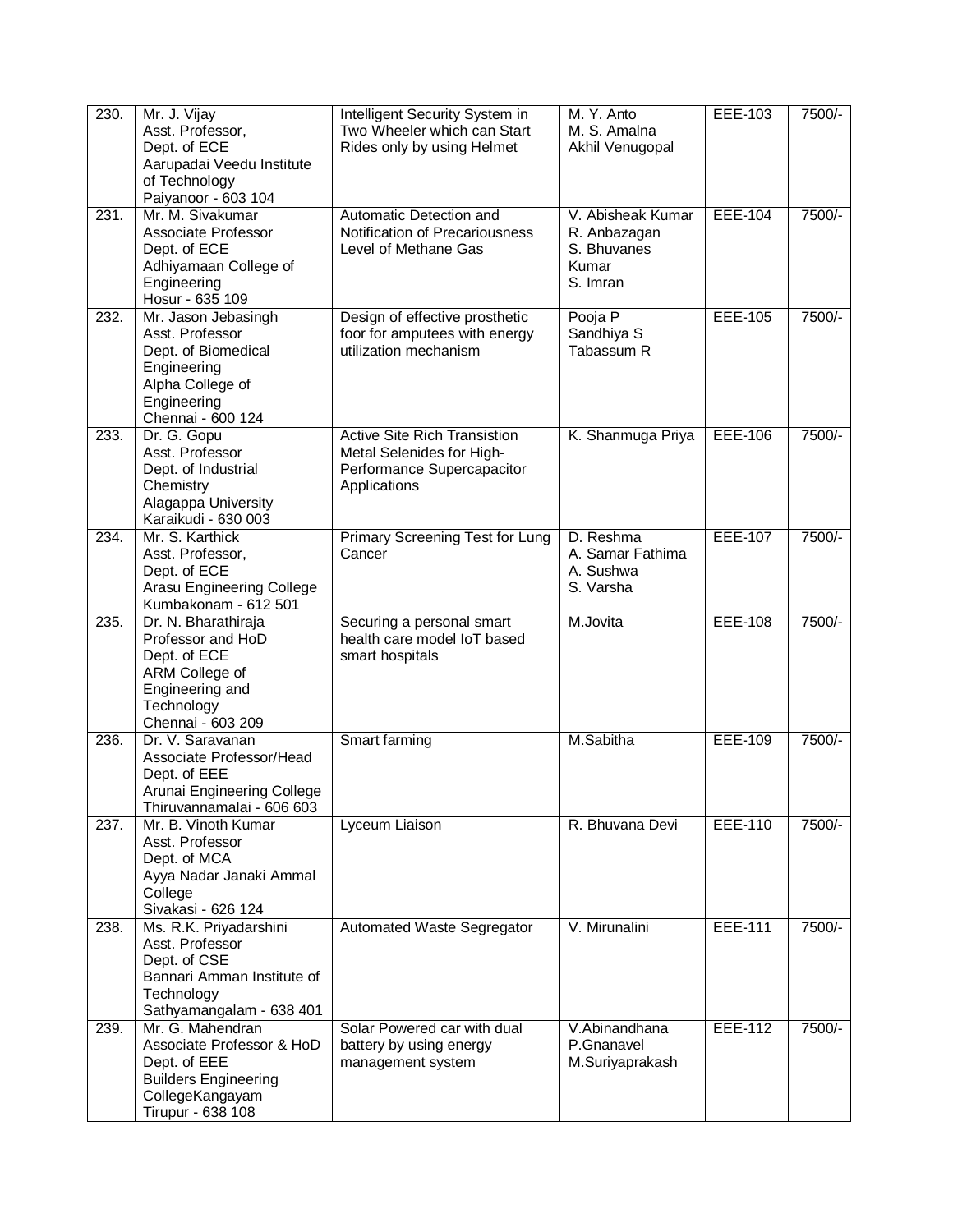| 240.               | Mr. V. Suresh Babu           | <b>Voice Control Personal</b>    | R. Punithavathi   | EEE-113        | 7500/- |
|--------------------|------------------------------|----------------------------------|-------------------|----------------|--------|
|                    | Asst. Professor              | Assistant Using Raspberry Pi     | D. Saranya        |                |        |
|                    | Dept. of ECE                 |                                  |                   |                |        |
|                    | Christ The King              |                                  |                   |                |        |
|                    | <b>Engineering College</b>   |                                  |                   |                |        |
|                    | Coimbatore - 641 104         |                                  |                   |                |        |
| 241.               | Mr. G. Manikannan            | Monitoring and controlling of    | K.Hariharan       | <b>EEE-114</b> | 7500/- |
|                    | Asst. Professor              | humidity and temperature in      | S.Vishnuraj       |                |        |
|                    |                              |                                  |                   |                |        |
|                    | Dept. of ECE                 | poultry farms using IoT          | S.Prasanna        |                |        |
|                    | CK College of Engineering    |                                  | T.Sialambarasan   |                |        |
|                    | and TechnologyJayaram        |                                  |                   |                |        |
|                    | Nagar, Cuddalore- 607 003    |                                  |                   |                |        |
| $\overline{242}$ . | Mr. M. Arun                  | <b>Smart Lavatory</b>            | S. Kanimozhi      | <b>EEE-115</b> | 7500/- |
|                    | Asst. Professor              |                                  | V. Krishika       |                |        |
|                    | Dept. of ECE                 |                                  | Korrapati Sindhu  |                |        |
|                    | Panimalar Institute of Tech. |                                  | Priya             |                |        |
|                    | Chennai - 600 123            |                                  |                   |                |        |
| 243.               | Dr. B. Maharaja              | Agriculture crop production with | Umar Kadhaf J     | <b>EEE-116</b> | 7500/- |
|                    | Asst. Professor              | rain water harvesting and power  | Falil Rashith H   |                |        |
|                    | Dept. of ECE                 | generation                       | Mohammed Ismail   |                |        |
|                    | Dhaanish Ahmed College       |                                  | н                 |                |        |
|                    | of Engineering               |                                  |                   |                |        |
|                    | Padappai - 601 301           |                                  |                   |                |        |
| $\overline{244}$ . | Mr. R. Srinivasan            | Smart disinfection controller    | Aswin Kumar R     | <b>EEE-117</b> | 7500/- |
|                    | Associate Professor          |                                  | Balaji R          |                |        |
|                    | Dept. of ECE                 |                                  | Vijayasundaram J  |                |        |
|                    | Dhanalakshmi Srinivasan      |                                  |                   |                |        |
|                    |                              |                                  |                   |                |        |
|                    | College of Engineering and   |                                  |                   |                |        |
|                    | Technology                   |                                  |                   |                |        |
|                    | Chennai - 603 104            |                                  |                   |                |        |
|                    |                              |                                  |                   |                |        |
| 245.               | Ms. G. Vijaya                | Mobile Communication System      | G. Ashwin Vinodh  | <b>EEE-118</b> | 7500/- |
|                    | Asst. Professor              | and IoT Based on field           | S. Prakash Raj    |                |        |
|                    | Dept. of EEE                 | Monitoring of Agriculture System | E. Thamodharan    |                |        |
|                    | DMI College of Engineering   |                                  | L. Santhosh       |                |        |
|                    | Chennai - 600 123            |                                  | Ganapathy         |                |        |
| $\overline{246}$ . | Dr. K. Rajathi               | Design and implementation of     | K.B. Leneey Green | <b>EEE-119</b> | 7500/- |
|                    | Associate Professor          | intelligent biosensors, personal |                   |                |        |
|                    | Dept. of Biochemistry        | defense devices in smart         |                   |                |        |
|                    | Dr. N.G.P Arts and Science   | watches for women sexual         |                   |                |        |
|                    | College                      | harassment                       |                   |                |        |
|                    | Coimbatore - 641 048         |                                  |                   |                |        |
|                    |                              |                                  |                   |                |        |
| $\overline{247}$ . | Ms. C.S. Manju               | An intelligent prediction of     | Preethicca P.A    | <b>EEE-120</b> | 7500/- |
|                    | Asst. Professor,             | pedestrian crossing using        | Rubbika.P         |                |        |
|                    | Dept. of ECE                 | machine learning                 | SounderRajan.S    |                |        |
|                    | Dr. N.G.P. Institute of      |                                  | Venkatesh.M       |                |        |
|                    | Tech., Coimbatore- 641 048   |                                  |                   |                |        |
| 248.               | Mrs. J. Thilagavathy         | An Efficient techniques for      | Shunmugapriya.T   | EEE-121        | 7500/- |
|                    | Asst. Professor              | safeguarding peope by            | Subalakshmi.V     |                |        |
|                    | Dept. of ECE                 | detection and prediction of road | Sushmitha Kumari  |                |        |
|                    | Dr. Sivanthi Aditanar        | accidents                        | K.A               |                |        |
|                    | College of Engineering       |                                  | Vembulakshmi.R    |                |        |
|                    | Tiruchendur - 628 215        |                                  |                   |                |        |
|                    |                              |                                  |                   |                |        |
| 249.               | Mr. L. Ramachandran          | Warning Safety System Based      | A. Pushpa         | <b>EEE-122</b> | 7500/- |
|                    | Asst. Professor              | on Itnernet of Things for        | R.                |                |        |
|                    | Dept. of ECE                 | <b>Underground Coal Mines</b>    | Santhanalakshmi   |                |        |
|                    | E.G.S. Pillay Engineering    |                                  | T. Thamaraiselvi  |                |        |
|                    | College                      |                                  | D. Thiruvoli      |                |        |
|                    | Nagapattinam - 611 002       |                                  |                   |                |        |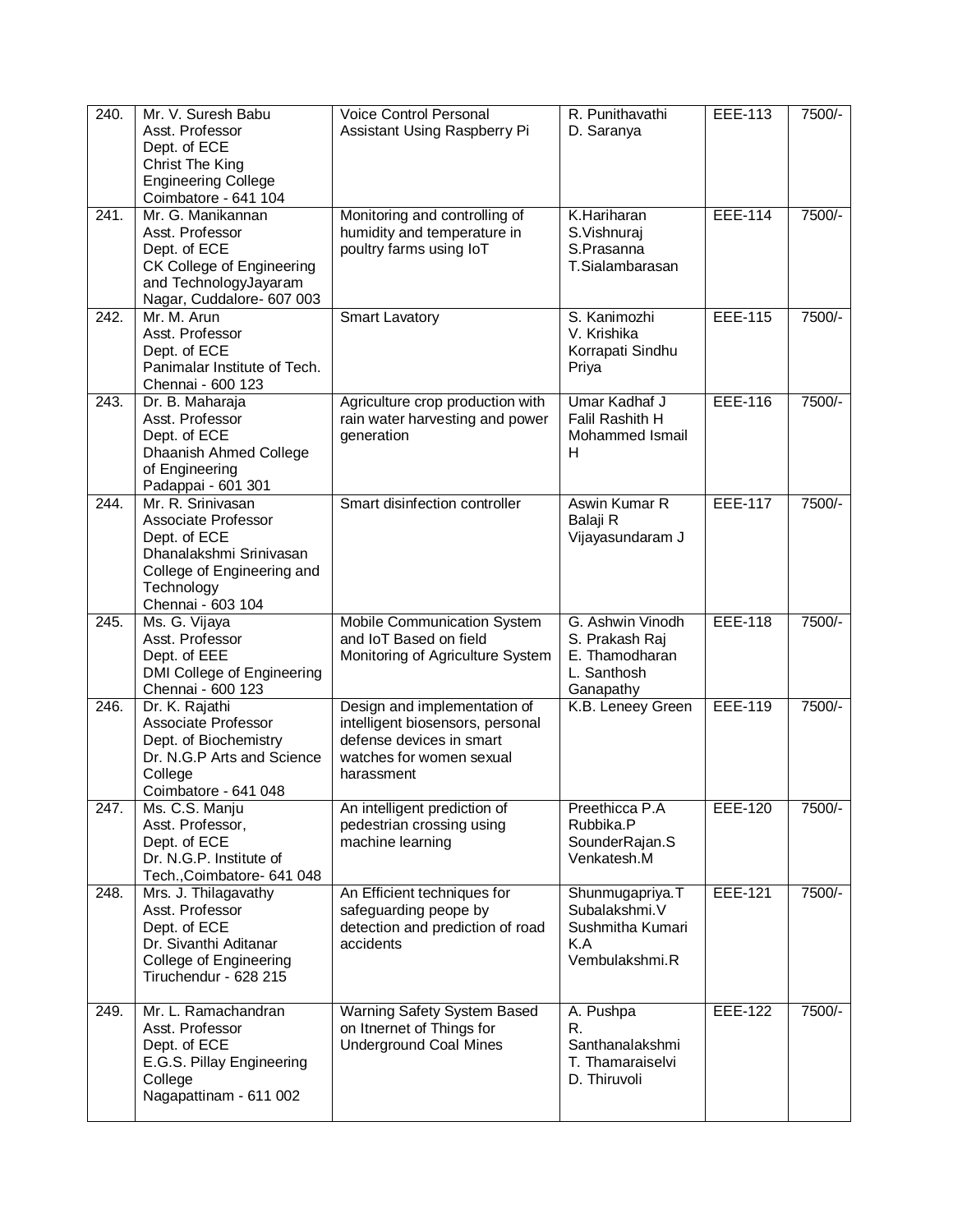| 250. | Dr. B. Paulchamy<br>Professor and Head<br>Dept. of ECE<br>Hindusthan Institute of<br>Technology<br>Coimbatore - 641 032                  | Drunken drive accident avoiding<br>system using neuronal - activity<br>of the brain                                                 | Arunkumar.E<br>Harish.S<br>Allwyn.G<br>Harshan.M                       | <b>EEE-123</b> | 7500/- |
|------|------------------------------------------------------------------------------------------------------------------------------------------|-------------------------------------------------------------------------------------------------------------------------------------|------------------------------------------------------------------------|----------------|--------|
| 251. | Dr. M. Sasikumar<br>Professor<br>Dept. of EEE<br>Jeppiar Engineering<br>College, Chennai - 600 119                                       | Smart pothole patching vehicle<br>in indian Roadways                                                                                | E.Nixon<br>S.Rahul<br>N.Murali                                         | EEE-124        | 7500/- |
| 252. | Mrs. K. Priyadarshini<br>Asst. Professor<br>Dept. of ECE<br>SRM TRP Engg College<br>Trichy - 621 105                                     | Optimization of ATS in E-Toll<br>converging system to denigrate<br>traffic congestion                                               | J.Ashif<br>J.Krishna Kumar                                             | EEE-125        | 7500/- |
| 253. | Mr. N. Kanniyappan<br>Asst. Professor,<br>Dept. of ECE<br>Jerusalem College of<br>Engineering<br>Chennai - 600 100                       | <b>Surface Mounted High Quality</b><br>Filter using Substrate Integrated<br>Waveguide Technology                                    | C. Savitha<br>T. Nathiya<br>I. Monisha Veronica<br>Arokiamary          | <b>EEE-126</b> | 7500/- |
| 254. | Mr. S. Baskar<br>Asst. Professor<br>Dept. of ECE<br>Karpagam Academy of<br>Higher EducationPollachi<br>Main Road<br>Coimbatore - 641 021 | Tamilnadu City vegetable<br>development scheme: Sensor<br>based polyhouse development<br>and parameter monitoring for<br>vegetation | Jodeeshwaran.S<br>Madhumathi.S<br>Mohammed<br>Shuhaul.S<br>Niranjani.S | <b>EEE-127</b> | 5000/- |
| 255. | Ms. G. Shyamala<br>Asst. Professor<br>Dept. of Biomedical<br>Engineering<br>Mahendra College of<br>Engineering<br>Salem - 636 106        | Polymeric heart valves by<br><b>Graphene Nanocomposites</b>                                                                         | P.J.Vaishnave<br>Mohanapriya<br>M.Mounica                              | <b>EEE-128</b> | 7500/- |
| 256. | Dr. C.K. Aravind<br><b>Assistant Professor</b><br>Dept. of EEE<br>Mepco Schlenk<br><b>Engineering College</b><br>Sivakasi - 626 005      | An Energy efficient multiple<br>input bidirectional DC/DC<br>converter for residential DC<br>Micro grid                             | Vijaya Karthegha.R<br>Mary Mishalin.M<br>Arulselvi.A                   | <b>EEE-129</b> | 7500/- |
| 257. | Mr. J. Prince joshua<br>Gladson<br>Asst. Professor<br>Dept. of EEE<br>P.R Engineering College<br>Thanjavur - 613 403                     | Automated power factor<br>correction and energy<br>monitoring system                                                                | M.Abdul Kadhar<br>jailini<br>S. Thameem Yashik<br>Ali<br>S.Arul Raj    | EEE-130        | 7500/- |
| 258. | Mr. S. Jagadeesh Babu<br>Asst. Professor<br>Dept. of ECE<br>R.M.K. Engineering College<br>Kavaraipettai - 601 206                        | <b>Advanced Shrimp Farming</b>                                                                                                      | M. Bharath babu<br>M. V. Narayana<br>Murthy<br>K. V. Balaji            | EEE-131        | 7500/- |
| 259. | Mrs. N. Magadevi<br>Associate Professor<br>Dept. of ECE<br>S.A. Engineering College<br>Chennai- 600 077                                  | Learn without eyes                                                                                                                  | Aravindhan S<br>Suvisesh R<br>Santhosh Kumar S                         | <b>EEE-132</b> | 6500/- |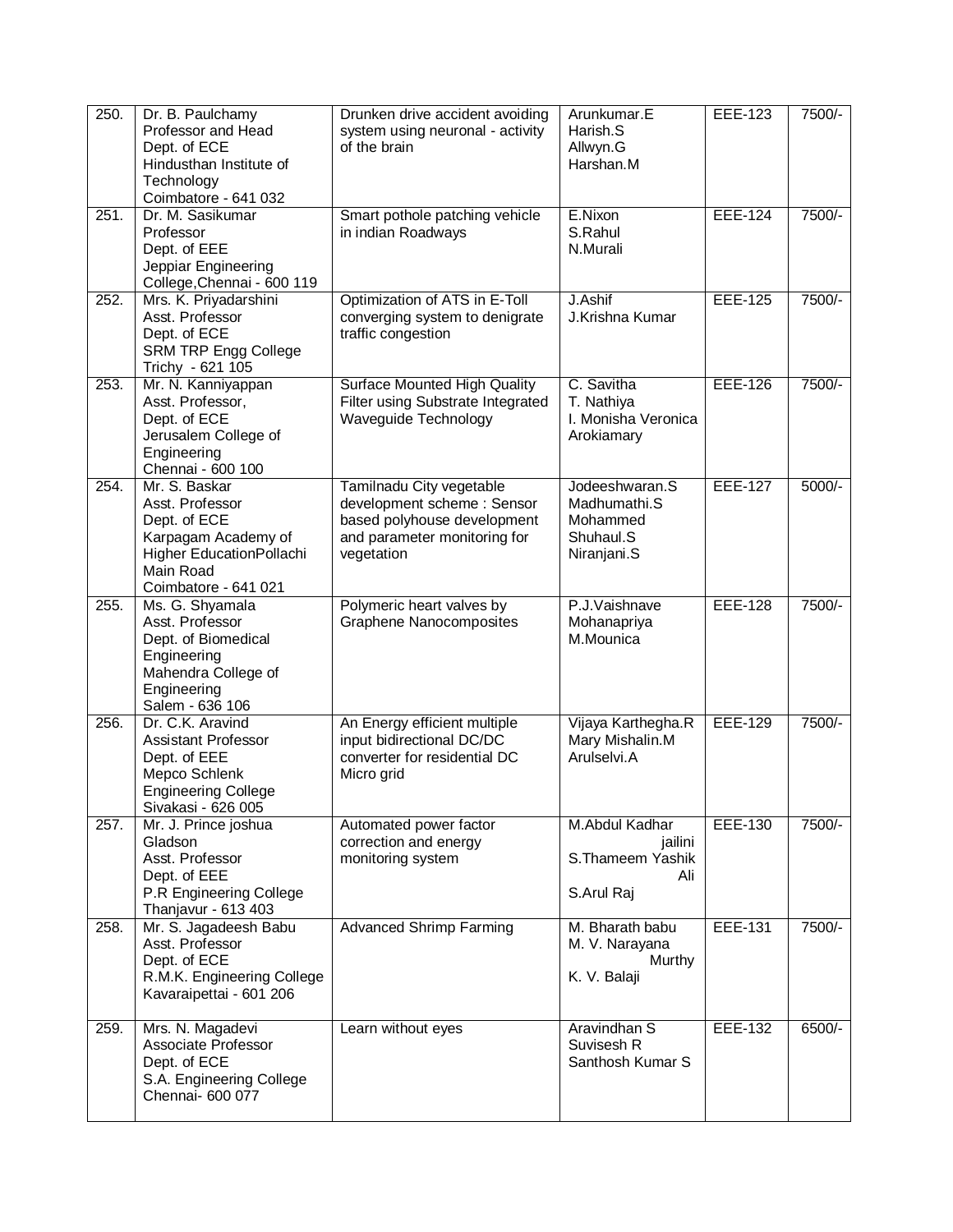| 260. | Ms. K.P. Mounika<br>Asst. Professor<br>Dept. of EEE<br>Salem College of<br>Engineering and<br>Technology<br>Salem - 636 111     | Power Theft Identification in<br><b>Household Application</b>                                                     | N. Azharuthin<br>T. Pannirselvam<br>S. Selvakumar                    | EEE-133        | 7500/-   |
|------|---------------------------------------------------------------------------------------------------------------------------------|-------------------------------------------------------------------------------------------------------------------|----------------------------------------------------------------------|----------------|----------|
| 261. | Ms. K. Ezhilarasi<br>Asst. Professor<br>Dept. of ICE<br>Saranathan College of<br>Engineering<br>Trichy - 620 012                | Artificial Intelligence Based<br><b>Smart Building Controller</b>                                                 | R.K. Dhivyaa<br>C.S. Dharshini<br>G. Subasri<br>S. Teena             | <b>EEE-134</b> | 7500/-   |
| 262. | Dr. D. Susitra<br>Associate Professor<br>Dept. of EEE<br>Sathyabama Institute of<br>Science and Technology<br>Chennai - 600 119 | Search and Rescue Unmanned<br>Vehicle                                                                             | <b>Amber Datta</b><br>Avanish Vibhu                                  | <b>EEE-135</b> | 7500/-   |
| 263. | Dr.K.R.Valluvan<br>Professor /ECE<br>Vellar College of Engg. and<br>Tech., Thindal<br>Erode - 638 012                           | Low cost Sanitary Napkin<br>Incinerator for rural and semi<br>urban educational institutions                      | K.Ragavi<br>C.Ramya<br><b>B.S.Shrruthy</b><br>S.Swetha               | <b>EEE-136</b> | 7500/-   |
| 264. | Mr. R. Jeba Raj<br>Asst. Professor<br>Dept. of EEE<br>SCAD College of<br>Engineering and<br>Technology<br>Tirunelveli - 627 414 | Fabrication of solar seed dryer<br>with auto traking system                                                       | M.Aanantha Ruba<br>G.Shunmugapriya<br>S.Poopathi                     | <b>EEE-137</b> | $7500/-$ |
| 265. | Dr. R. Ganesan<br>Professor<br>Dept. of EIE<br>Saveetha Engineering<br>College<br>Chennai - 602 105                             | Manufacturing of crude fish oil<br>from dead for Renewable<br>Energy Sources for Marine as<br>blend in oils       | A.Jayaprakash<br>S.Harish<br>R.Kanagasabai                           | <b>EEE-138</b> | 7500/-   |
| 266. | Mr. S. Arumugam<br>HoD<br>Dept. of MECH<br>Selvam College of<br>Technology<br>Namakkal - 637 003                                | Fabrication of producing<br>electricity by trappping waste<br>heat energy based on tepg                           | Karthika.R<br>Aarthi.M                                               | <b>EEE-139</b> | $5000/-$ |
| 267. | Dr.R.Radhika<br>ECE / Professor<br>St.Peter's College of Engg.<br>and Technology<br>Avadi, Chennai - 600 054                    | Design and development of<br>staircase cleaning robot                                                             | K.N.Shaseedhar<br>D.Pragathi<br>N.Pavithra<br>A.C.Keren<br>Prasannal | EEE-140        | 7500/-   |
| 268. | Dr. S. Vijayarajan<br>Associate Professor<br>Dept. of EEE<br>Sethu Institute of Tech.,<br>Virudhunagar - 626 115                | Design and Development of a<br><b>Continuous Passive Motion</b><br>Device for Orthopedic Treament<br>of Human Arm | M. Manikandan<br>S. Ranjith Kumar<br>P. Josep Stephen<br>Raja        | <b>EEE-141</b> | 7500/-   |
| 269. | Mr. M. Arunkumar<br>Asst. Professor<br>Dept. of ECE<br>Sengunthar Engineering<br>College<br>Tiruchengode - 637 205              | Design and Implementation of<br>GPS Based Border Alert and<br>Identification System for<br>Fishermen              | M. Nandhini<br>S. Monisha<br>V. Ranjitha<br>V. Priya                 | EEE-142        | 7000/-   |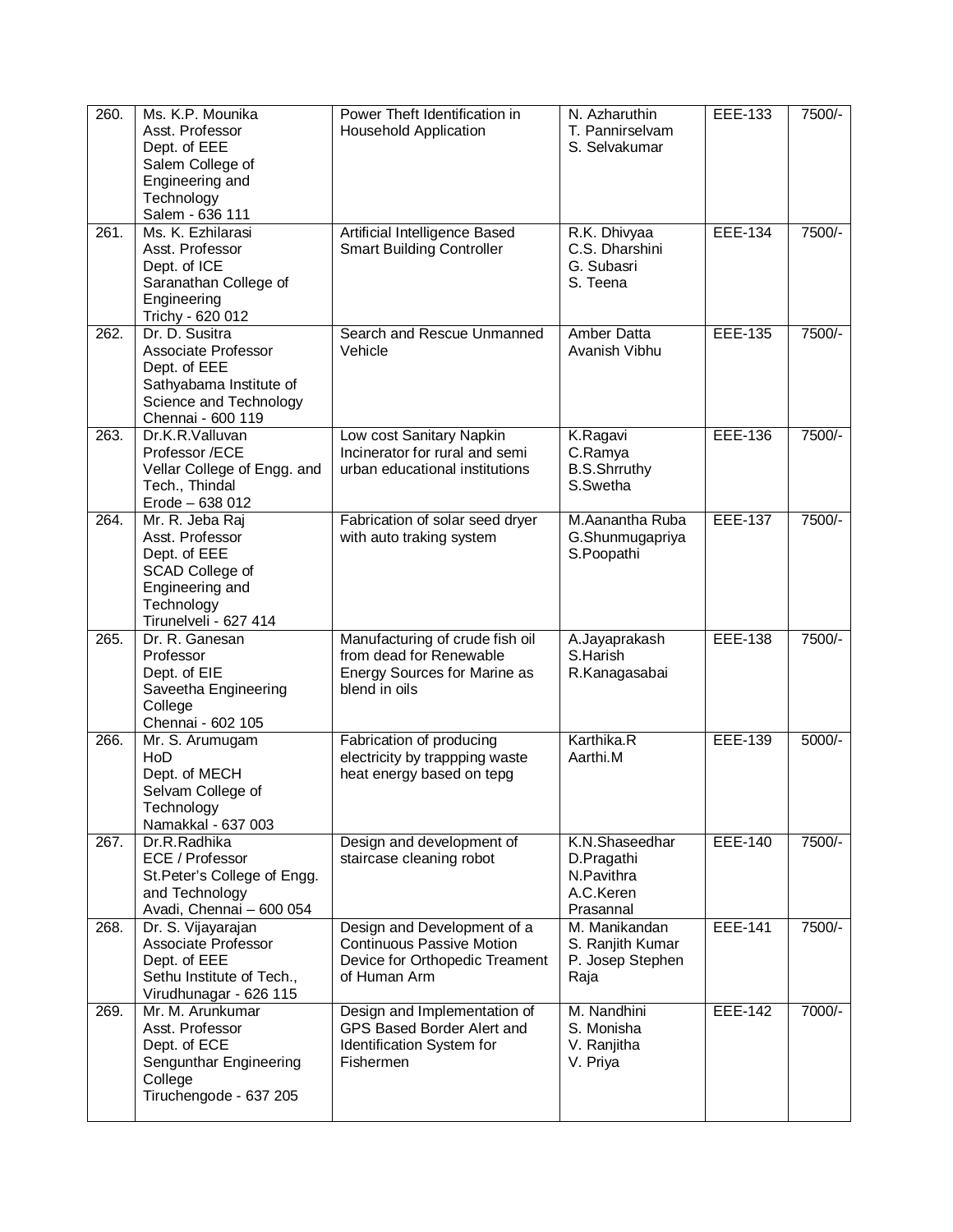| 270.               | Dr. T. Veeramani<br>kandasamy<br>Asst. Professor<br>Dept. of Electronics and<br><b>Communication Systems</b><br>Sri Krishna Arts and<br>Science College<br>Coimbatore - 641 008 | Development of the Real-Time<br><b>River Water Pollution Monitoring</b><br>System Based on IoT and<br><b>Sensor Networks</b> | S. Krishna Prabhu<br>V. Dinesh Kumar                                             | EEE-143.       | 7500/- |
|--------------------|---------------------------------------------------------------------------------------------------------------------------------------------------------------------------------|------------------------------------------------------------------------------------------------------------------------------|----------------------------------------------------------------------------------|----------------|--------|
| 271.               | Ms. S. Indira<br>Asst. Professor<br>Dept. of Electronics<br>Sri Ramakrishna College of<br>Arts and Science<br>Coimbatore - 641 006                                              | Voice to voiceless people and<br>health assistant using smart<br>gloves                                                      | Nishintha Jasmine W                                                              | <b>EEE-144</b> | 7500/- |
| 272.               | Ms. S. Mythili<br>Asst. Professor<br>Dept. of ECE<br>Sri Guru Institute of Tech.,<br>Coimbatore - 641 110                                                                       | Road Rain Water Saver Using<br>Sensors and Servo Motors<br>Connected to the Arduino Board                                    | S. Ajay Karthick<br>P. Bharathi<br><b>B.</b> Mukesh<br>M.J. Raj Kavin            | <b>EEE-145</b> | 7500/- |
| $\overline{273}$ . | Mr. P. Vivek Karthick<br>Asst. Professor<br>Dept. of ECE<br>Sona College of<br>Technology<br>Salem - 636 005                                                                    | Multi-mode smart traffic control<br>system using FPGA                                                                        | S.Keerthana<br>M.Madhumitha                                                      | <b>EEE-146</b> | 7500/- |
| 274.               | Mr. J. Ganesan<br>Associate Professor<br>Dept. of EEE<br>Sree Sowdambika College<br>of Engineering<br>Virudhunagar- 626 134                                                     | Electrical energy harvesting by<br>using Neodymium magnet mill                                                               | N.Markandeyan<br>M.Duraiselvam<br>K.Kodimurugan                                  | <b>EEE-147</b> | 7500/- |
| 275.               | Dr.V.Rukkumani<br>Associate Professor<br>Dept.of EIE<br>Sri Ramakrishna Engg.<br>College<br>Coimbatore-641022                                                                   | Hybrid power generation system<br>for household applications using<br>IoT                                                    | P.Sharmista<br>S.Swathika<br>M.Geetha<br>M.Jagadesh                              | <b>EEE-148</b> | 7500/- |
| $\overline{276}$ . | Dr. V. Dooslin Mercy Bai<br>Professor/Biomedical Engg<br>Sri Shakthi Institute of<br>Engineering and Tech.<br>Coimbatore - 641 062                                              | Diagnostics of necrotic foot ulcer                                                                                           | P.Divya Jenifar<br>S.Janaki Eswari<br>Vigna<br>S.Sivashankari<br>S.S.Swarnabalaa | <b>EEE-149</b> | 7500/- |
| 277.               | Ms. S. Harini Shriram<br>Asst. Professor<br>Dept. of ECE<br>Sri Vidhya College of<br>Engineering and<br>Technology<br>Virudhunagar - 626 005                                    | A Modern way to adjust the Bed<br>position of Patients using Image<br>Processing Through Gesture<br>Recognition              | K. Kohila<br>K. Makuna<br>R. Selvi                                               | EEE-150        | 7500/- |
| 278.               | Mrs. Pearl Stanley<br>Asst. Professor<br>Dept. of EIE<br>Easwari Engineering<br>College, Chennai - 600 089                                                                      | Automatic Vehicle Detection and<br>Messaging Ssytem using GSM<br><b>PLC</b>                                                  | D. Vishnu<br>K. Vipin<br>Abdul<br><b>Rithish</b>                                 | <b>EEE-151</b> | 7500/- |
| 279.               | Mr. S. Balaji<br>Asst. Professor<br>Dept. of EEE<br><b>SRM Institute of Science</b><br>and Tech.<br>Chennai - 600 089                                                           | Affordable Fast Charging<br><b>Stations for Electric Vehicles</b>                                                            | V. Sriram<br>H. Balaji<br><b>B.</b> Swetha                                       | <b>EEE-152</b> | 7500/- |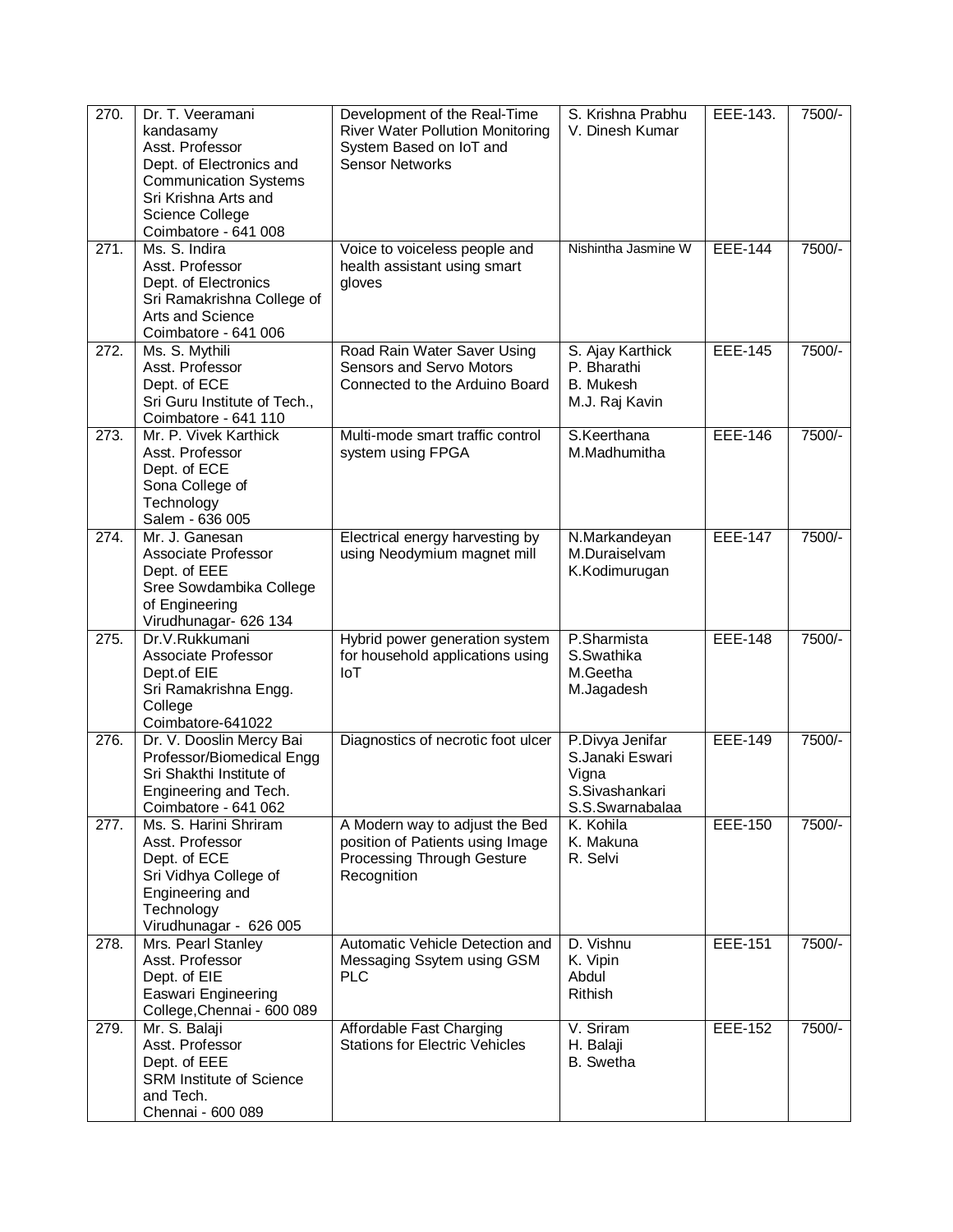| 280. | Mr. K.S. Arunkumar<br>Asst. Professor<br>Dept. of ECE<br>SSM Institute of<br>Engineering and Tech.<br>Dindigul - 624 002                        | Artificial intelligence robot for<br>helping passengers in Dindigul<br>Kamarajar bus stand | <b>B.Chandrasekar</b><br>R.Aasha Banu                                             | EEE-153        | 7500/-   |
|------|-------------------------------------------------------------------------------------------------------------------------------------------------|--------------------------------------------------------------------------------------------|-----------------------------------------------------------------------------------|----------------|----------|
| 281. | Mr. M. Lingeshwaran<br>Asst. Professor<br>Dept. of ECE<br>St. Joseph College of<br>Engineering<br>Chennai - 600 119                             | 3D printed frequency selective<br>surface for WLAN shielding                               | <b>Celestine Mary</b><br>Letitia Justin<br>Harini Prabha B.J                      | <b>EEE-154</b> | 7500/-   |
| 282. | Mrs. D. Devi<br>Associate Professor<br>Dept. of ECE<br>Sri Krishna College of<br>Engineering and Tech.,<br>Coimbatore - 641 008                 | Smart log: A deep learning<br>based automated nutrition<br>monitoring system in IoT        | A. Athiya Janani                                                                  | <b>EEE-155</b> | 7500/-   |
| 283. | Mr. K. Karthikeyan<br>Asst. Professor<br>Dept. of EEE<br>St. Mother Theresa<br><b>Engineering College</b><br>Thoothukudi - 628 102              | <b>Bladeless wind energy</b><br>generator                                                  | S.Karuppsamy<br>G.Dineshkumar<br>P.Maria Infant<br>Ajithkumar<br>M.Ganeshamoorthy | <b>EEE-156</b> | 7500/-   |
| 284. | Dr. Ananth Rajkumar<br>Asst. Professor<br>Dept. of EME<br>St. Xavier Catholic College<br>of Engineering<br>Nagercoil - 629 003                  | Water Level identification and<br>control of water supply switch<br>using IoT              | J.Devarenjan<br>J.M.Harish<br>M.S.Ajith Vasanth<br>G.S.Aswanth<br>Kumar           | <b>EEE-157</b> | $4500/-$ |
| 285. | Mrs. A.B. Evanjalin<br>Asst. Professor<br>Dept. of ECE<br>Stella Mary's College of<br>Engg<br>Kanyakumari - 629 202                             | Real Time Implimentation of<br>Smart Dustbin Using IoT                                     | G.L. Aswini<br>S. Srilekha<br>D. Denisha                                          | <b>EEE-158</b> | 7500/-   |
| 286. | Mr. K. Ananda Kumar<br>Asst. Professor<br>Dept. of ECE<br>Suguna College of<br>Engineering<br>Coimbatore - 641 014                              | Home automation based on IoT                                                               | Arivu Selvan S<br>Kaviya S<br>Priya Darshini A<br>Ramachandran B                  | <b>EEE-159</b> | 6000/-   |
| 287. | Ms. P. Jeyabharathi<br>Asst. Professor<br>Dept. of ECE<br>Sri Ranganathar Institute of<br>Engineering and<br>Technology<br>Coimbatore - 641 110 | <b>Smart Walking Stick for Visually</b><br><b>Disabled Persons</b>                         | B. Deepak Kumar<br>B. Kausi Kumar<br>A. Saravana Kumar<br>G. Gopinath             | <b>EEE-160</b> | 4500/-   |
| 288. | Dr.K.S.Thivya<br>Associate Professor<br>Dr.M.G.R Educational &<br>Research Institute<br>Maduravoyal,<br>Chennai-95                              | Miniature spying robot using<br>raspberry pi                                               | V.Dhanasekar                                                                      | EEE-161        | 7500/-   |
| 289. | Ms. T. Sreeja<br>Professor, Dept. of ECE<br>VV College of Engineering<br>Tirunelveli - 627 657                                                  | Speaking Microcontroller for<br>Deaf and Dumb                                              | K. Muthulakshmi<br>K. Muthuselvi<br>N. Nivetha<br>K. Viyagula Lincy               | EEE-162        | 7500/-   |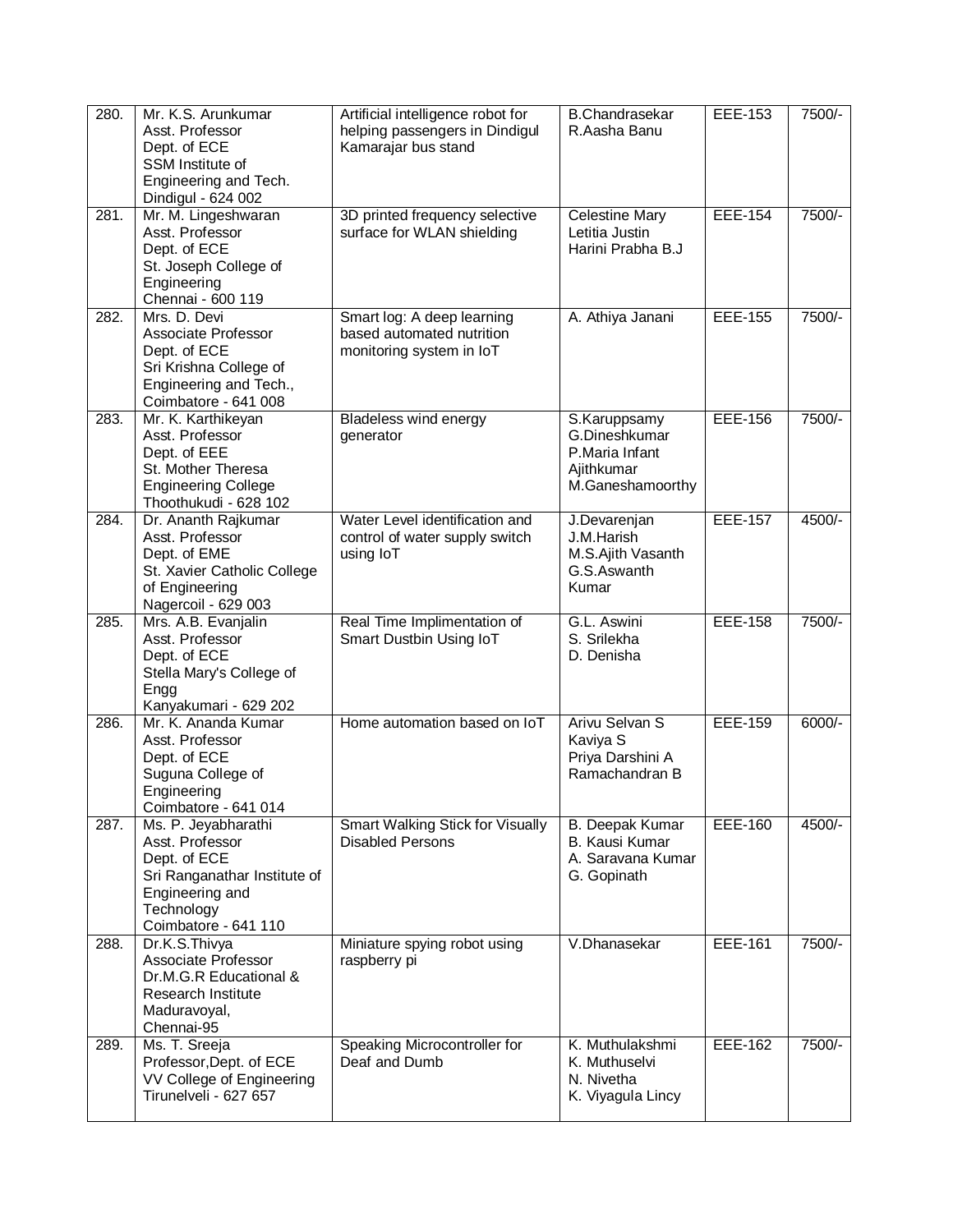| 290. | Mr. K. Kathiravan<br>Asst. Professor<br>Dept. of ECE<br>Theni Kammavar Sangam<br>College of Technology,<br>Koduvilarpatti<br>Theni - 625 534 | Sensor based combination of<br>normal, myopia, hyperopia in a<br>single spectacles                                                             | Durga Nandhini.N<br>Revathi.M<br>Kaveri.K<br>Seetha.K     | EEE-163        | 7500/- |
|------|----------------------------------------------------------------------------------------------------------------------------------------------|------------------------------------------------------------------------------------------------------------------------------------------------|-----------------------------------------------------------|----------------|--------|
| 291. | Dr. B. Ashok Kumar<br>Asst. Professor<br>Dept. of EEE<br>Thiagarajar College of<br>Engineering<br>Madurai - 625 015                          | Solar based electrification for<br>primary health centers                                                                                      | M.Murugu Lakshmi<br>R.Keerthana<br>P.Rasini               | <b>EEE-164</b> | 7500/- |
| 292. | Mrs. D. Zamrooth<br>Asst. Professor and Head<br>Dept. of EEE<br>University College of<br>Engineering<br>Kancheepuram - 631 552               | Automatic solar panel cleaning<br>mechanism                                                                                                    | Gnanambigai S<br>Mari Vignesh M<br>Preethi B              | <b>EEE-165</b> | 7500/- |
| 293. | Dr. G. Prabhakar<br>Associate Professor<br>Dept. of EEE<br><b>VSB Engineering College</b><br>Karur - 639 114                                 | Design and Development of<br><b>Under-Actuated Aquatic Robot</b><br>to Remove Oil Spills in Water<br>Based on the Electromagnetic<br>Principle | S. Surekha<br>M. Pavithra                                 | EEE-166        | 7500/- |
| 294. | Dr. H. Vennila<br>Associate Professor/EEE<br>Noorul Islam Centre for<br><b>Higher Education</b><br>Kanyakumari - 629 180                     | Performance analysis of solar<br>powered electric vehicle                                                                                      | <b>Ajal Rasheed</b><br>Farook Jalal<br>Rahul Krishnan R B | <b>EEE-167</b> | 7500/- |
| 295. | Dr. K. Chinnusamy<br>Professor, Dept. of ECE<br>Velammal Institute of<br>Technology,<br>Panchetti<br>Chennai - 601 204                       | Aircraft Accident Avoider                                                                                                                      | M.Vignesh<br>M.Kavimani<br>G.Vishal                       | <b>EEE-168</b> | 7500/- |
| 296. | Dr. C. Gnana Kousalya<br>Professor & HOD<br>Dept. of ECE<br>St. Joseph's Institute of<br>Technology<br>Chennai - 600 119                     | Versatile Insole Monitoring                                                                                                                    | Aruna Krishnan<br>K. Christy                              | <b>EEE-169</b> | 7500/- |
| 297. | Ms. S. Sangeetha<br>Asst. Professor<br>Dept. of EEE<br>Sri Ramakrishna Institute of<br>Technology<br>Coimbatore - 641 010                    | Washroom management for<br>hospitals                                                                                                           | <b>B.Harish Kumar</b><br>S.Gunasoundariya<br>S.Gowsikraja | <b>EEE-170</b> | 7500/- |
| 298. | Mr. P. Leninpugalhanthi<br>Asst. Professor<br>Dept. of EEE<br>Sri Krishna College of<br>Tech.<br>Coimbatore - 641 042                        | Modified SEPIC based BLDC<br>drive for water pumping system                                                                                    | Sudharsana .M<br>Varsha .S<br>Shanmathi .A                | <b>EEE-171</b> | 7500/- |
| 299. | Dr. C. Priya<br>Asst. Professor<br>Dept. of EIE<br>Sri Sairam Engg College<br>Chennai - 600 044                                              | An IoT Based Detection of<br>Chemical in friuts and<br>vegetables                                                                              | S. Aparna<br>M.Rajeshwari<br>S.Ramya                      | <b>EEE-172</b> | 7500/- |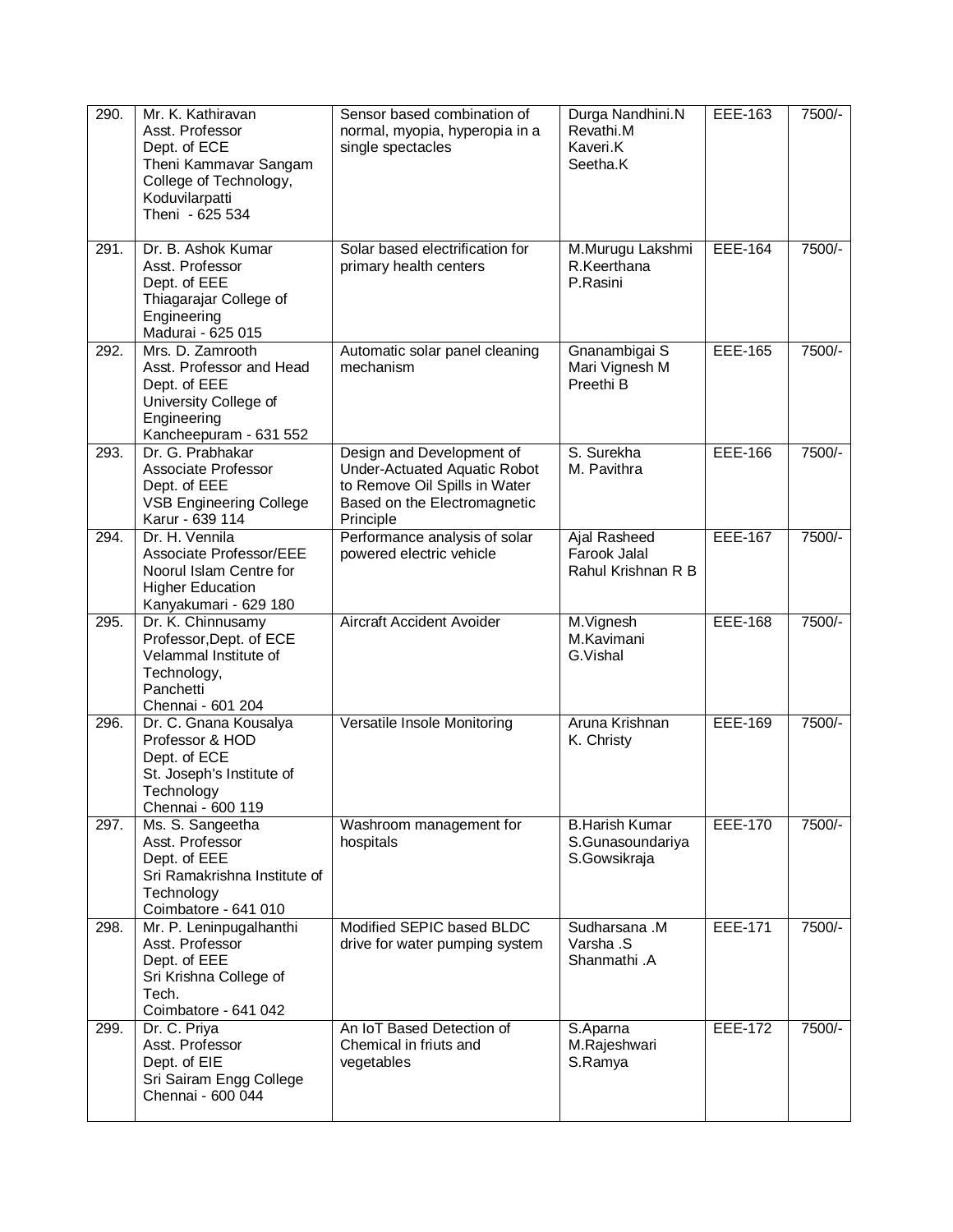| 300.               | Dr. R. Karpagam<br>Associate Professor<br>Dept. of EEE<br>Easwari Engg. College<br>Chennai - 600 089                                                                              | <b>Batteries Replaced Electric</b><br>Vehicles using Nano Filler<br><b>Embedded High Energy Density</b><br>Capacitor | B. R. Harini<br>S. Hamsapriya<br>R. Aparna                                     | <b>EEE-173</b> | 7500/- |
|--------------------|-----------------------------------------------------------------------------------------------------------------------------------------------------------------------------------|----------------------------------------------------------------------------------------------------------------------|--------------------------------------------------------------------------------|----------------|--------|
| 301.               | S.Lekashri<br><b>ECE/Assistant Professor</b><br>King Engineering College<br>Irungattukottai<br>Chennai - 602 117                                                                  | Rescuing the child from bore<br>well using robotic Arm                                                               | S.Esther Beula<br>J.Jenifer James<br>J.Jenifer<br>C.R.Besly Veda<br>Evangeline | <b>EEE-174</b> | 7500/- |
| 302.               | Dr. K. Manoharan<br>Associate Professor<br>Dept. of ECE<br>SVS College of Engg.<br>Myleripalayam<br>Coimbatore - 642 109                                                          | Wildlife animal health monitoring<br>and location tracking                                                           | K.Ajithprakash<br>M.Baranidharan<br>S.Josika<br>P.Kirba                        | <b>EEE-175</b> | 7500/- |
| 303.               | Dr. S. Selvaperumal<br>Professor & HOD<br>Dept. of EEE<br>Syed Ammal Engg. College<br>Ramanathapuram-623 502                                                                      | Cyber Security analysis of<br>Substation automation system                                                           | <b>M.Parthiban Vivek</b><br>A.Rajarajan<br>S.Bharathi kumar                    | <b>EEE-176</b> | 7500/- |
| 304.               | Mr. T. Kamalakumar<br>Asst. Professor<br>Dept. of EEE<br>T.J.S. Engineering College<br>Thiruvallur - 601 206                                                                      | Automatic Fault Detection and<br>Location of Transmission Lines<br>using IoT                                         | S. Rahul<br>L. Sathish Kumar<br>M. Santhosh Kumar                              | <b>EEE-177</b> | 7500/- |
| 305.               | Mr. S. Balakrishnan<br>Asst. Professor<br>Dept. of ECE<br>The Kavery Engineering<br>College,<br>Salem - 636 305                                                                   | Aadhaar linked fingerprint and<br>QR reader based voting<br>machine                                                  | K.Amudharasi<br>E.Abirami<br>D.Karthika<br>S.Sandhiya                          | <b>EEE-178</b> | 7500/- |
| 306.               | Mr. K. Manikandan<br>Asst. Professor/ Biomedical<br>Engineering<br>Vel Tech Multi Tech Dr.<br>Rangarajan Dr. Sagunthala<br><b>Engineering College</b><br>Avadi, Chennai - 600 062 | lower limb rehabilitation using<br>motorized theapeutic training for<br>paraplegia                                   | Deepika.E<br>Gayathri.J<br>Thanjua.S.B                                         | <b>EEE-179</b> | 7500/- |
| $\overline{307}$ . | Dr. P. Velmurugan<br>Associate Professor<br>Dept. of EEE<br>St. Joseph College of Engg<br>Chennai - 600 119                                                                       | Supercapacitor based storge<br>system for effciency<br>improvement of electric vehicles                              | Siva D<br>Stabin S<br>Vignesh K S V                                            | <b>EEE-180</b> | 7500/- |

# **Mechanical Engineering**

| 308. | Dr. R. Venkatesh<br>Head/ Mechanical Engg.<br>Kongunadu College of<br>Engineering and<br>Technology<br>Trichy - 621 215                                      | Smart solar air heater for drying<br>agricultural products           | S. Nithishkumar<br>M. Praveen Kumar<br>T. Ragavan<br>P. Raja       | EME-001 | 7500/- |
|------|--------------------------------------------------------------------------------------------------------------------------------------------------------------|----------------------------------------------------------------------|--------------------------------------------------------------------|---------|--------|
| 309. | Mr. S. Balamurugan<br>Assistant Professor<br>Dept. of Mechanical Engg<br><b>KSR</b> Institute for<br>Engineering and<br>Technology<br>Tiruchencode - 637 215 | Design and analysis of<br>I.C. Engine piston with ceramic<br>coating | V. Bharath<br>E. Boopathi Raja<br>K.M. Boopathy<br>K. Chandrasekar | EME-002 | 7500/- |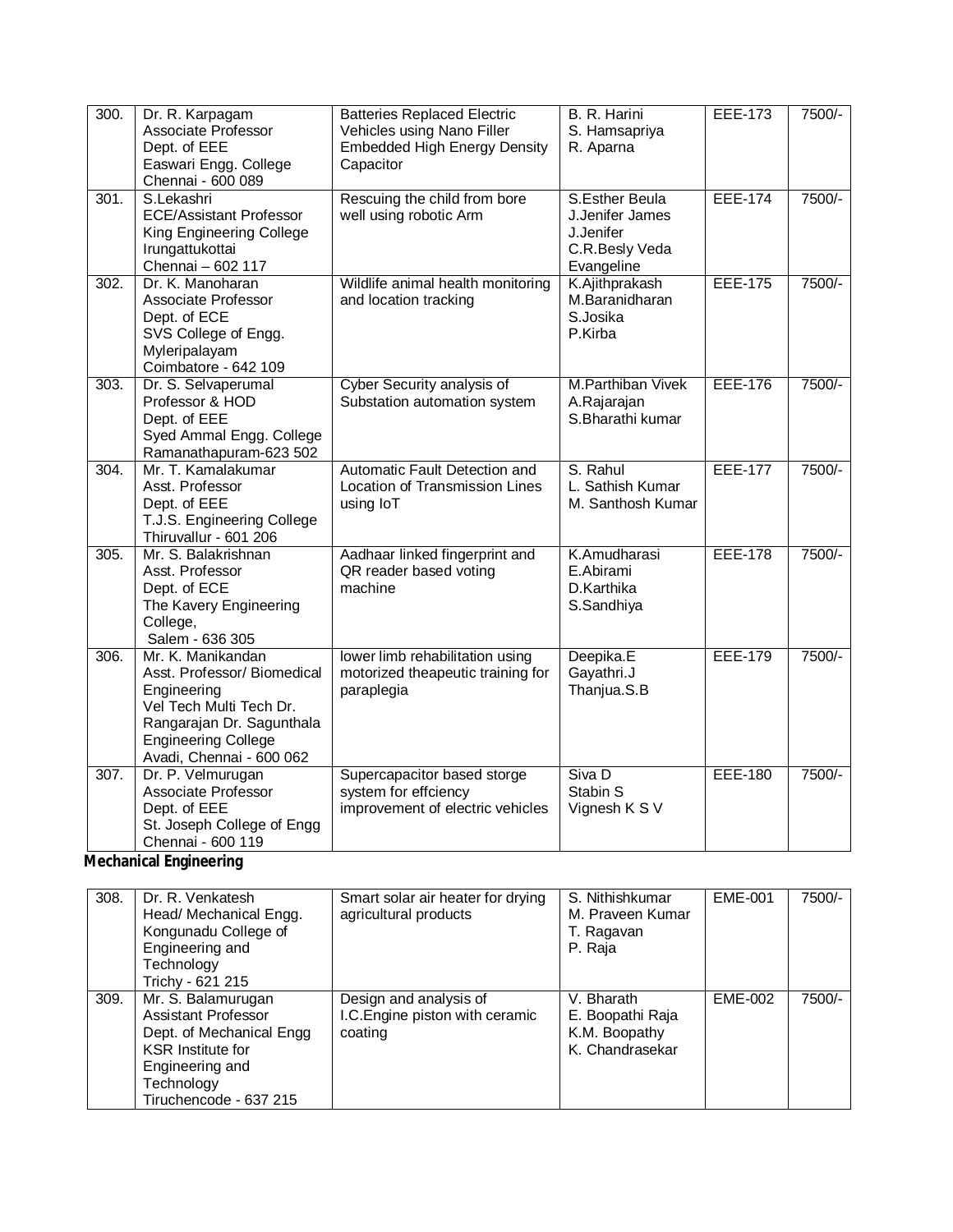| 310. | Mr. S. Sivaselvan<br><b>Assistant Professor</b><br>Dept. of Mechanical<br>Engineering<br>N.S.N. College of<br>Engineering and<br>Technology<br>Karur - 639 003                | Design and fabrication of<br>multipurpose mini CNC machine<br>controlled by lab view software        | B. Subashkrishna<br>C. Tamilselvan<br>N. Tamilselvan                              | <b>EME-003</b> | 7500/- |
|------|-------------------------------------------------------------------------------------------------------------------------------------------------------------------------------|------------------------------------------------------------------------------------------------------|-----------------------------------------------------------------------------------|----------------|--------|
| 311. | Mr. S. Thiagarajan<br><b>Assistant Professor</b><br>Dept. of Mechanical<br>Engineering<br>Easwari Engineering<br>College<br>Chennai - 600 089                                 | Design and fabrications of<br>automatic solar tracking system<br>with panel cleaning mechanism       | G. Ragav Thilak<br>G.R. Niranjan<br>Harikumar<br>J. Prasanth                      | <b>EME-004</b> | 7500/- |
| 312. | Dr. G. Sakthivel<br>Associate Professor<br>School of Mechanical and<br><b>Building Sciences</b><br>Vellore Institute of<br>Technology<br>Chennai - 600 127                    | Smart portable exoskeletal<br>upper limb rehabilation robot for<br>paralyzed person                  | S. Manoj Srivatsn                                                                 | <b>EME-005</b> | 7500/- |
| 313. | Mr.M. Senthilvel<br><b>Assistant Professor</b><br>Dept. of Mechanical<br>Engineering<br>PSG Institute of<br><b>Technology and Applied</b><br>Research<br>Coimbatore - 641 062 | Reusing graphite from waste<br>batteries as additives to<br>enhance the performance of the<br>engine | S.R. Sanjay<br>S. Agal Nivetha<br>S. Arun Prakash<br>V. Bharatharavinth           | <b>EME-006</b> | 7500/- |
| 314. | Dr. M. Arockia Jaswin<br>Professor<br>Dept. of Mechanical Engg.<br>Velammal Engineering<br>College, Chennai - 600 066                                                         | Eco-friendly paper bag from<br>water hyacinth to replace<br>polythene bag                            | A. Santhosh<br>B. Santhosh<br>N.Ramkumar                                          | <b>EME-007</b> | 7500/- |
| 315. | Mr. M. Vijay Anand<br><b>Assistant Professor</b><br>Dept. of Mechanical<br>Engineering<br>Kongu Engig. College<br>Perundurai - 638 060                                        | Design and fabrication of a<br>vehicle for physically disabled<br>people                             | C. Yogeshwaran<br>D. Vetri Vel<br>V. Vignesh                                      | <b>EME-008</b> | 7500/- |
| 316. | Mr. S. Arulkumar<br>Assistant Professor<br>Dept. of Mechanical<br>Engineering<br>Dr. Mahalingam College of<br>Engg and Technology<br>Coimbatore - 642 003                     | Smart stair climbing wheelchair                                                                      | V. Rahavan                                                                        | <b>EME-009</b> | 7500/- |
| 317. | Mr. C. Jayabalan<br>Assistant Professor<br>Dept. of Mechanical Engg.<br>R.M.K. Engg College<br>Kavaraipettai - 601 206                                                        | Fabrication of automatic side<br>stand with brake locking system                                     | N. Barath Saai<br>Saghar<br>U. Karthik Raj<br>M. Dhaneshwar<br>Mishra             | <b>EME-010</b> | 7500/- |
| 318. | Dr. Suresh kumar<br><b>Assistant Professor</b><br>Dept. of Mechanical<br>Engineering<br>K. Ramakrishnan College<br>of Technology<br>Tiruchirappalli - 621 112                 | Experimental analysis of heat<br>transfer in a heat pipe by nano-<br>fluids                          | C. Pradheep<br>R. Raghul<br>E. Richard Philips<br><b>Browne</b><br>T. Thangadurai | <b>EME-011</b> | 7500/- |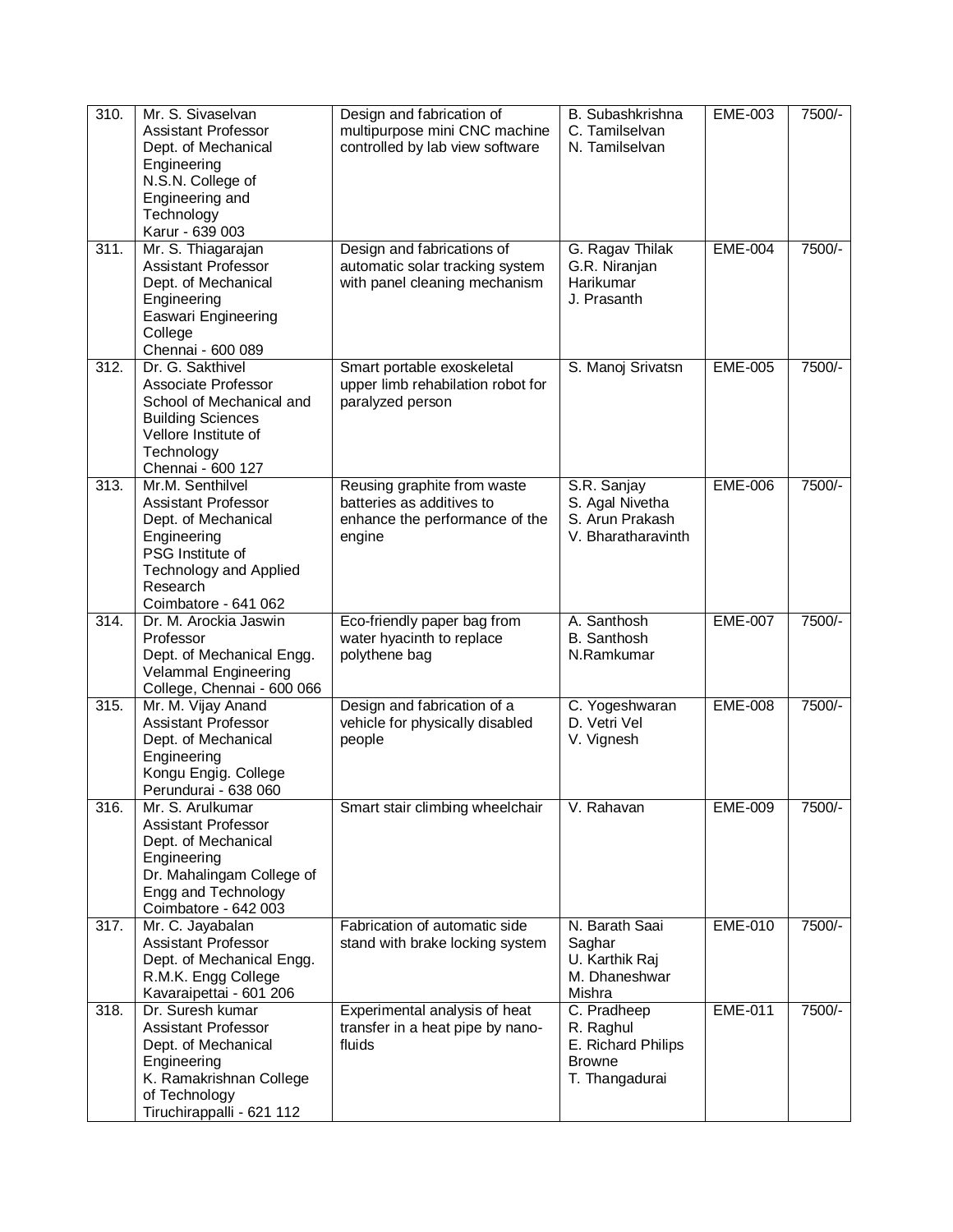| 319. | Dr. G. Balaji<br>Assistant Professor<br>Dept. of Aeronautical<br>Engineering<br>St. Peter's College of Engg<br>and Technology<br>Chennai - 600 054                     | Manufacture of small wind tree<br>for street light in highways road                                                        | M. Balaji<br>A. Ashok<br>M. Anusha                                  | <b>EME-012</b> | 7500/- |
|------|------------------------------------------------------------------------------------------------------------------------------------------------------------------------|----------------------------------------------------------------------------------------------------------------------------|---------------------------------------------------------------------|----------------|--------|
| 320. | Mr. J. Krishnaraj<br><b>Assistant Professor</b><br>Dept. of Automobile<br>Engineering<br>Hindustan College of<br>Engineering and<br>Technology<br>Coimbatore - 641 032 | Hand gesture controlled vehicle<br>for physically challenged people                                                        | D. Jayavignesh<br>Manuvel Claffin<br>Correya<br>M. Ramgi            | <b>EME-013</b> | 7500/- |
| 321. | Dr. M. Edwin<br>Assistant Professor<br>Dept. of Mechanical<br>Engineering<br>University College of Engg.<br>Kanyakumari - 629 004                                      | Ecofriendly reversible flat bed<br>dryer operated with producer<br>gas from agro waste for<br>agricultural products drying | D.I. Dinesh<br>Saravan<br>P. Arvind<br>P. Surjith<br>F.L. Libin     | <b>EME-014</b> | 7500/- |
| 322. | Mr. N. Venkatachalapathy<br><b>Assistant Professor</b><br>Dept. of Mechanical Engg.<br>PSN Engineering College<br>Tirunelveli - 627 152                                | Design and fabrication of<br>adjustable wheelchair for<br>disabled person                                                  | U. Amal Dev<br>R. Palpandian<br>S. Ilayathalapathy                  | <b>EME-015</b> | 7500/- |
| 323. | Dr. D. Sangeetha<br>Assistant Professor (Sr Gr)<br>Dept. of Mechanical<br>Engineering<br>Anna University College of<br>Engineering<br>Chennai - 600 025                | <b>Fabrication and Characterization</b><br>of inconel 718 wave springs by<br>SLM technique for automative<br>applications  | K.B. Deepalakshmi<br>M. Dhamini<br>P.L. Lakshmanan                  | <b>EME-016</b> | 7500/- |
| 324. | Dr. N. Baskar, Mr. S.<br>Karthikeyan<br>Professor, Assistant<br>Professor<br>Dept. of Mechanical Engg.<br>Saranathan College of<br>Engineering<br>Trichy - 620 012     | Design and fabrication of friction<br>welding joint on aluminium alloy<br>grade 6351                                       | P. Praveen Kumar<br>V. Prethish<br>N. Ragunath<br>R. Sabareeswaran  | <b>EME-017</b> | 7500/- |
| 325. | Dr. R. Ganesh<br><b>Assistant Professor</b><br>Dept. of Mechanical<br>Engineering<br>Parisutham Institute of<br><b>Technology and Science</b><br>Thanjavur - 613 006   | Design and fabrication of self<br>circulating fluidized bed biomass<br>gasification                                        | R. Aravindhan<br>S. Pradeep Kumar<br>T. Ramanathan                  | <b>EME-018</b> | 7500/- |
| 326. | Mr. S. Kannan<br>Assistant Professor<br>Dept. of Mechanical<br>Engineering<br><b>AVS Engineering College</b><br>Salem - 636 003                                        | Fabrication of automatic<br>automobile brake failure<br>indicator                                                          | S. Prabakar<br>V. Vikraman<br>P. Suriya Kumar<br>R. Valarmathi      | <b>EME-019</b> | 7000/- |
| 327. | Dr. S. Manoj<br><b>Assistant Professor</b><br>Dept. of Mechanical<br>Engineering<br><b>SRM TRP Engineering</b><br>College, Trichy - 621 105                            | Portable UV treated RO straw                                                                                               | <b>B.</b> Subash<br>R. Suriya Prakash<br>S. Siva<br>S. Vigneshwaran | <b>EME-020</b> | 7500/- |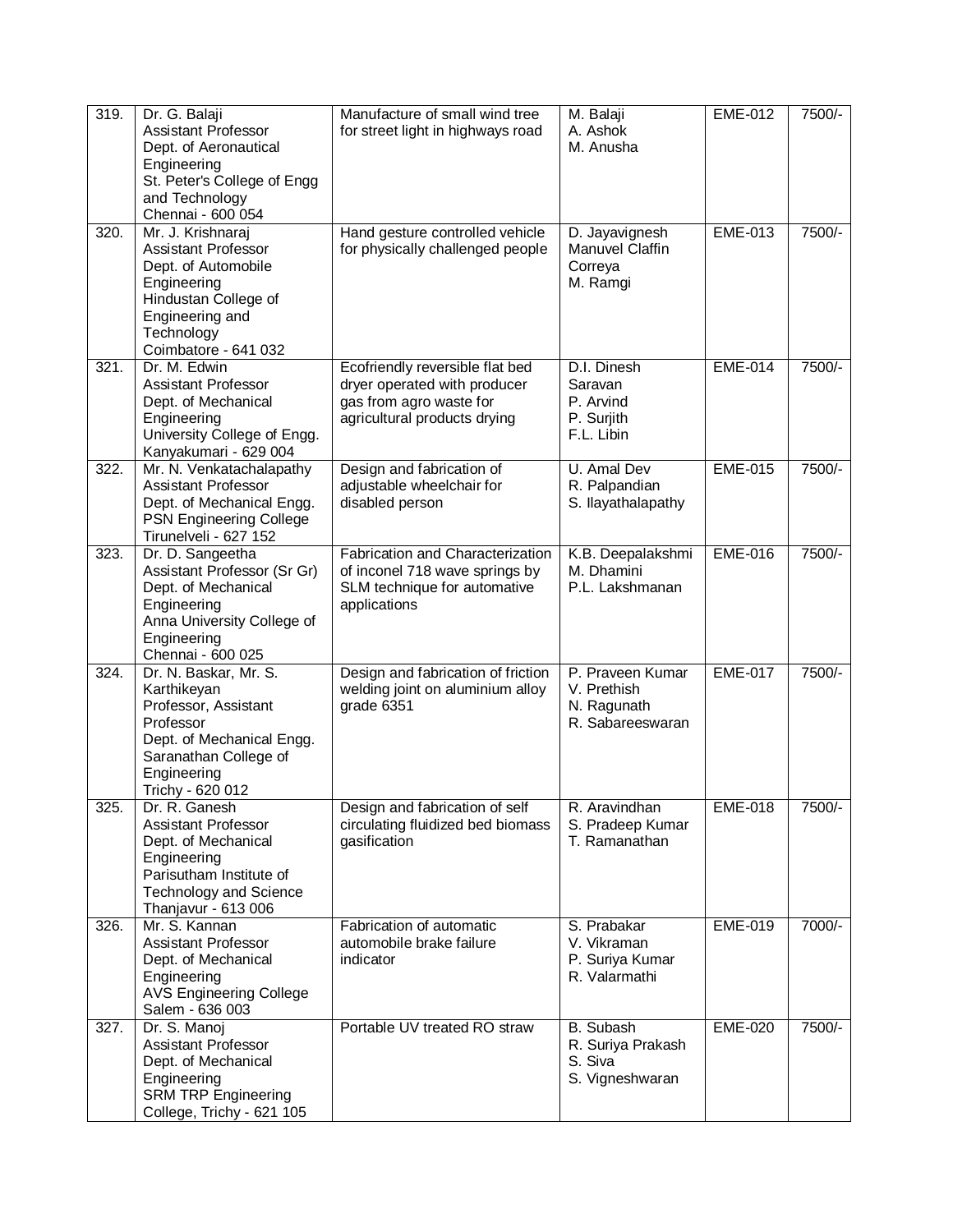| 328. | Mrs. J. Megala<br>Associate Professor<br>Dept. of Mechanical<br>Engineering<br>S.A. Engineering College<br>Chennai - 600 077                                                  | Mission for blind people                                                                                                                                                          | S. Vijay<br>K. Shyam Prakash<br>R. Praveen Kumar                                          | <b>EME-021</b> | 7500/- |
|------|-------------------------------------------------------------------------------------------------------------------------------------------------------------------------------|-----------------------------------------------------------------------------------------------------------------------------------------------------------------------------------|-------------------------------------------------------------------------------------------|----------------|--------|
| 329. | Mr. S. Suresh<br><b>Assistant Professor</b><br>Dept. of Mechanical<br>Engineering<br>Einstein College of<br>Engineering<br>Tirunelveli - 627 012                              | Design and implementation<br>water as fuel in automobile                                                                                                                          | E. Arunmani<br>srikanth<br>S. Divakara<br>M. Lakshmanan<br>M. Madhan Kumar                | <b>EME-022</b> | 7500/- |
| 330. | Dr. M. Chandrasekar<br><b>Assistant Professor</b><br>Dept. of Mechanical<br>Engineering<br>University College of<br>Engineering<br>Trichy - 620 024                           | Use of solid-solid (SS) phase<br>change material(PCM) to<br>recover heat from air conditioner<br>(AC) outdoor unit and its<br>application for continuous drying<br>in solar dryer | S. Arunkumar                                                                              | <b>EME-023</b> | 7500/- |
| 331. | Dr. M. Mohanraj<br><b>Assistant Professor</b><br>Dept. of Mechanical<br>Engineering<br>Government College of<br>Engineering<br>Salem - 636 011                                | Multi objective optimization in<br>drilling of GFRP composites:<br>application of particle swarm<br>optimization (PSO) & artificial<br>bee colony (ABC) algorithms                | P. Prasanna<br>Venkatesha Sriram                                                          | <b>EME-024</b> | 7500/- |
| 332. | Dr. M. Ravichandran<br>Associate Professor<br>Dept. of Mechanical<br>Engineering<br>K. Ramakrishnan College<br>of Engineering<br>Trichy - 621 112                             | Development of waste granite<br>paticles and graphite reinforced<br>hybrid aluminium composites for<br>structural applications through<br>stir casting route                      | K. Ruparaj<br>K. Premkumar<br>V. Vasantha Kumar<br>S. Rajavel                             | <b>EME-025</b> | 7500/- |
| 333. | Mr. Sam Daniel Fenny<br><b>Assistant Professor</b><br>Dept.of Mechanical &<br>Automation, Agni College<br>of Technology<br>Chennai - 600 130                                  | Applications of robotic<br>exoskeleton in military and<br>defence                                                                                                                 | M. Mohanakrishnan                                                                         | <b>EME-026</b> | 7500/- |
| 334. | Mr. J.S. Veera<br>Jegatheeshwaran<br><b>Assistant Professor</b><br>Dept. of Mechanical<br>Engineering<br>Indra Ganesan College of<br>Engineering<br>Tiruchirappalli - 620 012 | Analysis of solar PV panel<br>cooling system using effiency<br>coolant as heat exchanger                                                                                          | D. Amar Praveen<br>M. Karan<br>C. Tamilselvan<br>J. Karunakaran                           | <b>EME-027</b> | 7500/- |
| 335. | Dr. C. Antony Vasantha<br>Kumar<br>Associate Professor<br>Dept. of Mechanical<br>Engineering<br>SCAD College of<br>Engineering and<br>Technology<br>Thirunelveli - 627 414    | Eco fiendly thermo electric air<br>conditioning system                                                                                                                            | W.G. Joel Pavinn<br>S. Manikandan<br>A. Muhammed<br>Hasan<br>Yoonush<br>M. Tharikmuzammil | <b>EME-028</b> | 7500/- |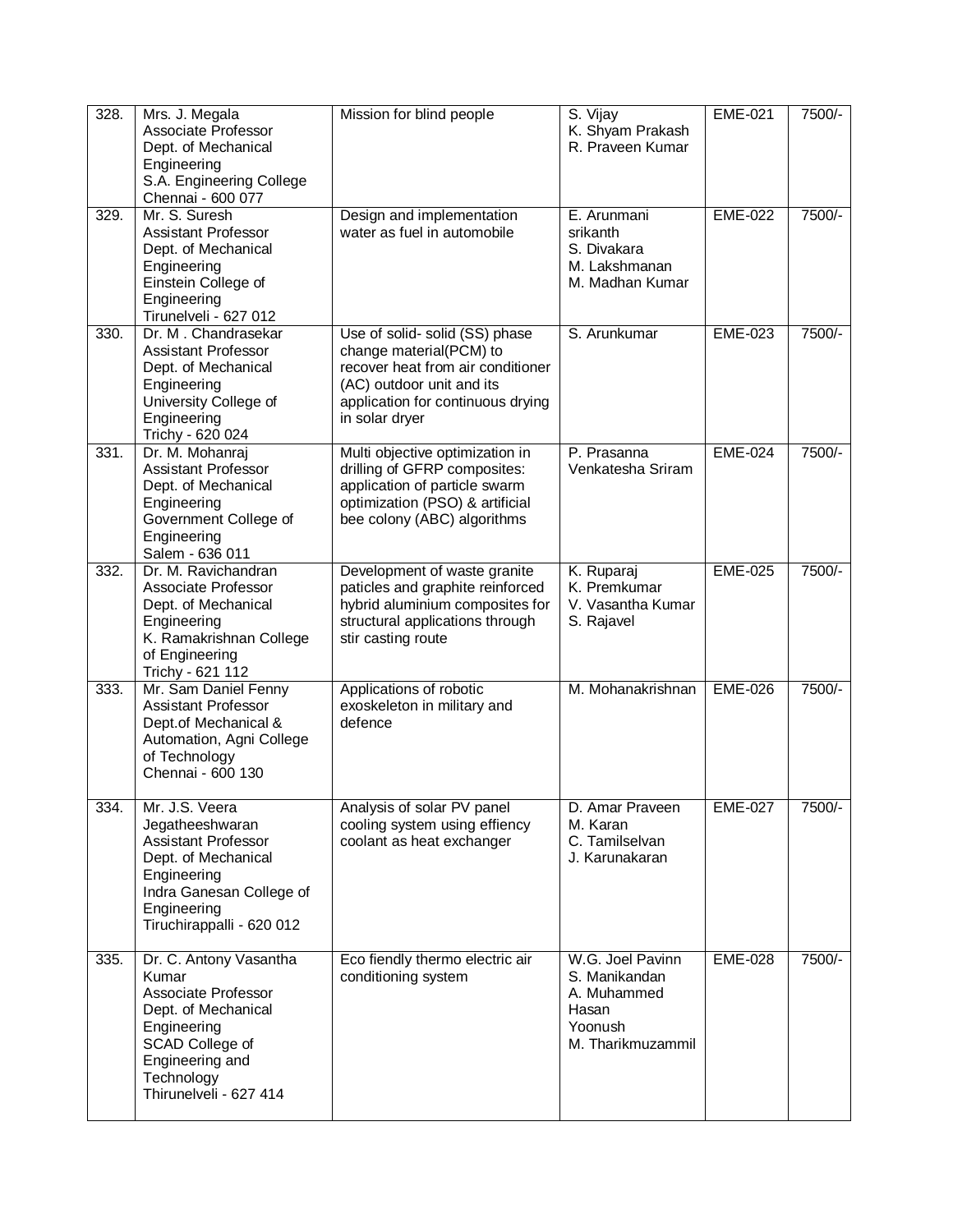| 336. | Dr. N. Gayathri<br>Associate Professor<br>Dept. of Mechanical<br>Engineering<br>Vel Tech Rangarajan Dr.<br>Sakunthala R&D Institute of<br>Science and Technology<br>Chennai - 600 062 | Design and fabrication of floting<br>backpack for power generation                                                                     | R. Rahul Raj<br>J. Thurabudeen<br>A. Shalim Hamdan                                            | <b>EME-029</b> | 7500/- |
|------|---------------------------------------------------------------------------------------------------------------------------------------------------------------------------------------|----------------------------------------------------------------------------------------------------------------------------------------|-----------------------------------------------------------------------------------------------|----------------|--------|
| 337. | Mr. Selvakumar<br><b>Assistant Professor</b><br>Dept. of Mechatronics<br>Engineering<br>Er. Perumal Manimekalai<br>College of Engineering<br>Hosur - 635 117                          | Drainage pipeline clog removal<br>robot                                                                                                | M. Arunkumar<br>R. Gokulnath<br>R. Vijay                                                      | <b>EME-030</b> | 7500/- |
| 338. | Mr. S. Rajamahendran<br><b>Assistant Professor</b><br>Dept. of Mechanical<br>Engineering<br>DMI College of Engineering<br>Chennai - 600 123                                           | Button operated electromagnetic<br>gear shifting system in a two-<br>wheeler                                                           | S.R. Swaminathan<br>Veanthen .A.<br>Kaiser<br>G. Yashwanth<br>Bhradwaj<br>S. Nidhish Karthick | <b>EME-031</b> | 7500/- |
| 339. | Dr. T. Mohanraj<br><b>Assistant Professor</b><br>Dept. of Mechanical<br>Engineering<br>Amrita School of<br>Engineering<br>Coimbatore - 641 112                                        | Development of tool condition<br>monitoring system for milling<br>process using wavelet features<br>and machine learning<br>algorothms | R. Yameni<br>Jayanthi Yerchuru<br>H. Krishnan<br>Nithin Aravind                               | <b>EME-032</b> | 7500/- |
| 340. | Dr. V. Muthukumar<br>Professor<br>Dept. of Mechanical<br>Engineering<br>Saveetha Engineering<br>College<br>Chennai - 602 105                                                          | Development of economic<br>, energy efficient and eco friendly<br>cooling system for solar panels                                      | D. Vasantha Kumar<br>Mr. Neeruganti<br>Ramana<br>Pasuvula<br>Manjunath Reddy                  | <b>EME-033</b> | 7500/- |
| 341. | Dr. R. Joseph Bensingh<br>Head<br>CAD/CAM<br><b>Central Institute of Plastics</b><br>Engineering and<br>Technology<br>Chennai - 600 032                                               | Multipurpose double axis crane                                                                                                         | J.B.Jeevaa                                                                                    | <b>EME-034</b> | 7500/- |
| 342. | Mr. R. Rajasekar<br><b>Assistant Professor</b><br>Dept. of Automobile<br>Engineering<br>Sathyabama Institute of<br>Science and Technology<br>Chennai - 600 119                        | Green synthesis of Zinc oxide<br>nanoparticle blended with bio-<br>diesel and coated with catalytic<br>convertor in DI diesel engine   | M. Sunil Kumar                                                                                | EME-035        | 7500/- |
| 343. | Dr. R. Rajesh<br>Professor<br>Dept. of Mechanical<br>Engineering<br>Rohini College Of<br>Engineering and<br>Technology<br>Variyoor - 629401                                           | Process Parameters effect of<br>Porosity level of High velocity<br>oxy fuel sprayed Cr3C2/NiCr<br>Coatings                             | A.Navildhas<br>J.Jefrin<br>N.Manikandan<br>P.Jonish                                           | EME-036        | 7500/- |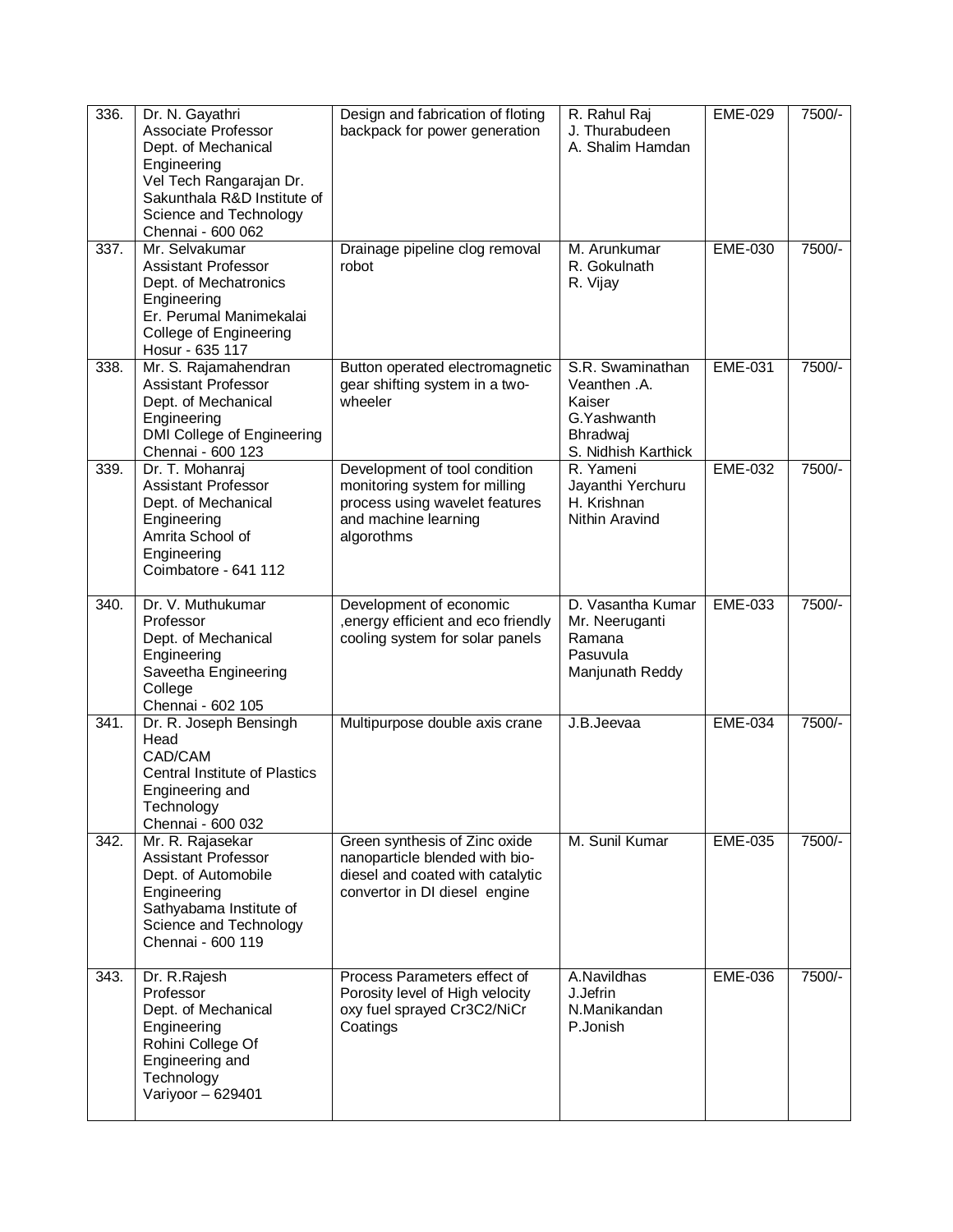| 344.               | Mr. S. Mohanakannan<br>Assistant Professor<br>Dept. of Mechanical<br>Engineering<br>A.V.C College of<br>Engineering<br>Mayiladuthurai - 609305                        | Power generation by utilising<br>energy of falling water in<br>overhead tank and solar panels                    | S. Arjun<br>M. Mohamed<br>Ansaar<br>E. Muthu Krishnan                      | <b>EME-037</b> | 7500/- |
|--------------------|-----------------------------------------------------------------------------------------------------------------------------------------------------------------------|------------------------------------------------------------------------------------------------------------------|----------------------------------------------------------------------------|----------------|--------|
| 345.               | Mr. V. Parthiban<br><b>Assistant Professor</b><br>Dept. of Mechanical<br>Engineering<br>Narasu's Sarathy Institute<br>of Technology<br>Salem - 636305                 | Auto-pressure control and<br>monitoring of tyres by pressure<br>sensor                                           | M. Premkumar<br>M. Subramani<br>K. Sathishkumar<br>R. Sasikrishna          | <b>EME-038</b> | 7500/- |
| 346.               | Mr.V.Shantha Moorthy<br>Assistatant Professor<br>Dept. of Mech. Engg.<br><b>Excel Engineering College</b><br>Komarapalayam - 637 303                                  | Fabrication of Aquatic weed<br>Harvester                                                                         | Karthik.S<br>Kowsalkumar.S<br>Prasath.M                                    | <b>EME-039</b> | 7500/- |
| 347.               | Dr. N. Mohanraj<br>Associate Professor<br>Dept. of Mechanical<br>Engineering<br>Sri Krishna College of<br>Technology<br>Coimbatore - 641 042                          | <b>Emergency Alert System for</b><br>driver saftey using IoT                                                     | K.S. Rahul Viknesh<br>S. Savadamuthu<br>J. Kamalini<br>M. Sakthivel        | <b>EME-040</b> | 7500/- |
| 348.               | Mr. A. Aruljothi<br>Assistant Professor<br>Dept. of Automobile<br>Engineering<br>Karpaga Vinayaga College<br>Of Engineering and<br>Technology<br>Kanchipuram - 603308 | Hybrid vehicle with regenerative<br>charging system                                                              | R. Suriya<br>G. Sundararaman<br>B. Hari Prasath<br>K. Aravindhan           | <b>EME-041</b> | 7500/- |
| 349.               | Dr. M. Easwaramoorthi<br>Professor & Dean<br>Dept. of Mechanical Engg.,<br>Nanda Engineering College<br>Erode-638052                                                  | Reclamation of sewage using<br>solar thermal technology                                                          | B. Manibarathi<br>R. Mathesan<br>M. Mithiran<br>R. Rajesh                  | <b>EME-042</b> | 7500/- |
| 350.               | Mr. S.A. Arokya Anicia<br>Assistant Professor<br>Dept. of Mechanical Engg.,<br>Jeppiaar Institute of<br>Technology<br>Chennai - 631 604                               | Climbing wheel chair with to and<br>fro action of steering                                                       | V. Deepakraj<br>N. Karthick<br>K. Sundarapandian<br>R. Vengata<br>Krishnan | <b>EME-043</b> | 7500/- |
| 351.               | Mr. P. Sabarinath<br><b>Assistant Professor</b><br>Dept. of Mechanical<br>Engineering<br>Sri Guru Institute of<br>Technology<br>Coimbatore - 641 110                  | Design and development of<br>agriculture multi planting system                                                   | K. Sudharsan<br>P. Ragumatthullah<br>V. Ragul<br>K. Priyadharsan           | <b>EME-044</b> | 7500/- |
| $\overline{352}$ . | Mr. A. Packiyaraj<br><b>Assistant Professor</b><br>Dept. of Aeronautical<br>Engg. Tagore Engineering<br>College<br>Chennai - 600 127                                  | Experimental investigation of<br>cyclic loading effect on the<br>mechanical properties of<br>laminated composite | C. Naveen<br>P. Ramesh                                                     | <b>EME-045</b> | 7500/- |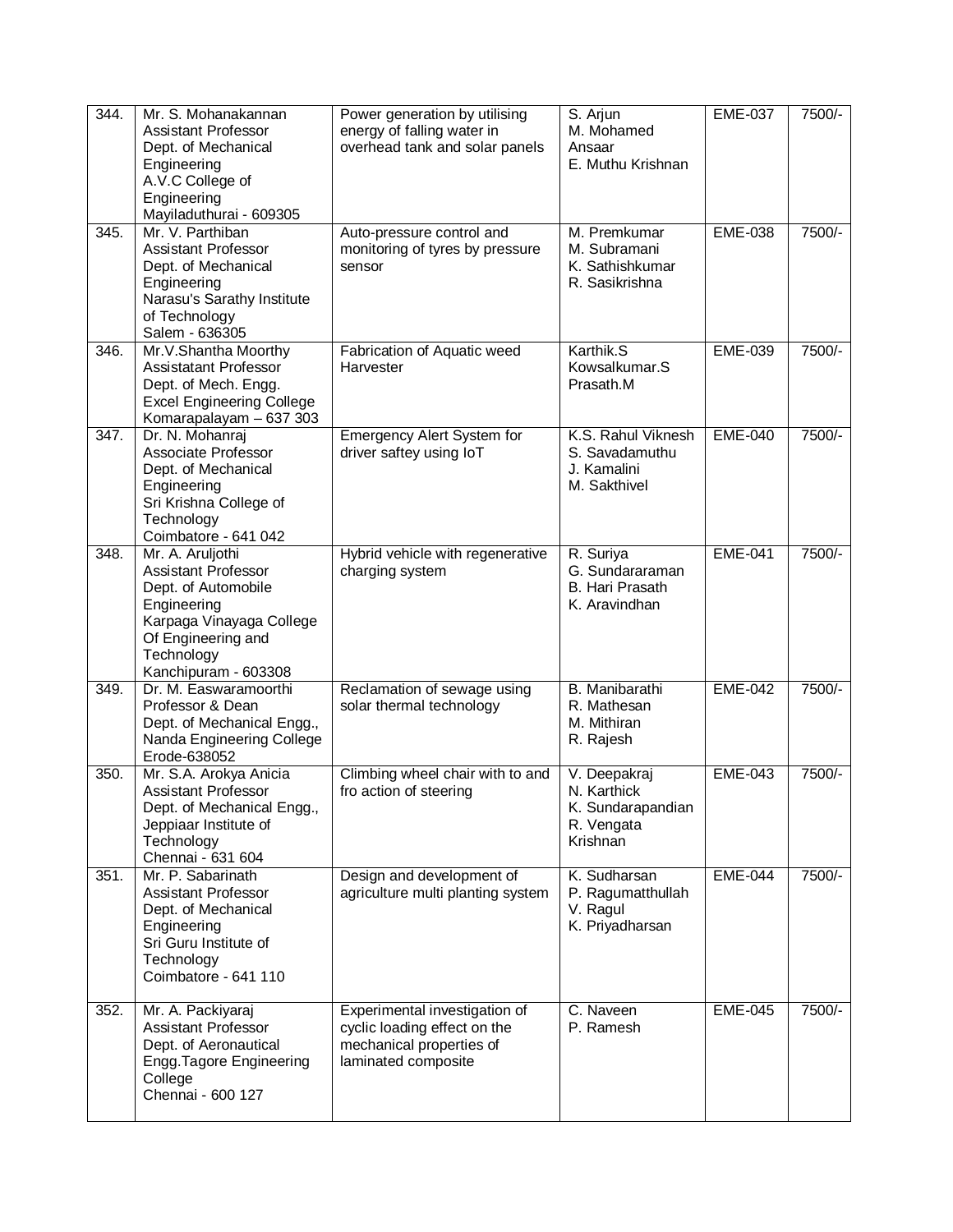| 353. | Mr. M. Kathirselvam<br><b>Assistant Professor</b><br>Dept. of Mechanical<br>Engineering<br>K.S. Rangasamy College of<br>Technology<br>Tiruchengode - 637 215 | <b>Smart Trolley</b>                                                          | S.Bharathkumar<br>S.P.Dhivakar<br>G.Hari<br>R.Karthikeswaran                   | <b>EME-046</b> | 7500/- |
|------|--------------------------------------------------------------------------------------------------------------------------------------------------------------|-------------------------------------------------------------------------------|--------------------------------------------------------------------------------|----------------|--------|
| 354. | Dr. S. Boopathi<br>Professor<br>Dept. of Mechanical<br>Engineering<br>Dr.N.G.P.Institute Of<br>Technology<br>Coimbatore - 641 048                            | Low cost automtic waste<br>segregater                                         | J. Viswaaswaran<br>P. Saran Kumar<br>T. A. Senthil                             | <b>EME-047</b> | 7500/- |
| 355. | Dr. P. Saravanan<br>Head/ Mechanical<br>Engineering<br>Mahendra Engineering<br>College<br>Namakkal - 637503                                                  | Fabrication of two wheeler parts<br>using E-Glass and kenaf fiber             | A.V. Jayasurya                                                                 | <b>EME-048</b> | 7500/- |
| 356. | Dr.V.Ganesh<br>Asst.Professor<br>Dept.of Automobile<br>Engineering<br>Sri Vengateshwara College<br>Of Engineering<br>Sriperumbudur - 602117                  | Design and fabrication of load<br>adaptive braking system on a<br>two wheeler | V.Raghuraman<br>S.Gokul<br>A.Manoj kumar<br>N.Dhivakkar                        | <b>EME-049</b> | 7500/- |
| 357. | Dr. M. Paulraj<br>Principal<br>Dept. of CSE<br>Sri Ramakrishna Institute of<br>Technology<br>Coimbatore - 641 010                                            | Low cost paper bag making<br>machine                                          | P. Kesva Pradeep<br>B. Mohanraj<br>S. Mohanraj<br>K. Shakthivel                | <b>EME-050</b> | 7500/- |
| 358. | Mr. K. Thirumalai Kannan<br><b>Assistant Professor</b><br>Dept. of Mechanical<br>Engineering<br>SNS College of<br>Engineering<br>Coimbatore - 641 107        | Smart water guard                                                             | S. Ayyasamy<br>S. Balamurugan<br>R. Berdin<br>M. Chidambara<br>Selvan          | <b>EME-051</b> | 7500/- |
| 359. | Dr. V. Velavan<br>Professor<br>Dept. of Mechanical<br>Engineering<br>PSG College of Technology<br>Coimbatore - 641 004                                       | Portable desalinator using<br>parabolic trough solar collector                | J. Karthikeyan<br>S. Nikhilesh<br>R. Sheshadri                                 | <b>EME-052</b> | 7500/- |
| 360. | Dr. A. Mathivanan<br>Associate Professor<br>Dept. of Mechanical<br>Engineering<br>SRM Institute of Science<br>and Technology<br>Chennai - 600 089            | Air pollution monitoring using<br><b>IoT</b>                                  | Ashfaq Ayaaz<br><b>Puneet Saini</b><br>Subham Singha<br>and Vivek<br>Hariharan | <b>EME-053</b> | 7500/- |
| 361. | Dr. M.K. Murthi<br>Professor<br>Dept. of Mechanical<br>Engineering<br>Nandha Engineering<br>College<br>Erode - 638 052                                       | Semi automatic herbicide<br>sprayer with adjustable nozzle<br>for furrow      | S. Elango<br>R. Gowrishankar<br><b>B.</b> Gowtham<br>M. Jeevanantham           | <b>EME-054</b> | 7500/- |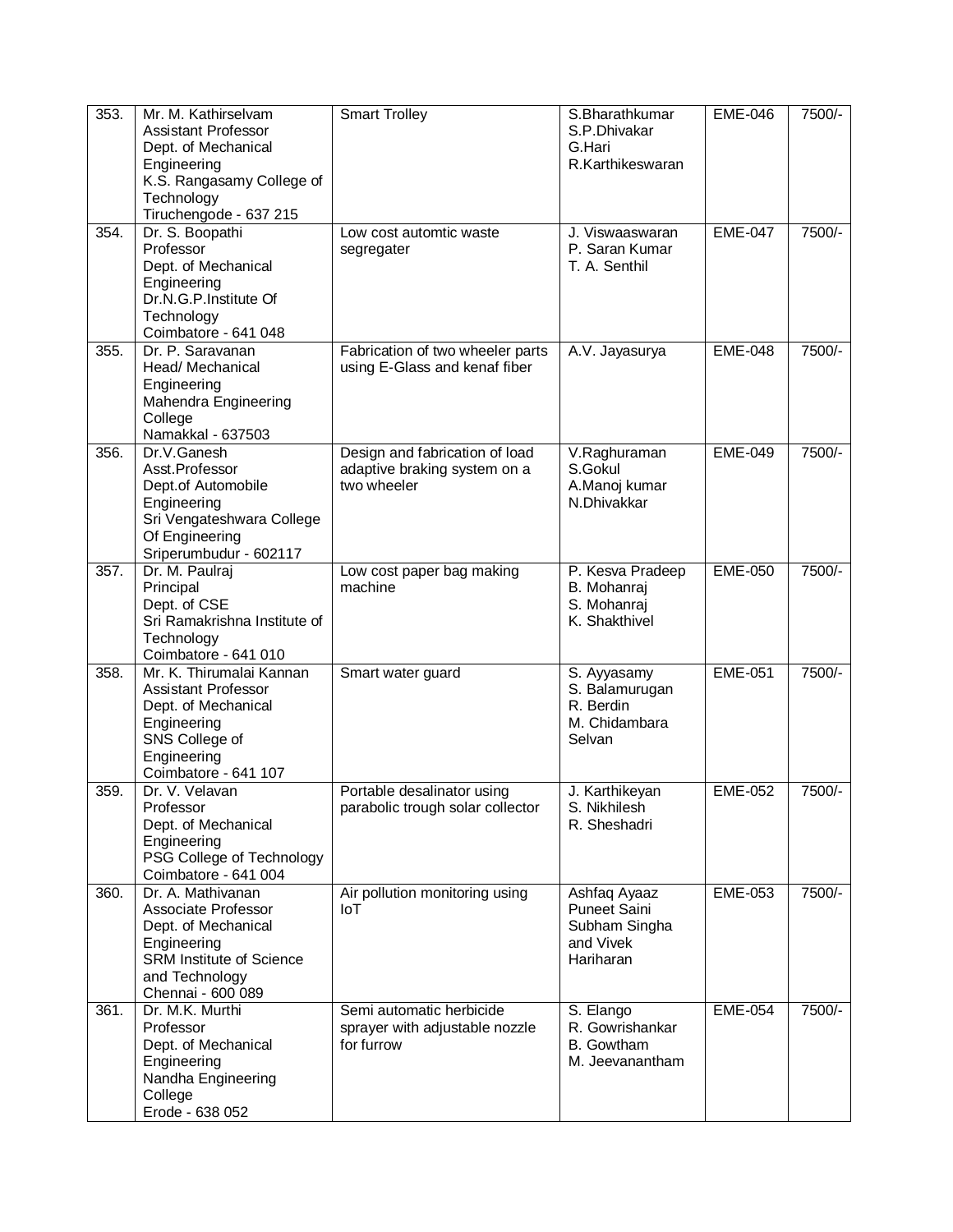| 362. | Dr. G. Shanmugasundar<br>Associate Professor<br>Dept. of Mechanical<br>Engineering<br>Sri Sairam Institute of<br>Technology<br>Chennai - 600 044                   | Design and fabrication of solar<br>powered surveillance drone for<br>women safety                                    | Abhishek G<br>Shanker<br>V.S. Vinoth<br>Abhilash<br>K. Vijayalayan<br>S. Jayaraman        | <b>EME-055</b> | 7000/- |
|------|--------------------------------------------------------------------------------------------------------------------------------------------------------------------|----------------------------------------------------------------------------------------------------------------------|-------------------------------------------------------------------------------------------|----------------|--------|
| 363. | Dr. S. Sundaram<br>Professor&Dean<br>Dept. of Mechanical<br>Engineering<br>Muthayammal Engineering<br>College<br>Rasipuram - 637 408                               | Design and implementation of<br>automatic smart irrigation<br>system for farmers using IoT<br>technology             | P. Aravindhan<br>N. Bhaarath Kumar<br>R. Dinesh<br>R. Jayapal                             | <b>EME-056</b> | 7500/- |
| 364. | Mr. G. Vignesh<br><b>Assistant Professor</b><br>Dept. of Mechanical<br>Engineering<br>Karpagaam Academy of<br><b>Higher Education</b><br>Coimbatore - 641 021      | Design and fabrication of<br>portable separator cum recycling<br>unit for zinc-carbon (AA&AAA)<br>batteries          | S. Karthick<br>R. Mohamed<br><b>Tharick</b><br>D. Mohanraj<br>S. Surendrakumar            | <b>EME-057</b> | 7500/- |
| 365. | Mr. J. Vijayanand<br>Assistant Professor<br>Dept. of Mechanical<br>Engineering<br>St. Joseph's College of<br>Engg., Chennai - 600 119                              | Evaluation of machining<br>behaviour of HFRP<br>(Kevlar/Banana and CNP)<br>composite material for automatic<br>parts | P.V. Harirajan<br>V. Maheshwaran                                                          | <b>EME-058</b> | 7500/- |
| 366. | Mr. S. Bhagavathi Shankar<br><b>Assistant Professor</b><br>Dept. of Mechanical Engg.<br>Amrita College of<br>Engineering and<br>Technology<br>Kanyakumari- 629 901 | Design and fabrication of semi-<br>automatic stretcher cum wheel<br>chair for medical need                           | S. Sujith<br>Y. Calvin Paul<br>Singh<br>C. Esaimani<br>R. Venkatesh                       | <b>EME-059</b> | 7500/- |
| 367. | Mr. Nair Ajit Venugopalan<br>Assistant Professor<br>Dept. of Mechanical Engg.,<br>Velammal Institute of<br>Technology<br>Thiruvallur - 601 201                     | Automatic toilet cleaner                                                                                             | T. Selvaganapathy<br>A. Bala<br>Subramanian<br>Shaik Naib Rasool                          | <b>EME-060</b> | 7500/- |
| 368. | Dr. G. Kannan<br>Professor<br>Dept. of Mechanical Engg.,<br><b>IFET College of</b><br>Engineering<br>Villupuram- 605108                                            | Household incinerator                                                                                                | M. Aravindhan<br>T.D. Manimaran<br>E. Kishore                                             | <b>EME-061</b> | 7500/- |
| 369. | Mr. R. Jaison<br>Assistant Professor<br>Dept. of Mechanical<br>Engineering<br><b>Francis Xavier Engineering</b><br>College<br>Tirunelveli - 627 003                | Design and fabrication of<br>composite roofing tiles using coir<br>bamboo and cement composite                       | L. Varadharajan<br>R. Siva<br>Subramanian<br>C. Soma Sundaram<br>D. Rajesh<br>Tamilselvan | <b>EME-062</b> | 7500/- |
| 370. | Dr. S. Karthikeyan<br>Professor & Head<br>Dept. of Mechanical<br>Engineering<br>Syed Ammal Engineering<br>College<br>Ramanathapuram-623 502                        | Solar power based production of<br>oxyhydrogen (HHO) for cooking<br>purpose                                          | G. Mukeshkumar<br>R. Krishna Moorthi<br>N. Murasolimaran<br>N. Nambu Prasath              | <b>EME-063</b> | 7500/- |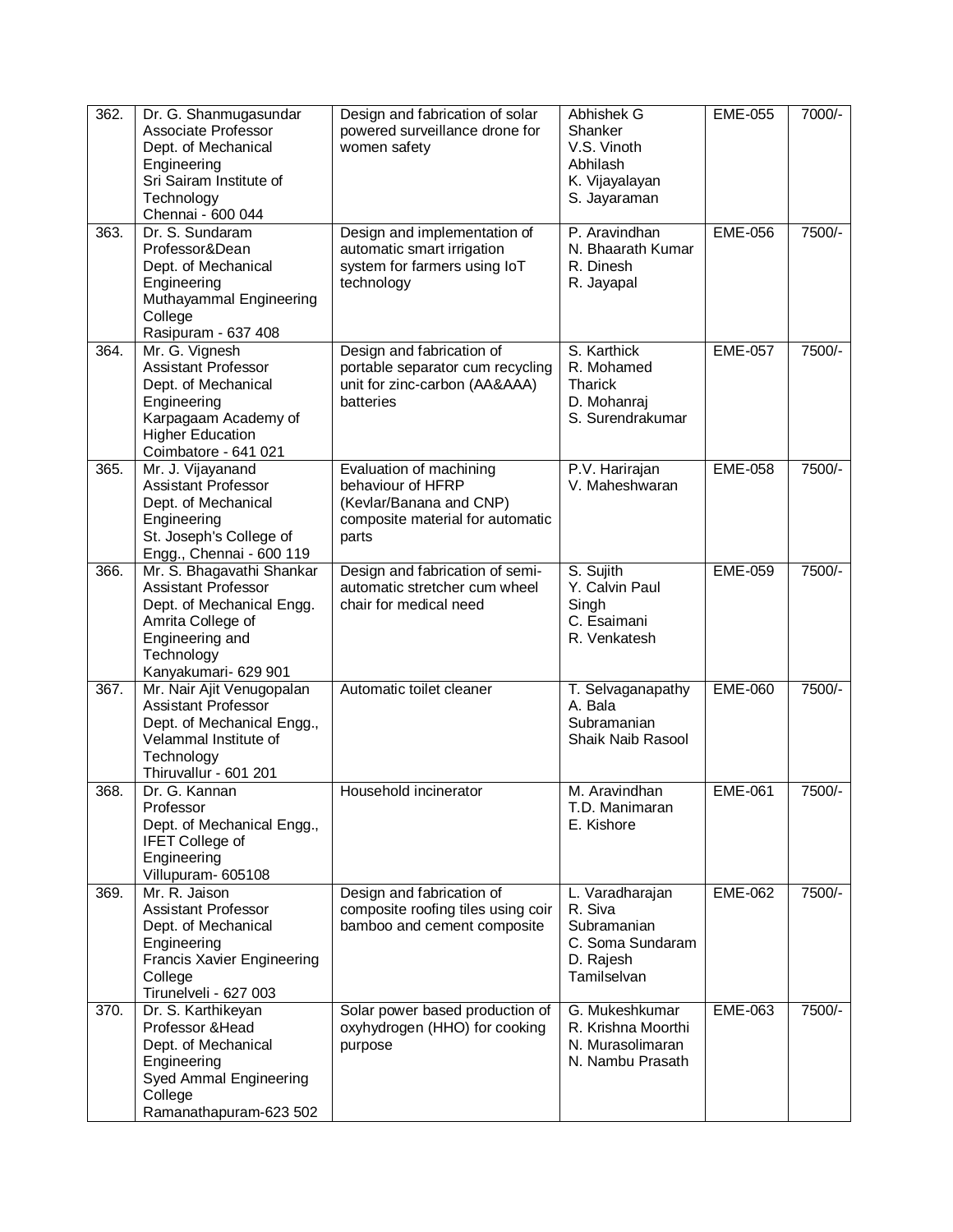| 371.               | Dr. V. Savithiri<br>Professor and Head (Lab<br>Affairs)<br>Dept. of Mechanical<br>Engineering<br>St. Joseph's Institute of<br>Tech., Chennai- 600 119                  | Design and development of<br>fixture for PEM Fuel cell<br>assembly                                                               | S. Barath<br>B. Abimanyu                                                          | <b>EME-064</b> | 7500/- |
|--------------------|------------------------------------------------------------------------------------------------------------------------------------------------------------------------|----------------------------------------------------------------------------------------------------------------------------------|-----------------------------------------------------------------------------------|----------------|--------|
| 372.               | Mr. M. Arulraj<br><b>Assistant Professor</b><br>Dept. of Mechanical<br>Engineering<br>Coimbatore Institute of<br>Engineering and<br>Technology<br>Coimbatore - 641 109 | Development of metal-matrix<br>composite from industrial /<br>agricultural waste materials                                       | R. Surya Prakash<br>A. Venkatesh<br>S. Marimuthu<br>T. Sudharsan                  | <b>EME-065</b> | 7500/- |
| 373.               | Dr. B.R. Ramesh Bapu<br>Professor & Dean<br>Dept. of Mechanical<br>Engineering<br>Chennai Institute of Tech.<br>Chennai-600 069                                        | Design & Fabrication of<br>hospitality robot for in-house<br>aged patients in hospitals                                          | P. Kamikkiya<br>M. Saranya<br>V. Sathuryaa                                        | <b>EME-066</b> | 7500/- |
| 374.               | Mr. P.Selvan<br>Assistant Professor<br>Dept. of Mechanical<br>Engineering<br>Mepco Schlenk<br><b>Engineering College</b><br>Virudhunagar- 626005                       | Emhancing the heat transfer<br>rate for the specially designed<br>heat exchanger in a solar<br>collector using hybrid nano fluid | A. Abishek<br>M. Manikandan<br><b>Mohamed Faizal S</b><br>Harikumar S             | <b>EME-067</b> | 7500/- |
| $\overline{375}$ . | Mr. M. Visvam<br><b>Assistant Professor</b><br>Dept. of Mechanical Engg.,<br><b>MIET Engineering College</b><br>Trichy- 620007                                         | Design and fabrication of fume<br>arrester using peanut shell<br>biofilter for Arc welding<br>application                        | S Anwar kaleem<br>J Mohamedkhalith<br>S Athief<br>R Jafar Hussain<br>Ahamed       | <b>EME-068</b> | 7500/- |
| 376.               | Mr. M. Vijaya Kumar<br><b>Assistant Professor</b><br>Dept. of Mechanical Engg.,<br>M. Kumarasamy College of<br>Engineering<br>Karur - 639 113                          | Single Spherical wheel mobile<br>robot                                                                                           | M.Piraveen<br>A.Sridharan<br>M.Vigneshwaran                                       | <b>EME-069</b> | 7500/- |
| 377.               | Mr. A. Karthikeyan<br><b>Associate Professor</b><br>Dept. of Aeronautical<br>Engineering<br><b>Excel Engineering College</b><br>Namakkal - 637 303                     | Design and fabrication of smart<br>drone for feeding and cleaning<br>in zoo                                                      | Anmol Krishna<br>Mohan chaudhary<br>Moaz Hussain<br>C Deepan<br>A. Latshathipathi | <b>EME-070</b> | 7500/- |
| 378.               | Mr. P.V. Inbanaathan<br>Assistant Professor<br>Dept. of Production<br>Engineering<br>Sri Sairam Engineering<br>College<br>Chennai - 600 044                            | Power generation from waste<br>heat using micro organic rankine<br>cycle for small scale industries                              | I.Jebin Joshua<br>K. Jeya Vignesh<br>V.Aravind<br>R. Manikaraj                    | <b>EME-071</b> | 7500/- |
| 379.               | Mr.N. Ramachandran<br>Assistant Professor<br>Dept. of Mechanical<br>Engineering<br>Sri Krishna College of<br>Engineering and Tech.,<br>Coimbatore - 641 008            | Automatic fire fightng robot with<br>smart camera                                                                                | R. Palanivel<br><b>B.</b> Nirmal<br>P. Nishanth Kalathil                          | <b>EME-072</b> | 7500/- |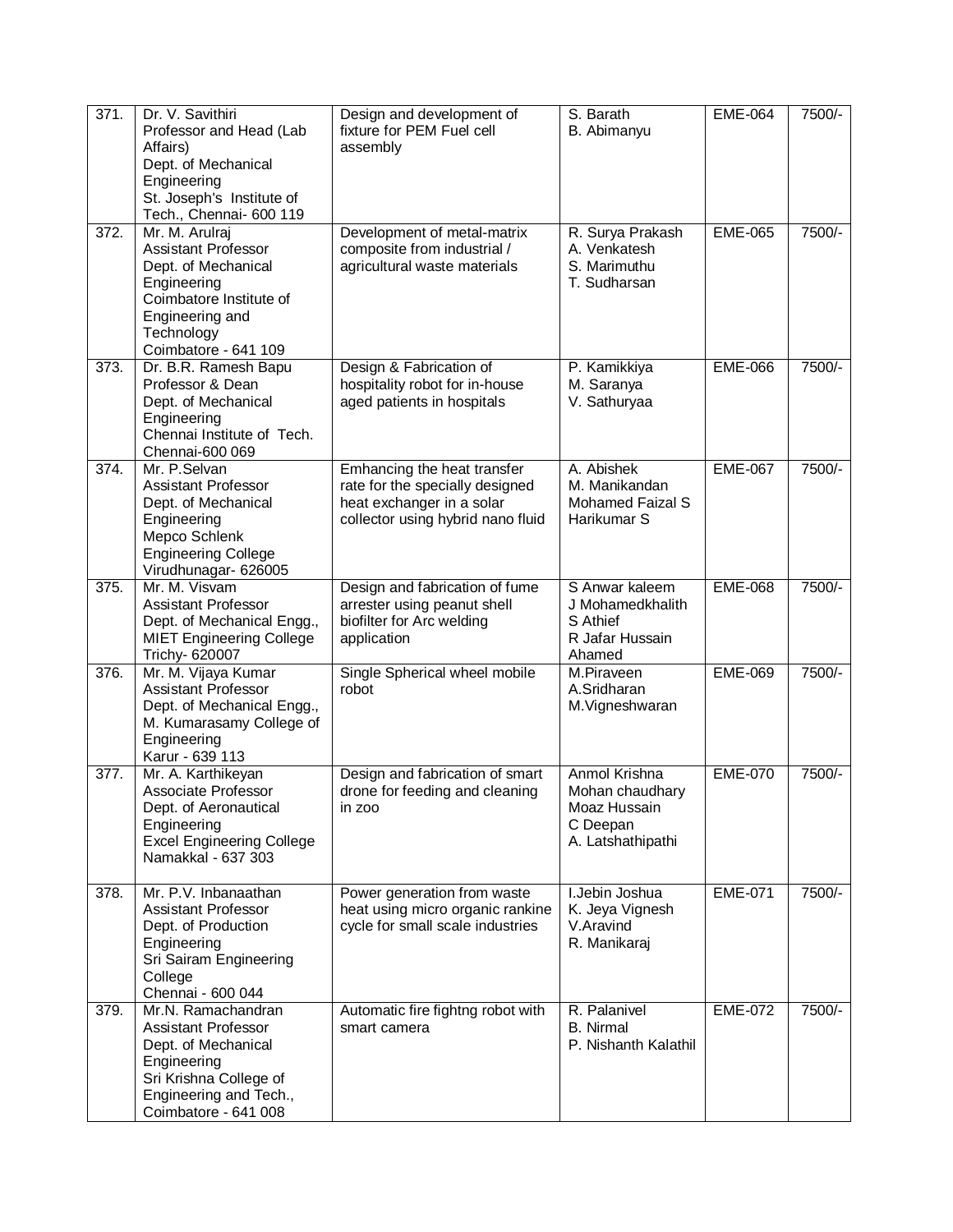| 380. | Mr. I. Rajkumar<br><b>Assistant Professor</b><br>Dept. of Mechanical<br>Engineering<br>Kalasalingam Academy of<br>Research and Education<br>Krishnankoil-626126 | Copra Heater                                                                                                                    | A.Aswin Singh<br>J. Sashikrishnan<br>RM. Subramanian<br>M. Soma<br>Sundaram                         | <b>EME-073</b> | 7500/- |
|------|-----------------------------------------------------------------------------------------------------------------------------------------------------------------|---------------------------------------------------------------------------------------------------------------------------------|-----------------------------------------------------------------------------------------------------|----------------|--------|
| 381. | Mr. A. Shyam<br><b>Assistant Professor</b><br>Dept. of Mechanical<br>Engineering<br>Gojan School of Business<br>and Technology<br>Chennai-600 052               | Portable solar refrigeration<br>system- A novel food and<br>vaccines preservation<br>technology                                 | A Amit Jain<br><b>M</b> Sakthivel<br>K Sampathkumar<br>R Wilson                                     | <b>EME-074</b> | 7500/- |
| 382. | Mr. G. Muralidharan<br><b>Assistant Professor</b><br>Dept. of Aeronautical<br>Engineering<br>Surya Group of Institutions<br>Vikravandi - 605 652                | Alternative fuels for green<br>aviation                                                                                         | <b>K Dinesh Kumar</b><br>N Prathip Raj<br>R Srirama<br>Subramania<br>Moorthy<br>T. R. B. Greetharan | <b>EME-075</b> | 7500/- |
| 383. | Mr.J.Jenix Rino<br>Assistant Professor &<br>Head, Dept. of Mech.<br>Engg., Stella Maris College<br>of Engg., Aruthenganvilai<br>Kanyakuamari- 629 202           | Study on influence of nanofiller<br>in glass fiber reinforced polymer<br>matrix composite                                       | Leo Abijith<br>Antony Jemson<br><b>Dhas</b><br>T.Liban Shajith<br>J.Abison                          | <b>EME-076</b> | 7500/- |
| 384. | Mr. A. Gowrishankar<br><b>Assistant Professor</b><br>Dept. of Mechanical Engg.<br>Paavai College of<br>Engineering<br>Namakkal-637018                           | Thermal desalination using<br>diesel engine exhaust waste<br>heat                                                               | V S Navinesh<br>S Praveen<br>A Preethkumar<br>D Sathya                                              | <b>EME-077</b> | 7500/- |
| 385. | Mr. B. Kalidasan<br><b>Assistant Professor</b><br>Dept. of Mechanical<br>Engineering<br>Bannari Amman Institute of<br>Technology<br>Sathyamangalam-638401       | Experimental Investigation on<br>performance of solar cooker<br>using high density polyethylene<br>(HDPE) phase change material | <b>Balachander V</b>                                                                                | <b>EME-078</b> | 7500/- |
| 386. | Dr. V.A. Nagarajan<br><b>Assistant Professor</b><br>Dept. of Mechanical<br>Engineering<br>University College of<br>Engineering<br>Nagercoil-629004              | Reuse of textile waste for the<br>development of light weight<br>composite panels for<br>multistoried building                  | Akash R<br>Faris Mohamed.S<br>Saravanan. N.A<br>J Sugan                                             | <b>EME-079</b> | 7500/- |
| 387. | Dr.A.R.Suresh<br>Head, Dept. of Mech. Engg.<br>Kathir College of<br>Engineering, Wisdom<br>Coimbatore - 641 062                                                 | Mobile Solar Tunnel Dryer                                                                                                       | M.Gowtham<br>I.Johnpaul Newton<br>P.Abiud                                                           | <b>EME-080</b> | 7500/- |
| 388. | Dr. M. Muthukannan<br><b>Assistant Professor</b><br>Dept. of Mechanical Engg.<br>SSM Institute of Engg and<br>Technology<br>Dindigul-624002                     | Extraction of bio oil through<br>electronic waste                                                                               | S Akshar Ali<br>S Gangatharan<br>V Johnson<br>M Karthik                                             | <b>EME-081</b> | 7500/- |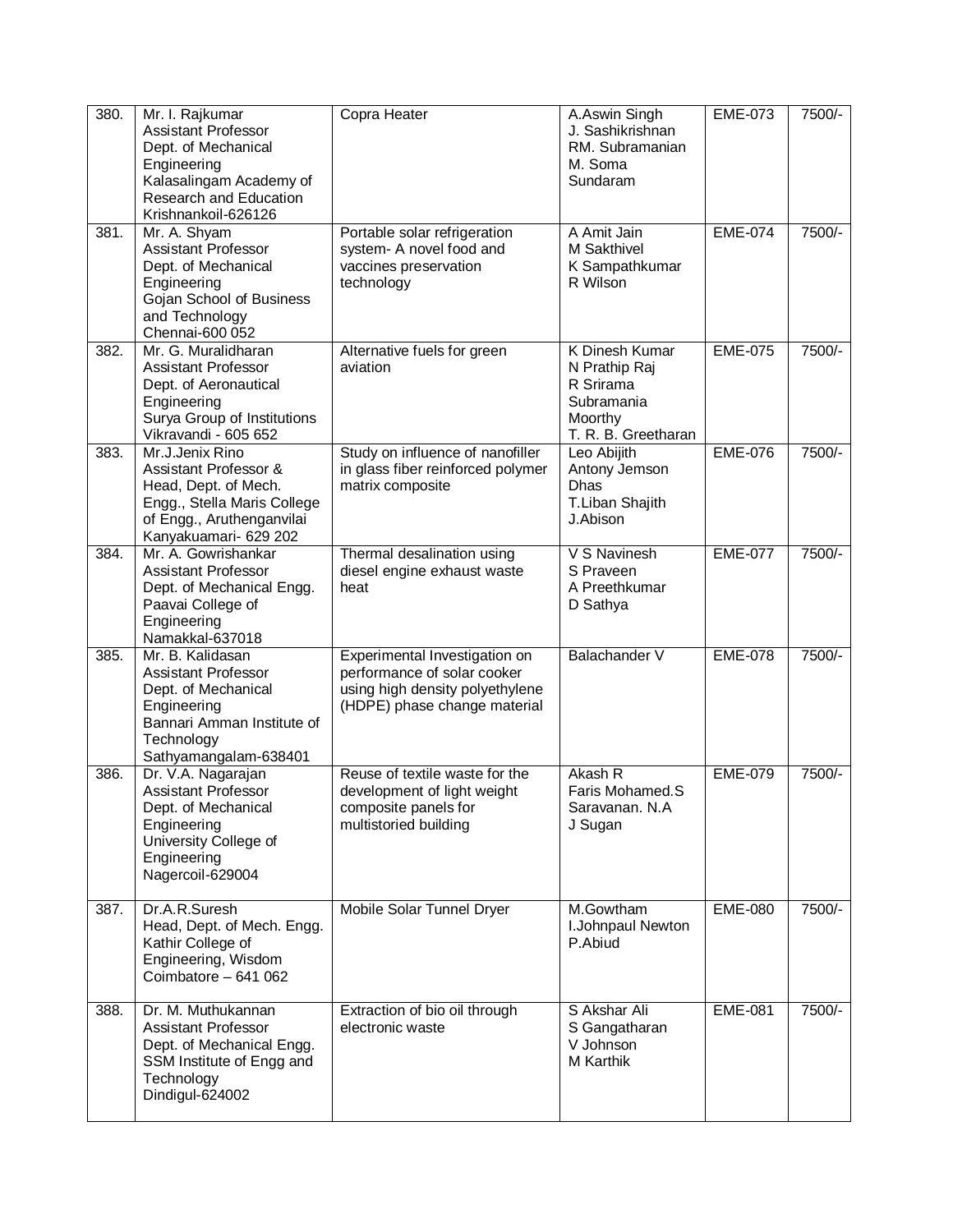| 389. | Prof.K.Arulkumar                                  | Optimization of hand gesture in                                       | Allwin Joseph                           | <b>EME-082</b> | 7500/- |
|------|---------------------------------------------------|-----------------------------------------------------------------------|-----------------------------------------|----------------|--------|
|      | <b>Assistant Professor</b>                        | pick and place robot arm                                              | Anand.R                                 |                |        |
|      | Dept. of Mech Engg<br>Excel College of            |                                                                       | Dinesh Kumar.K<br><b>Felix Britto.N</b> |                |        |
|      | Engineering and                                   |                                                                       |                                         |                |        |
|      | Technology                                        |                                                                       |                                         |                |        |
|      | Namakkal 637303                                   |                                                                       |                                         |                |        |
| 390. | Mr. V. Dinesh Babu                                | <b>Coherent Flying Object</b>                                         | Vasudev U                               | <b>EME-083</b> | 7500/- |
|      | <b>Assistant Professor</b>                        |                                                                       | Tamil Selvam K B                        |                |        |
|      | Dept. of Aeronautical<br>Engineering              |                                                                       |                                         |                |        |
|      | Nehru Institute of                                |                                                                       |                                         |                |        |
|      | Engineering and                                   |                                                                       |                                         |                |        |
|      | Technology                                        |                                                                       |                                         |                |        |
|      | Coimbatore - 641 105                              |                                                                       |                                         |                |        |
| 391. | Dr. J. Ajith Kings                                | Design and fabrication of novel                                       | Shambu S Krishna                        | <b>EME-084</b> | 7500/- |
|      | <b>Assistant Professor</b><br>Dept. of Mechanical | photo-bioreactor and microalgae<br>cultivation using polluted air and | Pranav V N<br>Stalin Vijay P            |                |        |
|      | Engineering                                       | waste water                                                           | Vivek S                                 |                |        |
|      | St. Xavier's Catholic                             |                                                                       |                                         |                |        |
|      | College of Engineering                            |                                                                       |                                         |                |        |
|      | Nagercoil - 629 003                               |                                                                       |                                         |                |        |
| 392. | Dr. L. Anoj Kumar<br>Associate Professor          | Shredding of areca powder from<br>disposal areca leaf for manure      | Jayavarthanavel E<br>Karthik M          | <b>EME-085</b> | 7500/- |
|      | Dept. of Mechanical Engg.                         | and food for cattle                                                   | Muthuraj K                              |                |        |
|      | Jansons Institute of                              |                                                                       | Divisharan PS                           |                |        |
|      | Technology                                        |                                                                       |                                         |                |        |
|      | Coimbatore - 641 659                              |                                                                       |                                         |                |        |
| 393. | Mr. P. Manickavasagam                             | Solid waste management                                                | Loganathan R                            | <b>EME-086</b> | 7500/- |
|      | <b>Assistant Professor</b>                        | system for hot water generation                                       | Deepak M                                |                |        |
|      | Dept. of Mechanical Engg.<br>Nandha College of    | using incinerator for ladies<br>hostel application                    | Dhivagar G<br>Arunkumar S               |                |        |
|      | Technology                                        |                                                                       |                                         |                |        |
|      | Erode - 638 052                                   |                                                                       |                                         |                |        |
| 394. | Mr. K. Karthik                                    | Optimization of process                                               | David Smith                             | <b>EME-087</b> | 7500/- |
|      | <b>Assistant Professor</b>                        | parameters of abrasive waterjet<br>machining on SS 304                | Sundarsingh                             |                |        |
|      | Dept. of Mechanical<br>Engineering                |                                                                       | Gopi Karthick R<br>M Harivignesh        |                |        |
|      | Coimbatore Institute of                           |                                                                       | M Praveen                               |                |        |
|      | Technology                                        |                                                                       |                                         |                |        |
|      | Coimbatore - 641 014                              |                                                                       |                                         |                |        |
| 395. | Ms. J.Deepika                                     | Smart grid deployment in digital                                      | K Gowsalya                              | <b>EME-088</b> | 7500/- |
|      | <b>Assistant Professor</b>                        | energy meter and theft control                                        | A Abinas Kumar                          |                |        |
|      | Dept. of Mechatronics                             | using internet of things                                              | R Arun Kumar                            |                |        |
|      | Engg., M.A.M. School of                           |                                                                       |                                         |                |        |
|      | Engineering                                       |                                                                       |                                         |                |        |
|      | Tiruchirappalli - 621 105                         |                                                                       |                                         |                |        |
| 396. | Mr. N. Arul                                       | Development of agricultural                                           | J Ajai Milton                           | <b>EME-089</b> | 7500/- |
|      | Assistant Professor                               | multifunctional seed sower                                            | M Aushman Sam                           |                |        |
|      | Dept. of Mechanical and                           | fertilizer sprayer & Weeding                                          | Jebakumar                               |                |        |
|      | <b>Automation Engineering</b>                     |                                                                       | V Jayasuriya                            |                |        |
|      | SNS College of Technology<br>Coimbatore - 641 035 |                                                                       | S Sanjaikumar                           |                |        |
| 397. | Dr. B. Ramesh                                     | Automation of Pneumatic paper                                         | R Harish                                | <b>EME-090</b> | 7500/- |
|      | Professor                                         | cutting machine                                                       | R Logannathan                           |                |        |
|      | Dept. of Mechanical Engg.,                        |                                                                       |                                         |                |        |
|      | Sri Muthukumaran Institute                        |                                                                       |                                         |                |        |
|      | of Technology                                     |                                                                       |                                         |                |        |